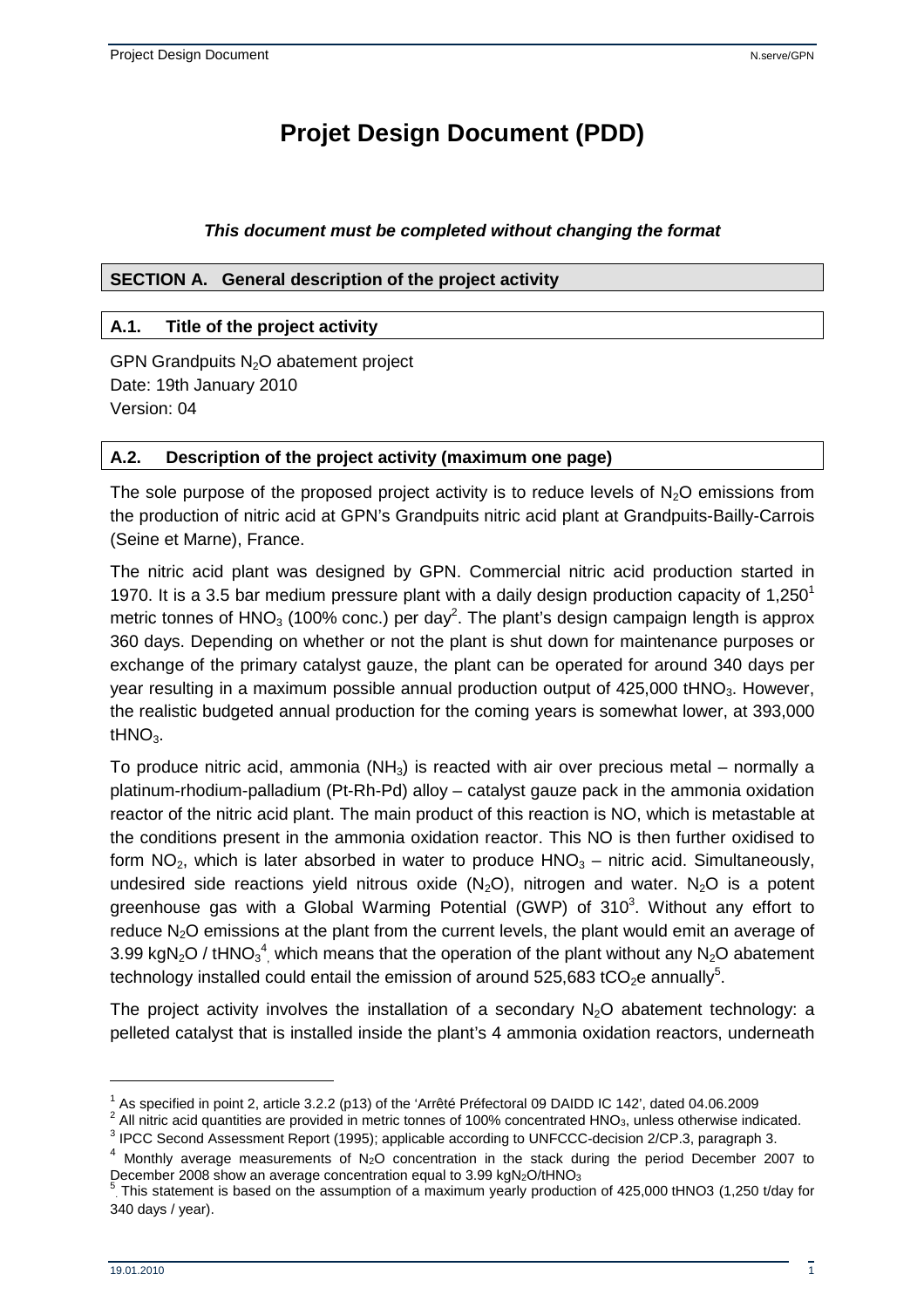the primary precious metal gauzes. With the limited bed-depth available for the secondary catalyst, it is expected that this technology will reduce a maximum of 70% of current  $N_2O$ emissions on average over its lifetime.

The  $N_2O$  abatement catalyst applied to the proposed project has been developed by Heraeus. This catalyst is installed in several other CDM projects around the world.

For monitoring the  $N_2O$  emission levels, GPN Grandpuits will install and operate an Automated Monitoring System in accordance with EU standards<sup>6</sup>.

GPN Grandpuits adheres to ISO9001 and ISO14001 management standards<sup>7</sup> and will implement procedures for monitoring, regular calibrations and Quality Assurance and Quality Control (QA/QC) in line with the requirements of these standards.

## **A.3. Project participants**

| Name of Party involved (*)<br>indicates a host<br>$($ (host)<br>Party) | Private and/or public entity(ies)<br>project participants (*)<br>(as applicable) | Kindly indicate if<br>the Party involved<br>wishes to be<br>considered as<br>project participant<br>(Yes/No) |
|------------------------------------------------------------------------|----------------------------------------------------------------------------------|--------------------------------------------------------------------------------------------------------------|
| France (host)                                                          | GPN S.A.                                                                         | <b>No</b>                                                                                                    |
| Germany                                                                | Environmental<br>Services<br>N.serve<br>GmbH (Germany)                           | No.                                                                                                          |

This JI Project (Projet Domestique) will be developed as a party-verified activity in accordance with UNFCCC decision 9/CMP.1, paragraph 23 by the host country France.

## **A.4. Technical description of the project activity**

A.4.1. Location of project activity

>>

A.4.1.1. Host party (ies)

France

A.4.1.2. Region

Region: North Central (Ile de France) Département: Seine-et-Marne

 6 See sections B.7.2 and Annex 3 for detailed information.

 $<sup>7</sup>$  All quality management documents will be made available to the AIEs upon request.</sup>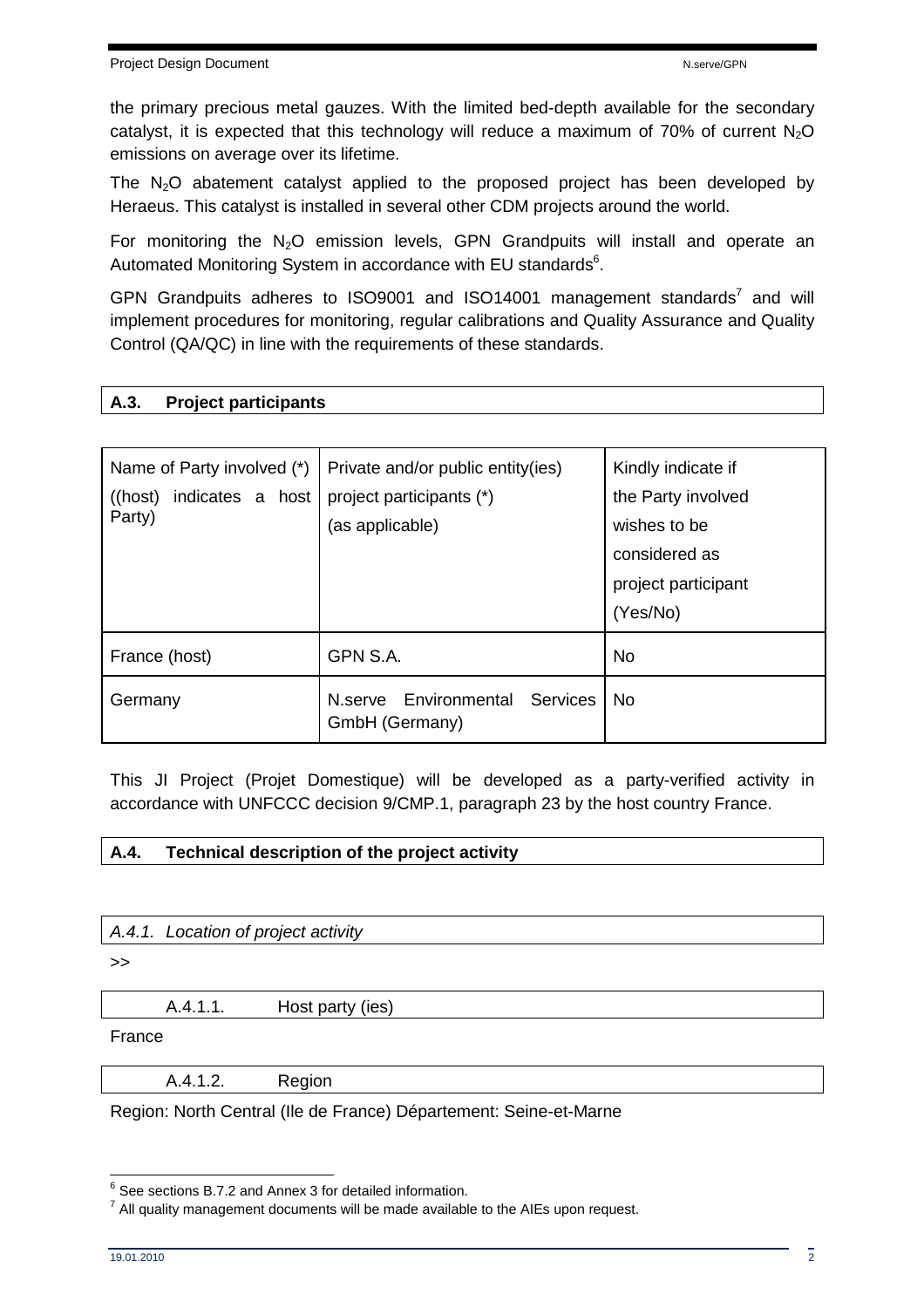Project Design Document National According to the National According National According National According National According National According National According National According National According National According N

A.4.1.3. Commune

>>

Grandpuits-Bailly-Carrois

 A.4.1.4. Detail of physical location, including information allowing the unique identification of this project activity (one page maximum)

>> GPN Usine de Grandpuits BP12 77720 Mormant France

The pictures below illustrate the location of the plant. In figure 1, the red pin indicates the location of the Grandpuits nitric acid plant.



Figure 1: Location of GPN Grandpuits plant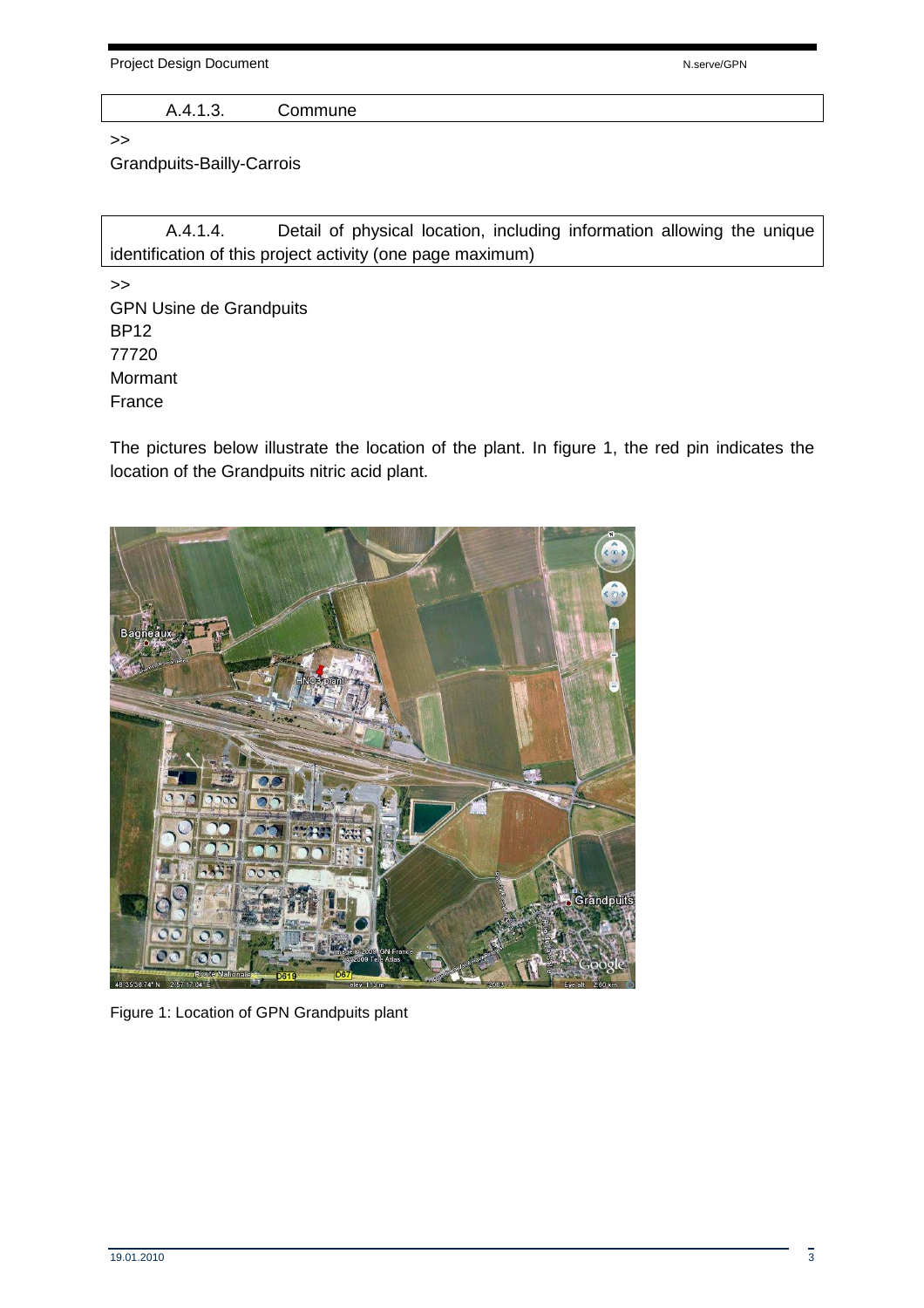#### Project Design Document National According to the New York of New York New York New York New York New York New York New York New York New York New York New York New York New York New York New York New York New York New Yor



Figure 2: Close-up image of GPN Grandpuits plant

| Coordinates:          |                    |
|-----------------------|--------------------|
| Plant tail gas stack: | Lat: 48°35'52.82"N |
|                       | Long: 2'57'06.05"E |
| Ammonia burner:       | Lat: 48°35'52.82"N |
|                       | Long: 2'57'06.05"E |

A.4.2. Technology (ies) to be employed, measures, operations or actions to be undertaken within the framework of the project activity

 $\rightarrow$ 

The main parts of the plant as currently set up are the 4 ammonia burners inside which the ammonia oxidation reaction takes place, the 1 absorption tower, where the gas mix from the burners is led through water in order to form nitric acid and 1 stack through which the offgasses are vented into the atmosphere.

The precious metal gauze packs – i.e. the primary catalyst required for the formation of  $NO$ will be supplied by Heraeus in Germany for the duration of the project. The project activity entails the installation of:

- $-$  N<sub>2</sub>O abatement technology, which is installed in the baskets underneath the primary catalyst in the ammonia oxidation reactors; and
- Specialised monitoring equipment to be installed at the tail gas stack (detailed information on the AMS is contained in section B.7.2 and Annex 3).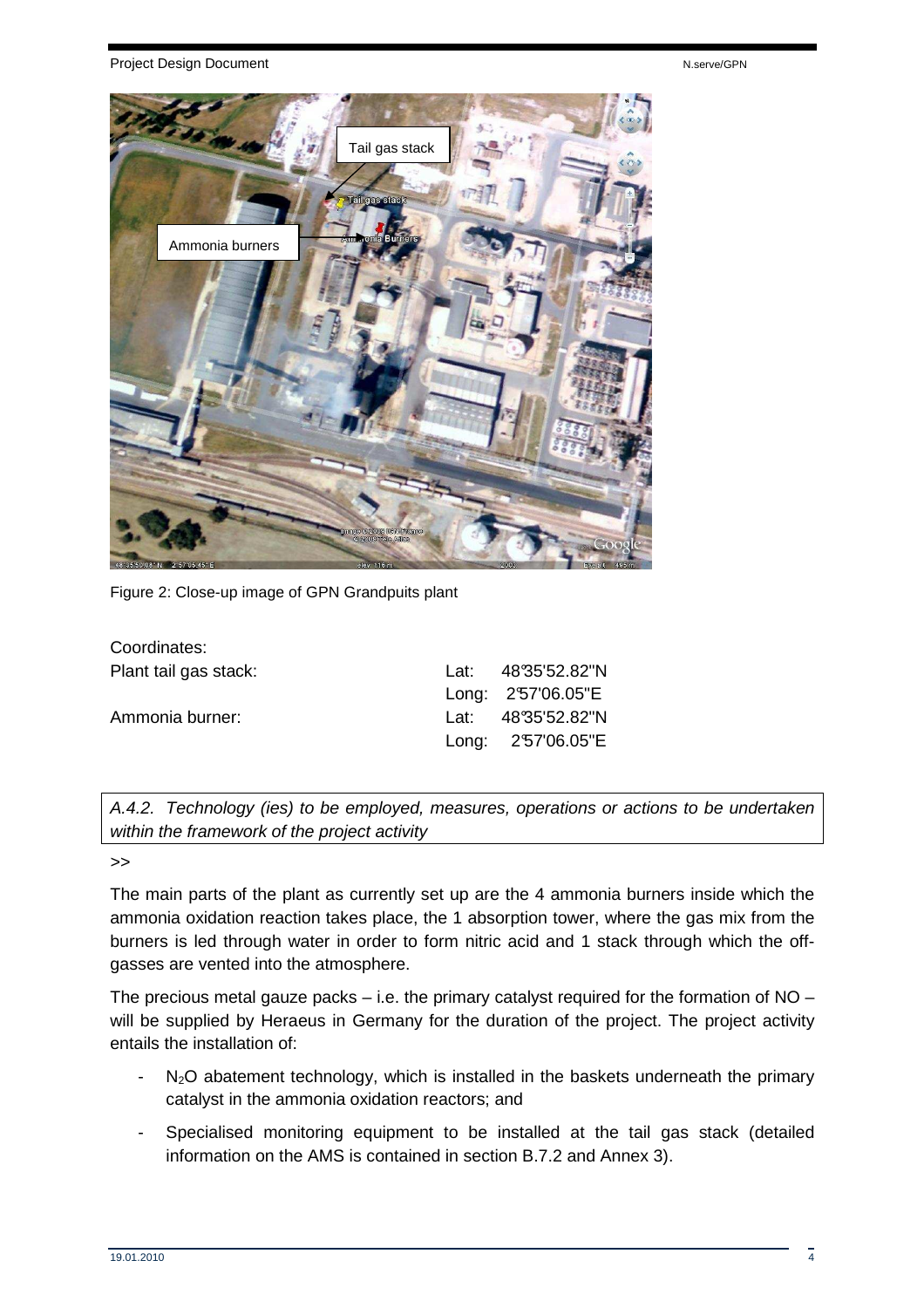## **Catalyst Technology**

A number of  $N_2O$  abatement technologies have become commercially available in the past 3 years after several years of research, development and industrial testing. Since end of 2005, several CDM project activities employing various kinds of  $N_2O$  abatement catalysts have been registered with the CDM Executive Board. But these activities are obviously limited to plants located in developing nations.

The only national regulation limiting  $N<sub>2</sub>O$  emissions in France is a compulsory limit applying to nitric acid production on French territory of  $7kgN<sub>2</sub>O/tHNO<sub>3</sub>$  for all plants commissioned after February 1998<sup>8</sup>. However, due to lack of incentives for voluntary reductions before 2008<sup>9</sup> and the general absence of more ambitious legal limits on industrial N<sub>2</sub>O emissions in nearly all the European Union member states, the vast majority of EU-based plant operators have so far not invested in  $N_2O$  abatement devices.

In 2007, discussions in France were already at an advanced stage regarding the reduction of N<sub>2</sub>O emissions at nitric acid plants and the implementation of JI projects in France (Projets Domestiques). The rules and procedures for JI projects were already defined in March 2007 by the 'Arrêté du 2 mars 2007'<sup>10</sup> of the Ministère de l'Ecologie, de l'Energie, du Développement durable et de la Mer (MEEDDM). Therefore the potential opportunity to participate in a Projet Domestique now provides a real incentive for plants to install some form of  $N_2O$  abatement catalyst.

GPN Grandpuits has chosen to install a Heraeus secondary catalyst system, consisting of ceramic pellets coated with precious metal that are filled into the reactor. A total of 2,744kg of catalyst (686kg per burner) will be positioned below the standard precious metal gauze packs in the 4 ammonia burners.

A secondary catalyst reduces  $N_2O$  levels in the gas mix resulting from the primary ammonia oxidation reaction. A wide range of metals (e.g. Cu, Fe, Mn, Co and Ni) have shown to be of varied efficiency in  $N_2O$  abatement catalysts. The HR-SC abatement catalyst is made of ceramic pellets coated with precious metal, and its abatement efficiency has been shown to be up to 90% in the following reaction (depending on the individual plant specifications):

 $2 N_2O \rightarrow 2N_2 + O_2$ 

If operated properly, the secondary catalyst system may significantly reduce  $N<sub>2</sub>O$  emissions for up to three years before the catalyst material needs to be replaced.

The abatement catalyst has been proven not to affect plant production levels<sup>11</sup> and does not contaminate the nitric acid produced<sup>12</sup>. No additional heat or other energy input is required,

j

<sup>&</sup>lt;sup>8</sup> See Article 27 of the « Arrêté Ministériel du 02/02/98 relatif aux prélèvements et à la consommation d'eau ainsi qu'aux émissions de toute nature des installations classées pour la protection de l'environnement »

<sup>9</sup> See decision 9/CMP.1, paragraph 5: "ERUs shall only be awarded for a Crediting Period after the beginning of 2008."

<sup>&</sup>lt;sup>10</sup> Published on the internet under

http://www.legifrance.gouv.fr/affichTexte.do?cidTexte=JORFTEXT000000430873&dateTexte=

<sup>&</sup>lt;sup>11</sup> See the European IPPC Bureau publication "Integrated Pollution Prevention and Control; Reference Document on Best Available Techniques for the Manufacture of Large Volume Inorganic Chemicals – Ammonia, Acids and Fertilizers (August 2007), page 124 therein. This source states that NO yields for the ammonia oxidation reaction remain largely unchanged when operating secondary  $N<sub>2</sub>O$  abatement catalysts.

 $12$  This has been proven in industrial testing in small scale reactors and commercial installations. General information on this question is contained in the European IPPC Bureau publication "Integrated Pollution Prevention and Control; Reference Document on Best Available Techniques for the Manufacture of Large Volume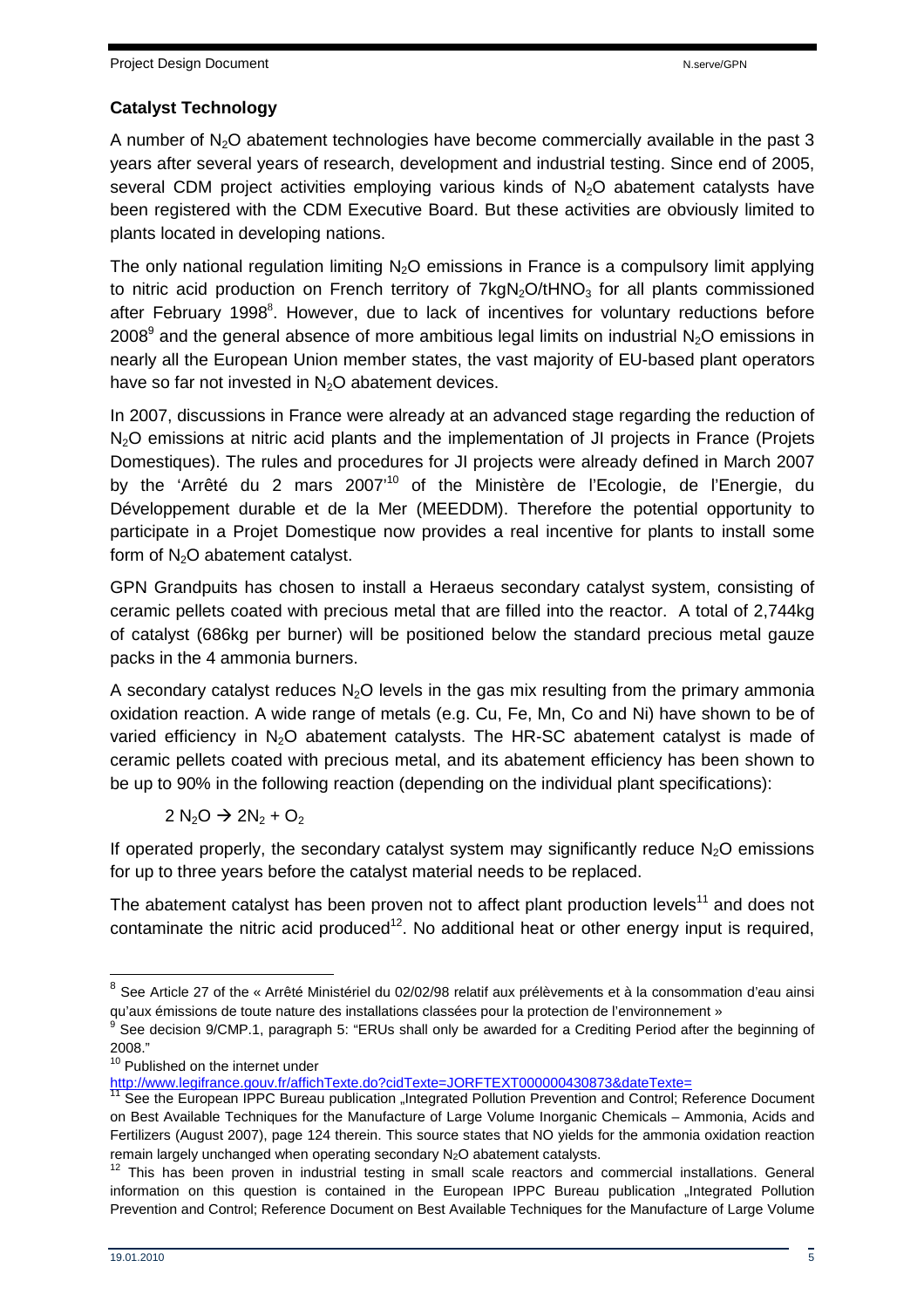because the temperature levels present inside the ammonia oxidation reactors suffice to ensure the catalyst's optimum abatement efficiency. There are no additional greenhouse gases or other emissions generated by the reactions at the  $N_2O$  abatement catalyst.

## **Basket modifications**

Due to the additional secondary catalyst requirement, the existing support beams in every burner have had to be modified in order to create sufficient space within the reactor for the additional secondary catalyst and also to support the extra weight of this catalyst.

## **N2O abatement catalyst installation**

The secondary catalyst itself is installed during a routine plant shut-down and gauze change underneath the primary catalyst gauzes.

After the end of its useful life, the catalyst will be returned to Heraeus, where the precious metal will be recovered and the ceramic pellets will be disposed of according to EU regulations.

GPN Grandpuits nitric acid plant operates at a pressure of 3.5 bars inside the ammonia oxidation reactors. Through the introduction of the full batch of secondary catalyst into the ammonia reactor, a slight additional pressure drop (∆P) is expected to occur. This ∆P may lead to a slight reduction in ammonia conversion efficiency and hence a very small reduction in nitric acid output. In practice however, this loss of production is unlikely to be significant.

#### **Technology operation and safety issues**

As mentioned before, the secondary abatement technology has been tested in several CDM projects and has proven to be a reliable and environmentally safe method of reducing  $N_2O$ .

Once installed, the catalyst and the Automated Monitoring System (AMS) will be operated, maintained and supervised by the employees of GPN Grandpuits according to European industry standards<sup>13</sup>. GPN is very confident that the effective operation of the catalyst technology, the operation of the monitoring system and the data collection, storage and processing can be managed in accordance with the Projet Domestique requirements. Adherence to the applicable standards will be ensured by thorough training sessions for the GPN employees involved.

A.4.3. Estimated quantity of emissions reductions during the crediting period

>>

Table 1. Estimation of the emissions reductions to be issued to the project activity (calculated in section B), relative to the Benchmark emissions factor (see information directly below table 1 for an explanation of the Benchmark emissions factor). **Please note that all figures in the calculation tables have been rounded to the nearest tonne of CO2e. In view of the fact** 

 $\overline{a}$ Inorganic Chemicals – Ammonia, Acids and Fertilizers (August 2007), page 124 therein (available for downloading under http://eippcb.jrc.ec.europa.eu/pages/FActivities.htm)

<sup>&</sup>lt;sup>13</sup> See section B.7.2 below.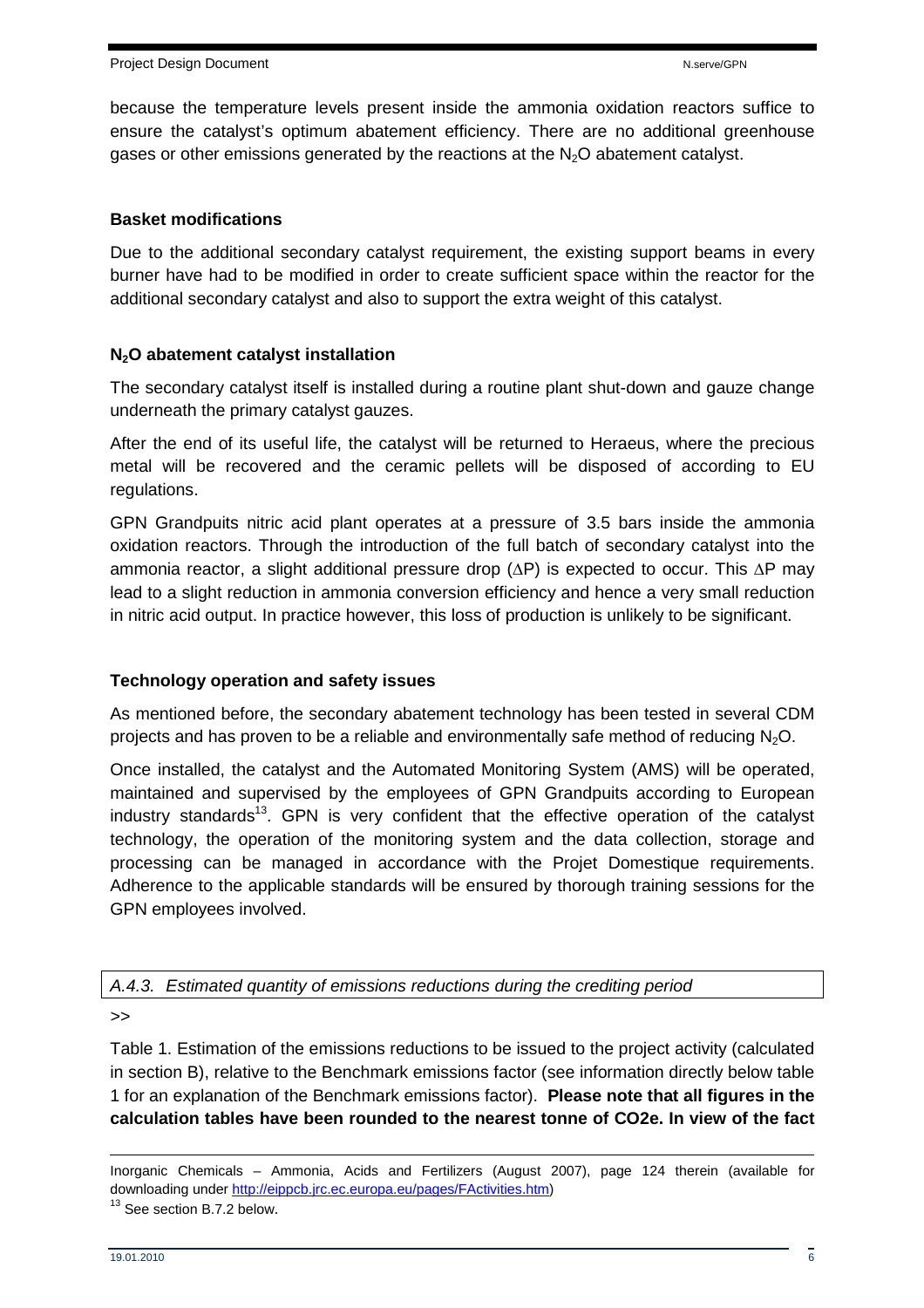**that the figures link directly to a detailed excel spreadsheet, the final total may therefore not accord completely with the preceding figures.** 

| Year                                                                            | <b>Estimation of annual emissions</b><br>reductions in tonnes of $CO2e$ |
|---------------------------------------------------------------------------------|-------------------------------------------------------------------------|
| 2010                                                                            | 92,103                                                                  |
| 2011                                                                            | 122,805                                                                 |
| 2012                                                                            | 51,534                                                                  |
| Estimation of total emissions<br>reductions over the crediting period<br>tCO2e) | 266,442                                                                 |

\* Due to the likely inclusion of  $N_2O$  emissions emanating from nitric acid production into the EU ETS from 1<sup>st</sup> January 2013 onwards, the project may not be eligible to earn ERUs after that time, or continuing the project under the JI may not be economically viable.

The French Designated Focal Point (Le Ministère de l'Écologie, de l'Énergie, du Développement Durable et de la Mer (MEEDDM)) has ruled that a universal 'Benchmark Emissions Factor' ( $EF<sub>BM</sub>$ ) should be applied for all nitric acid plants eligible to undertake Projets Domestiques, regardless of their size, their technical characteristics and their past and present emissions levels.

The reference case benchmark emissions factors were specified following an official meeting between representatives of the French nitric acid industry and the French government on the  $10<sup>th</sup>$  April 2009 and are to be applied as follows:

| 2009  | 2010  | 2011  | 2012 |
|-------|-------|-------|------|
| 2.5kg | 2.5kg | 2.5kg | 85ka |

Table 2: Applicable projet domestique benchmark emission factors (kg  $N_2O/tHNO_3$ )

If any of the above values are subsequently revised during the course of the project activity, the project proponents explicitly reserve the right to apply such new benchmark values for the respective project periods

The French methodology for Projets Domestiques "Catalytic reduction of  $N_2O$  at nitric acid plants" also states that in the case where "the specific emissions factor fixed by a national or local regulation (arrêté préfectoral) is lower than the fixed benchmark value....the specific regulatory emissions factor shall serve as the basis for the calculation of ERUs".

On 4th June 2009, the local DRIRE (Directions Régionales de l'Industrie de la Recherche et de l'Environnement) introduced a plant-specific 'arrêté préféctoral', which will limit N2O emissions at the GPN Grandpuits plant to  $4kg$  N<sub>2</sub>O/tHNO<sub>3</sub> from the start of the next production campaign (December 2009) onwards<sup>14</sup>.

Thus, since the regulatory  $N_2O$  emissions limit to be applied at Grandpuits will be higher than the applicable benchmark values, these values specified above shall serve as the basis for calculating the ERUs to be awarded for the project until the end of 2012. The project shall

<sup>14</sup> Column 1, article 3.2.5, 'Arrêté Préfectoral 09 DAIDD IC 142', dated 04.06.2009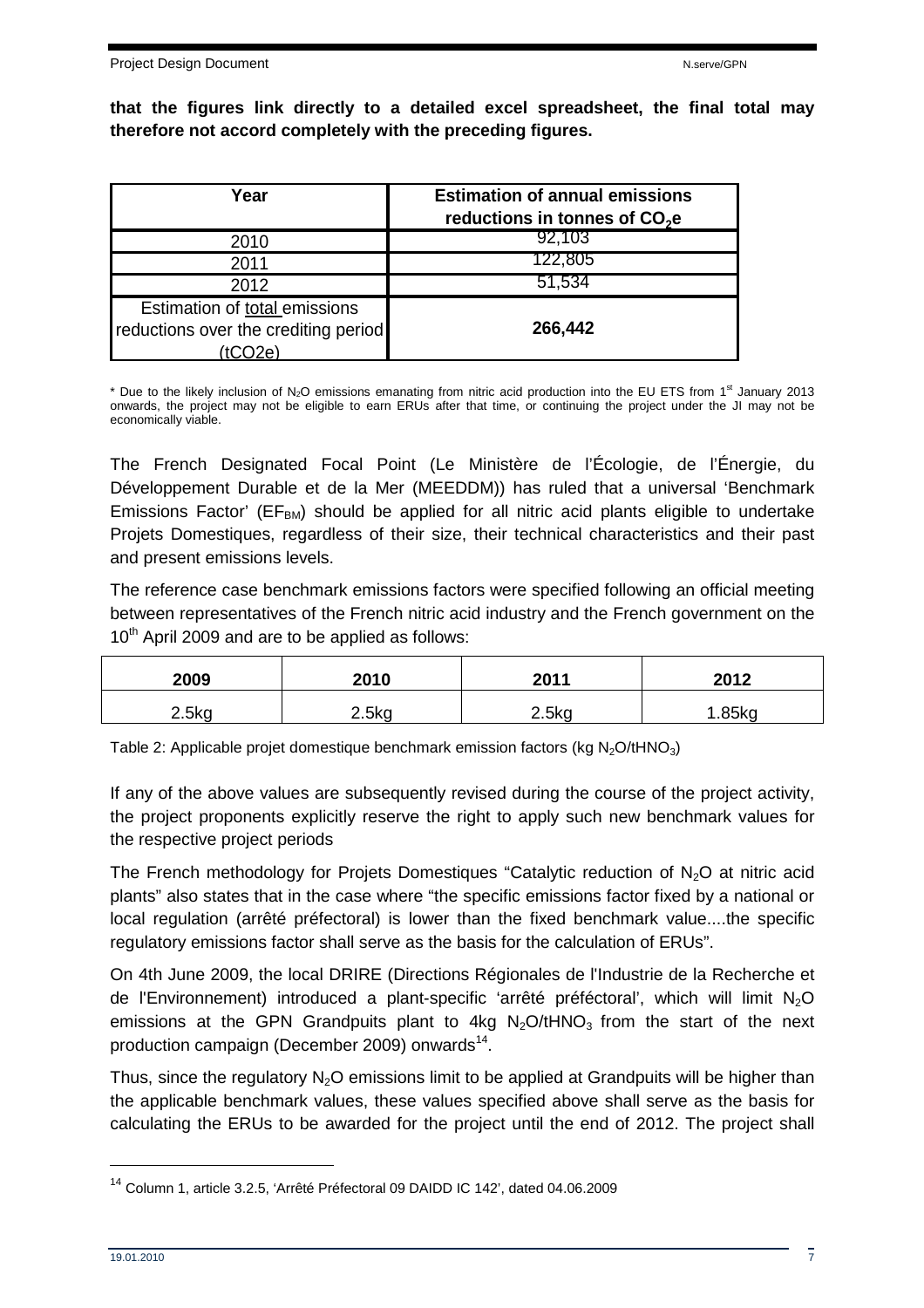therefore receive ERUs for the difference between the applicable benchmark emissions factors and the emission levels of the project activity.

### **A.5. Approval of the project by the relevant parties**

>>

Following the Determination of the project by an Accredited Independent Entity, the project participants will submit a full project dossier (including the PDD and preliminary Determination report) in order to request a Letter of Approval from the MEEDDM. The procedure for assessment of the project documentation by the MEEDDM takes two months from the date of submission of the project dossier, at the end of which a final decision regarding approval of the Projet Domestique will be taken. In the case of a positive decision by the government, the project participants will receive an official Letter of Approval from the MEEDDM.

The project activity will only become eligible to receive ERUs on receipt of the official government LoA, or at the latest two months after submission of the Project Dossier applying for a LoA. For Grandpuits, the final approval could be expected by the end of March 2010 and therefore the crediting period of the project is likely to start at the beginning of April 2010.

## **SECTION B. Reference case scenario and monitoring methodology**

## **B.1. Title of the reference case and monitoring methodology to be applied to the project activity**

« Methodology for Projet Domestiques: Catalytic reduction of N<sub>2</sub>O at nitric acid plants »

## **B.2. Justification of the choice of methodology and reasons for which it is applicable to the project activity**

>>

## **Regulatory framework**

The regulatory framework for implementing JI projects in France is influenced by several acts of law. The fundamental framework is provided by the Kyoto Protocol to the United Nations' Framework Convention on Climate Change ("UNFCCC") and subsequent decisions by UNFCCC-entities, most importantly the decisions of the Conference of the UNFCCC Parties serving as the Meeting of Parties to the Kyoto Protocol ("CMP") and the Joint Implementation Supervisory Committee ("JI SC").

In addition, there is the European Union legislation adapting the Kyoto JI framework for application in its member states, such as the Emissions Trading Directive<sup>15</sup>, the Linking Directive<sup>16</sup> and various JI relevant decisions by EU bodies<sup>17</sup>. Besides acts of law of direct

 <sup>15</sup> 2003/87/EC, published on the internet under

http://ec.europa.eu/environment/climat/emission/implementation\_en.htm 2004/101/EC, published on the internet under http://ec.europa.eu/environment/climat/emission/implementation\_en.htm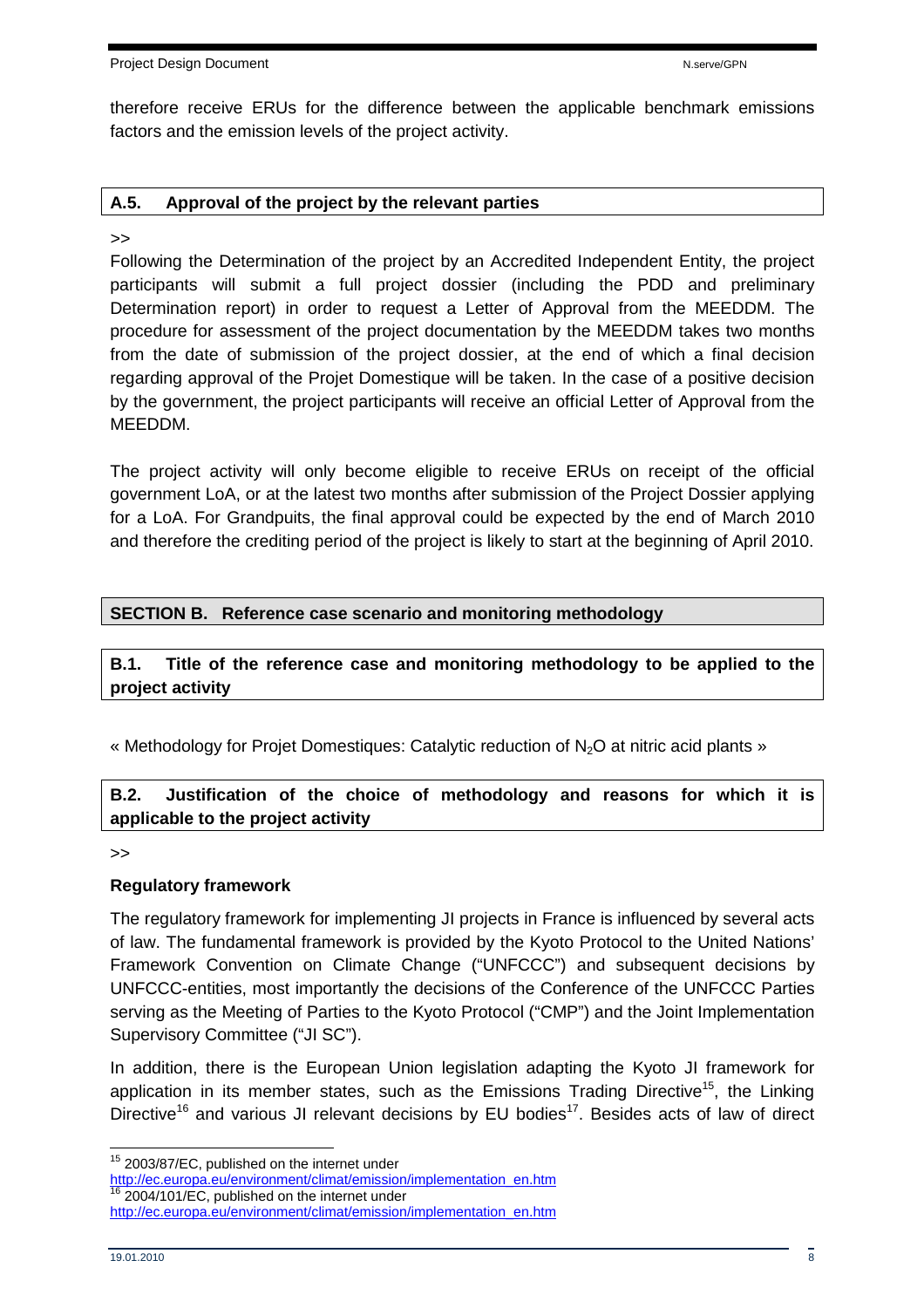relevance, there also are Directives that have an indirect influence on JI implementation such as the IPPC Directive<sup>18</sup>.

EU Directives do not entail direct consequences on private entities located in the EU member states. In order to be enforceable on member state level, they generally have to be transformed into national legislation by the respective member state. These national transformation acts, as well as other national legislation, are the third layer of the regulatory framework relevant for JI project implementation. In France, the most relevant pieces of legislation are the 'Décret n° 2006-622 du 29 mai 2 006'<sup>19</sup> for the application of articles L. 229-20 to L. 229-24 of the 'code de l'environnement', and the 'Arrêté du 2 mars 2007<sup>'20</sup> of the 'Ministère de l'écologie et du développement durable'.



Illustration: Four layers of jurisdiction relevant for the implementation and subsequent operation of N2O nitric acid JI projects in France

## **Applicability of Methodology «Catalytic reduction of N2O at nitric acid plants»**

The methodology for the reduction of  $N<sub>2</sub>O$  emissions at nitric acid plants in France ("Catalytic reduction of  $N_2O$  at nitric acid plants") was approved by the MEEDDM in July 2009 and is applicable to project activities aiming to install either secondary or tertiary  $N_2O$  abatement technology. The GPN Grandpuits plant consists of four ammonia burners feeding into two absorption towers, the off-gasses of which are emitted through one stack. The secondary  $N<sub>2</sub>O$  catalyst system is inserted in the ammonia reactors directly underneath the primary catalyst gauzes. This corresponds to the defined scope of the methodology.

Also, the project activity does not lead to the shut-down of any  $N_2O$  abatement devices already installed. Before the start of the project, GPN had not installed any form of technology for the specific reduction of  $N<sub>2</sub>O$ . Moreover, the project activity will not increase  $NO<sub>x</sub>$  emissions. The secondary catalyst technology installed has no effect on  $NO<sub>x</sub>$  emission

http://www.legifrance.gouv.fr/affichTexteArticle.do;jsessionid=85B1492FA603258E5FA3B94465CA21C1.tpdjo07v \_2?cidTexte=JORFTEXT000000268218&idArticle=LEGIARTI000006251745&dateTexte=20060530&categorieLie  $rac{\text{ncid}}{20}$ 

 $17$  Such as the Double Counting decision 2006/780/EC, published on the internet under http://ec.europa.eu/environment/climat/emission/pdf/l\_31620061116en00120017.pdf

**<sup>18 2008/1/</sup>EC, published on the internet under** 

http://ec.europa.eu/environment/air/pollutants/stationary/ippc/index.htm

<sup>&</sup>lt;sup>19</sup> Published on the internet under

Published on the internet under

http://www.legifrance.gouv.fr/affichTexte.do?cidTexte=JORFTEXT000000430873&dateTexte=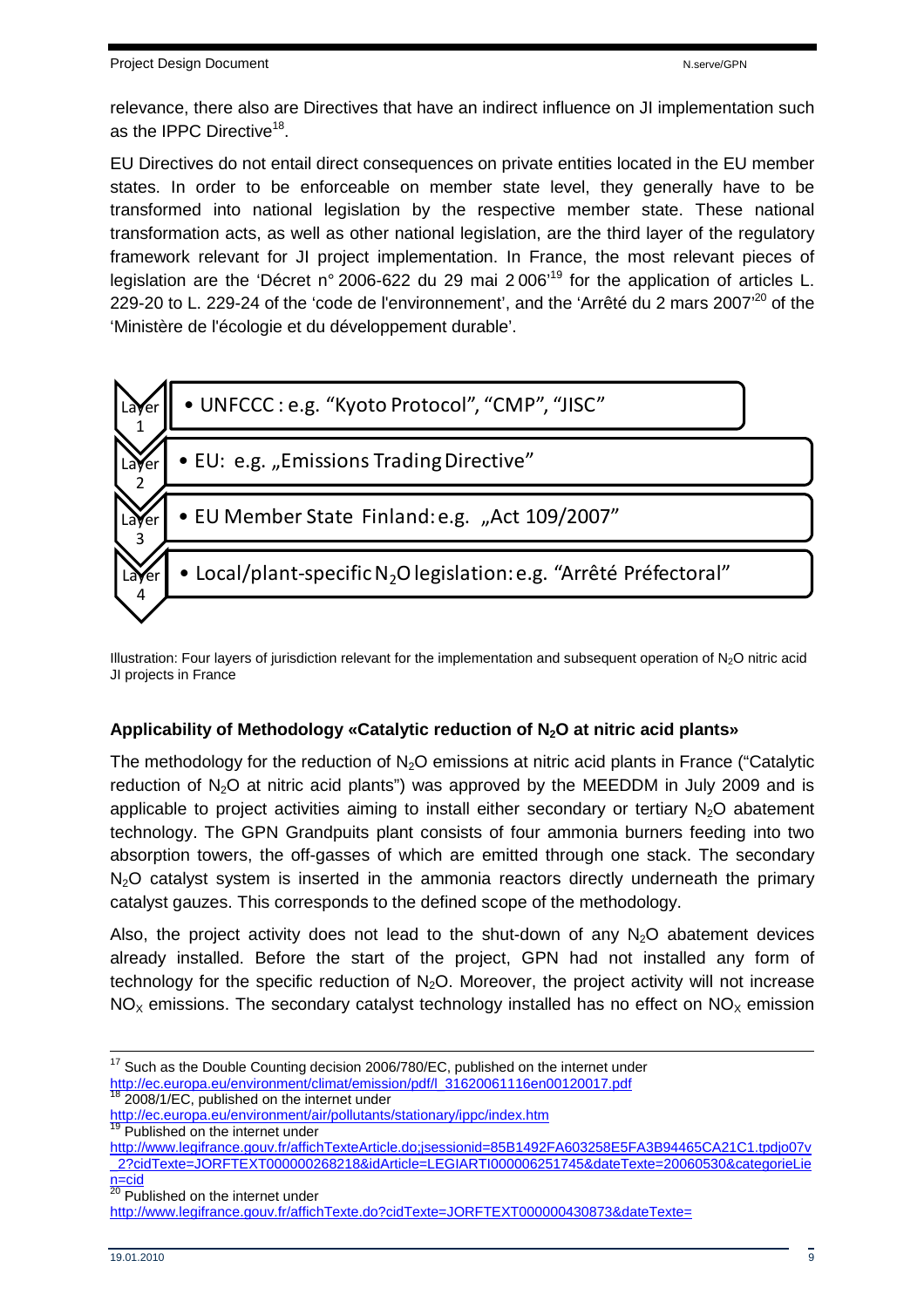Project Design Document National According to the New York of New York New York New York New York New York New York New York New York New York New York New York New York New York New York New York New York New York New Yor

levels<sup>21</sup>. In addition, the regular and compulsory  $NO<sub>x</sub>$  tests conducted by GPN under the supervision of the responsible local environmental authority would reveal any changes in  $NO<sub>x</sub>$  emission levels.

## **B.3. Description of GHG sources included in the project boundary**

#### >>

The project boundary entails all parts of the nitric acid plant in so far as they are needed for the nitric acid production process itself. With regard to the process sequence, the project boundary begins at the inlets to the ammonia burners and ends at the tail gas stack. Any form of  $NO<sub>x</sub>$ -abatement device shall also be regarded as being within the project boundary.

The flow chart below provides an overview on the plant's process design:



Illustration: Flow chart for the GPN Grandpuits nitric acid plant.

- $1 = 4$  Ammonia oxidation reactors
- 2 = Absorption column
- 3 = SCR De-NOx reactor

<sup>&</sup>lt;sup>21</sup> See the European IPPC Bureau publication "Integrated Pollution Prevention and Control; Reference Document on Best Available Techniques for the Manufacture of Large Volume Inorganic Chemicals – Ammonia, Acids and Fertilizers (August 2007), page 124 f. therein. This source states that NO yields for the ammonia oxidation reaction remain unchanged when operating secondary N<sub>2</sub>O abatement catalysts.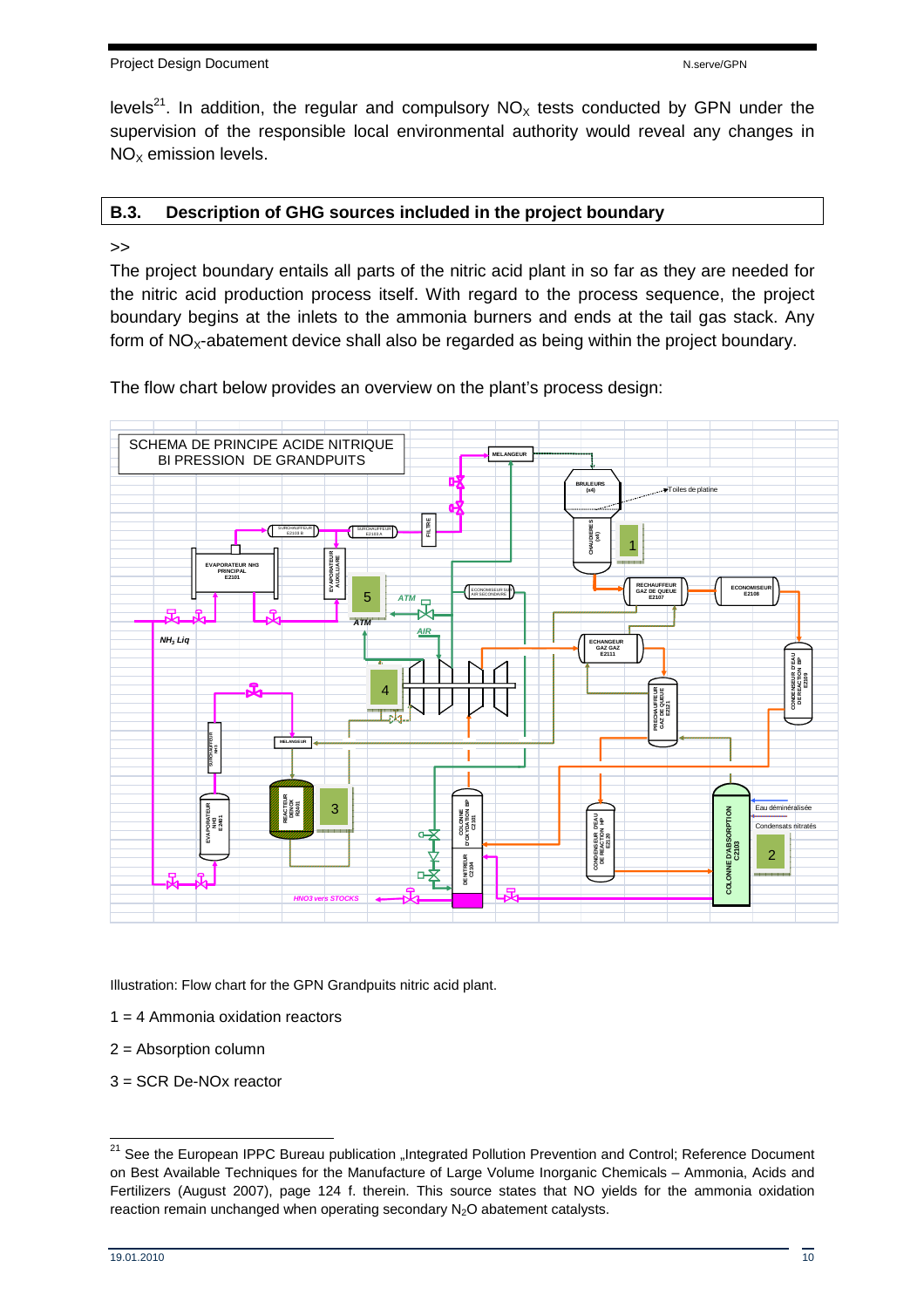#### $4 =$ Tail gas turbine

5 = Tail gas stack

|                       | <b>Source</b>                                | Gas              | Included / | Justification /                                                                     |
|-----------------------|----------------------------------------------|------------------|------------|-------------------------------------------------------------------------------------|
|                       |                                              |                  | excluded   | <b>Explanation</b>                                                                  |
| Reference<br>scenario | <b>Benchmark</b><br>emissions level          | CO <sub>2</sub>  | Excluded   | N <sub>2</sub> O abatement project does not lead                                    |
|                       |                                              | CH <sub>4</sub>  | Excluded   | to any $CO2$ or $CH4$ emissions                                                     |
|                       |                                              | N <sub>2</sub> O | Included   |                                                                                     |
| Project               | Nitric acid plant<br>(burner inlet to stack) | CO <sub>2</sub>  | Excluded   | N <sub>2</sub> O abatement project does not lead<br>to any $CO2$ or $CH4$ emissions |
| activity              |                                              | CH <sub>4</sub>  | Excluded   |                                                                                     |
|                       |                                              | N <sub>2</sub> O | Included   |                                                                                     |
|                       | Leakage emissions                            | CO <sub>2</sub>  | Excluded   | No Leakage Emissions are expected                                                   |
|                       |                                              | CH <sub>4</sub>  | Excluded   |                                                                                     |
|                       |                                              | N <sub>2</sub> O | Excluded   |                                                                                     |

Table 3. Sources and gases included in the project boundary

## **B.4. Identification and description of the reference case scenario (Business as usual scenario)**

>>

The selection of the business as usual scenario involves the identification of all possible reference case scenarios and the elimination of those that are not viable.

This analysis is carried out in three steps:

## **Step 1. Identify the reference case scenarios that are technically feasible within the framework of the project activity:**

The reference scenario alternatives should include all possible options that are technically feasible to handle  $N_2O$  emissions. The principally debatable options are:

- a) Continuation of the Status Quo. The continuation of the current situation, where:
	- i) there is no  $N_2O$  destruction technology installed
	- ii) an  $N_2O$  abatement catalyst has already been installed for a preliminary technical trial, but the catalyst would either be removed at the end of this trial campaign; or
	- iii) only sufficient catalyst is installed to ensure compliance with any applicable legal  $N_2O$  regulations.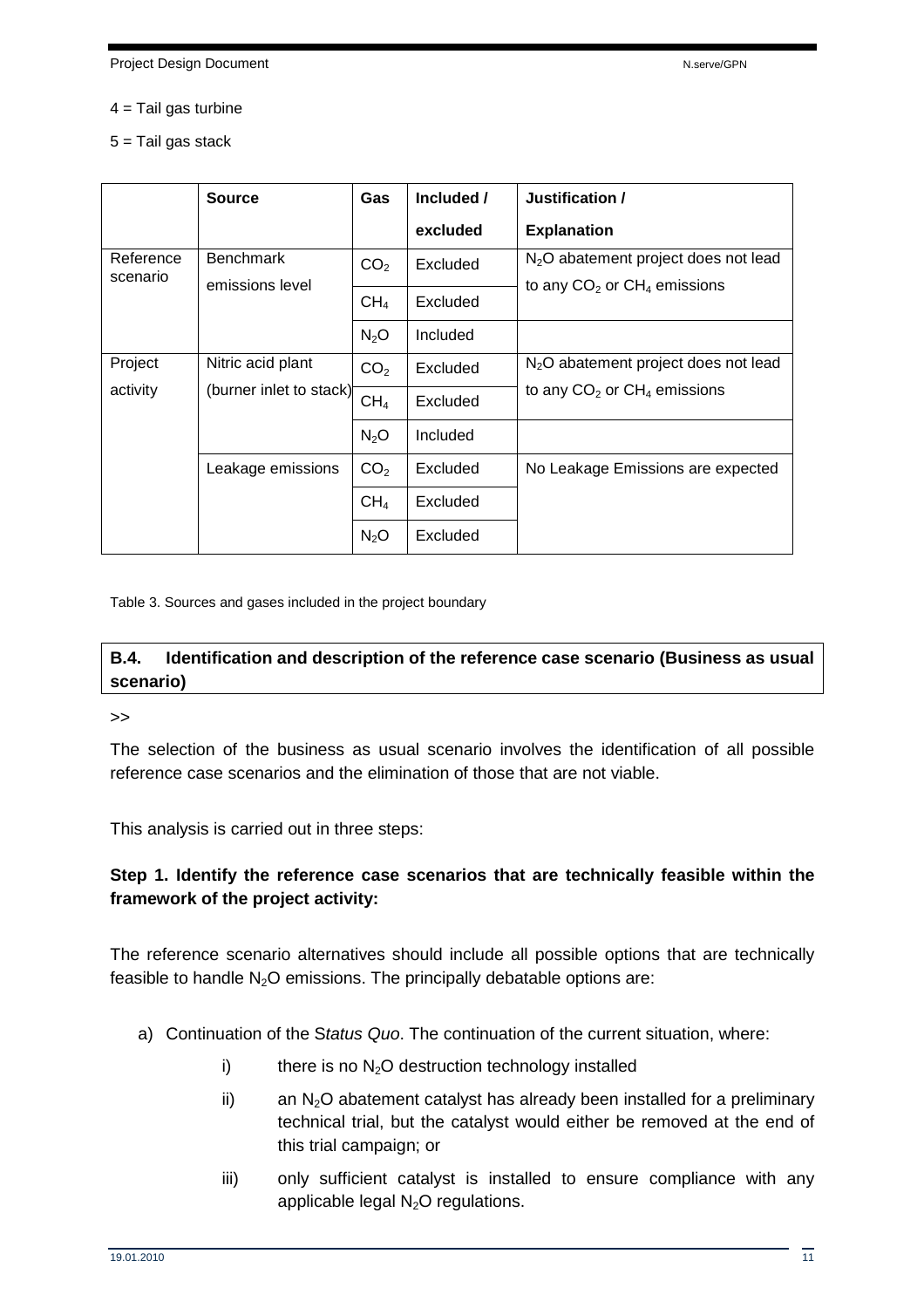- b) Alternative uses of  $N_2O$ , such as:
	- Recycling of  $N_2O$  for feedstock
	- External use of  $N_2O$
- c) Installation of a Non-Selective Catalytic Reduction unit (NSCR)
- d) Implementation of a primary, secondary or tertiary  $N<sub>2</sub>O$  destruction technology in the absence of the registration of the project activity as a Projet Domestique.

### **Assessment of the present situation, the "Status Quo"**

GPN is currently not subject to any regulations or requirements regarding the limitation of N<sub>2</sub>O emissions at its Grandpuits nitric acid plant.

GPN Grandpuits was however issued on 4th June 2009 with a plant-specific Arrêté Préféctoral by the local DRIRE (Directions Régionales de l'Industrie de la Recherche et de l'Environnement), which will impose a future maximum  $N<sub>2</sub>O$  limit of 4kg  $N<sub>2</sub>O/tHNO<sub>3</sub>$  at the plant from the beginning of the next production campaign (December 2009).

The new 4kg regulatory limit set in the Arrete Prefectoral is not expressed as an annual average, but rather a maximum permitted value. Given that the plant's average emissions levels without the installation of the secondary catalyst would be around 3.99kg  $N_2O/tHNO_3$ throughout a campaign<sup>22</sup>, in order to ensure constant compliance with the new limit, GPN will be forced to install a certain quantity of secondary catalyst.

However, taking into account the expensive cost of secondary catalyst material, the necessary basket modifications due to the very limited bed depth available in the reactors, and the potential technical problems that could arise at any time as a result of having a more significant layer of secondary catalyst installed inside the burner (pressure drop, production loss, gas bypass etc), the plant would install only just enough catalyst to comply with the regulatory requirement of 4kg  $N_2O/tHNO_3$ , but no more.

The reference case 'business as usual' scenario would therefore be for GPN Grandpuits to install a small amount of secondary catalyst in order to ensure compliance with the upcoming regulatory N<sub>2</sub>O emissions limit. However, GPN would not install any more secondary catalyst than is absolutely necessary for compliance purposes.

## **Alternative uses of N2O**

The use of  $N_2O$  as a feedstock for the production of nitric acid is technically not feasible, because it is not possible to produce nitric acid from  $N_2O$  at the quantities found in the tail gas of nitric acid plants.

 $^{22}$  According to monthly average emissions data recorded from Dec 07 to Dec 08 with Heraeus FTC primary catalyst. The Johnson Matthey primary catalyst data is not relevant for the purposes of estimating the most likely emissions in the absence of the secondary catalyst, since the JM primary catalyst was only used for one test campaign and it is the Heraeus primary catalyst that will be used for the duration of the project. Therefore it is the emissions data collected with the Heraeus primary catalyst that should be used as a basis for estimating the average future emissions levels.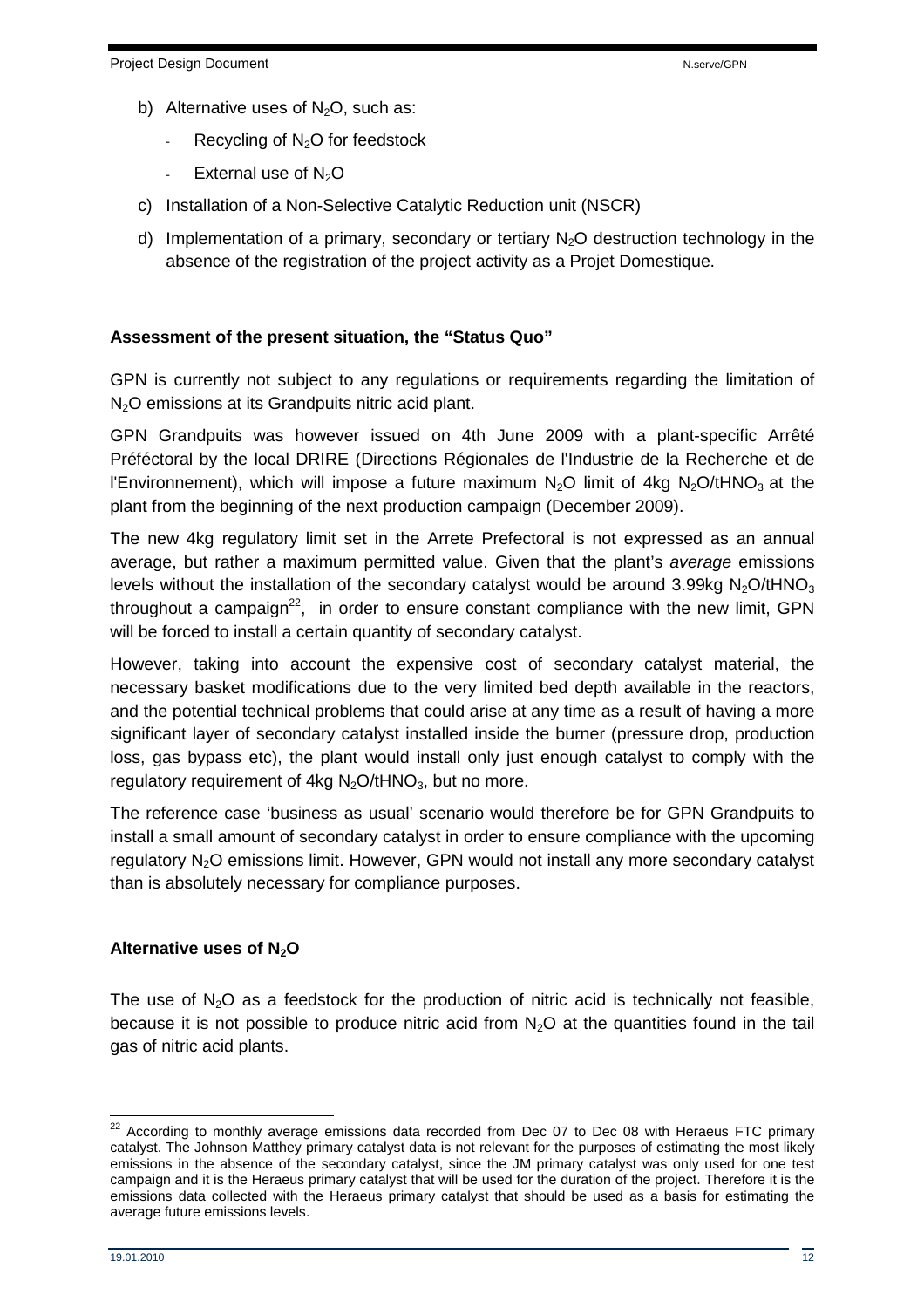The use of nitric acid process  $N<sub>2</sub>O$  for external purposes is not practised anywhere in the world, as it is technically and economically unfeasible. The quantity of gas to be used as a source is enormous compared to the amount of nitrous oxide that could be recovered. The average  $N<sub>2</sub>O$  concentration in the tail gas of the Grandpuits plant during standard operation without any secondary abatement catalyst would be just over  $600$ ppm $v^{23}$ , which is considered far too low to economically recover and separate  $N_2O$  from the tail gas.

Therefore, the baseline scenarios under b) are excluded from further assessment.

### **Installation of NCSR**

The EFMA BAT reference document explains that an NSCR functions by injecting hydrogen, natural gas or hydrocarbons over a precious metal based catalyst, leading to high investment and operational costs. The use of hydrocarbons as a reducing agent also results in emissions of carbon monoxide,  $CO<sub>2</sub>$  and unburned hydrocarbons. For most reducing agents the tail gas also has to be pre-heated to a temperature of around  $500\degree$  in order for the catalyst to function effectively.

Since GPN Grandpuits already has a very efficient SCR de-NO<sub> $x$ </sub> catalyst device installed, there would be no point in also installing NSCR, even if this technology were to be considered an alternative option $24$ .

### **Implementation of primary, secondary and tertiary technologies**

The primary catalyst composition is the most significant factor in determining nitric acid production efficiency and is always carefully calculated to ensure a maximum production of  $HNO<sub>3</sub>$  at a minimum cost: it is not an  $N<sub>2</sub>O$  reduction technology.

Without installing a significant quantity of one of the already widely-tested and well-proven secondary or tertiary catalyst technologies (whose specific purpose is the significant reduction of  $N_2O$ ), it would not be possible for GPN to reduce its  $N_2O$  levels to a point where the campaign average would be below the benchmark value of 2.5kg.

## **Step 2. Eliminate the reference scenario alternatives that do not comply with national or local regulations:**

For the sake of clarification, the national N<sub>2</sub>O regulation of 7 kgN<sub>2</sub>O/tHNO<sub>3</sub> is not relevant in the context of this project, since this only applies to plants that were commissioned after 1998 (while Grandpuits has been in operation since 1970).

On 4th June 2009, the local DRIRE introduced a plant-specific 'Arrêté préféctoral', which will limit N<sub>2</sub>O emissions at the Grandpuits plant to a maximum of 4kg N<sub>2</sub>O/tHNO<sub>3</sub> from the start of the next production campaign in December 2009 $^{25}$ .

 $^{23}$  This value is derived from the monthly average N<sub>2</sub>O emissions readings taken at Grandpuits from December 2007 to December 2008

<sup>24</sup> For other disadvantages of NSCR technology see an EFMA-booklet published in the internet under http://www.efma.org/EPUB/easnet.dll/ExecReq/Page?eas:template\_im=000BC2&eas:dat\_im=000EAE (page 18 therein).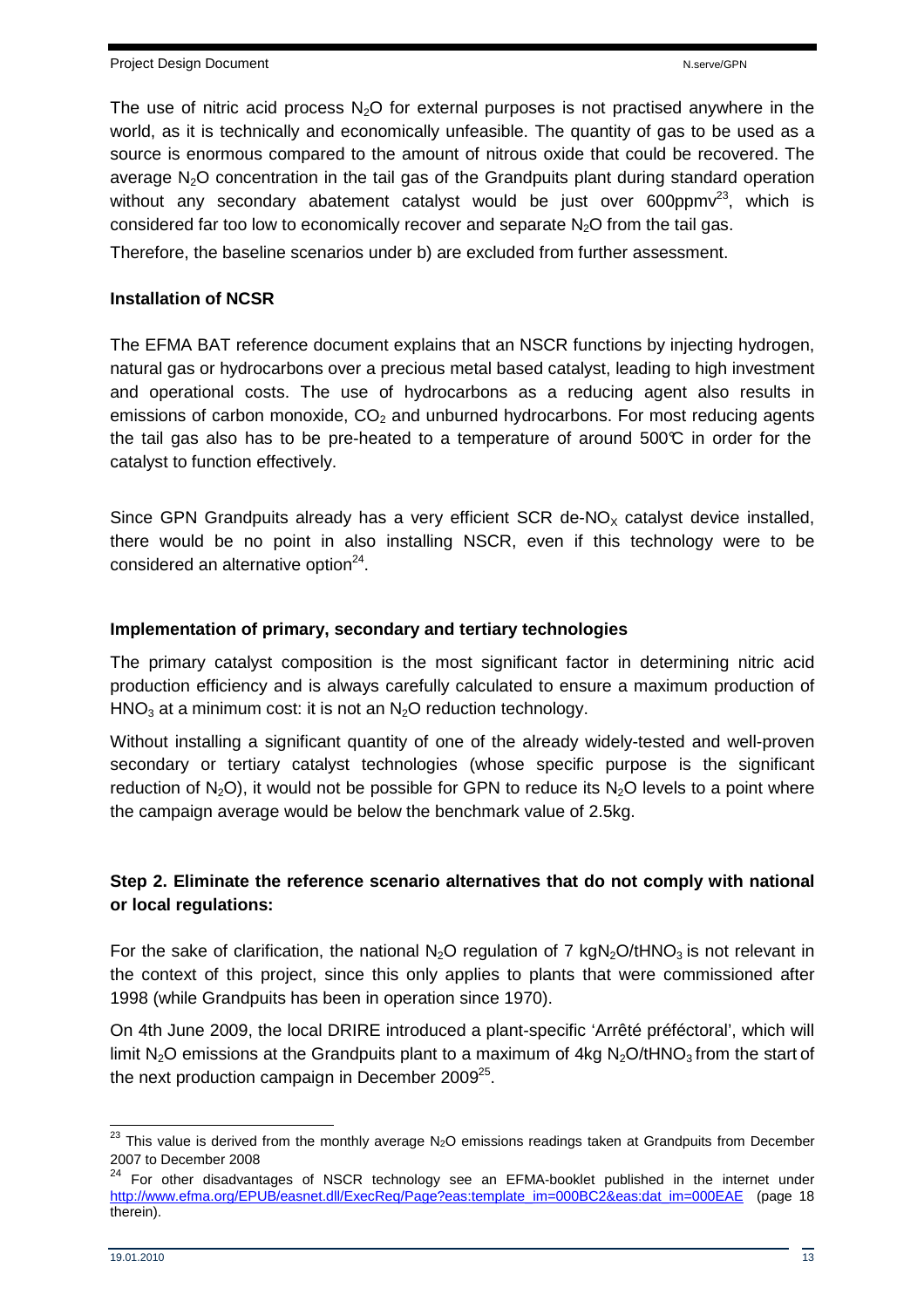This level does not represent the maximum  $N<sub>2</sub>O$  reduction achievable. Using a greater quantity of secondary catalyst technology,  $N<sub>2</sub>O$  emissions could theoretically be lowered significantly below the stated value. However, to minimise the costs and potential impact on nitric acid production (as detailed above in step B.4), the reference case scenario would be for GPN to install only as much volume/weight of N<sub>2</sub>O abatement catalyst as is necessary to ensure compliance with the applicable 'arrêté préféctoral'.

NO<sub>x</sub>-emissions are also regulated by the 'Arrêté Préféctoral' issued by the local DRIRE for the GPN Grandpuits plant on  $4<sup>th</sup>$  June 2009. This regulation limits NO<sub>x</sub> emissions at the plant to 1.3kg/tHNO<sub>3</sub><sup>26</sup>. The plant is comfortably in compliance with these requirements, since its average NOx emissions in 2008 were 0.805kg NOx/tHNO $_3^{27}$ .

GPN Grandpuits  $NO<sub>x</sub>$  emissions will remain constant and in compliance with the regulatory limit also after the commencement of the Projet Domestique. This is safeguarded by the fact that NO<sub>x</sub> emissions are regularly reported to the responsible local environmental authority<sup>28</sup>.

Accordingly, the NSCR scenario alternative could be triggered by  $NO<sub>x</sub>$  regulation. From this perspective, GPN Grandpuits could be forced to reduce  $N_2O$  in a reference scenario if  $NO<sub>x</sub>$ regulation forced the plant operators to install NSCR technology.

However, the installation of a NSCR de-NO<sub> $x$ </sub> catalyst unit is uneconomic, because GPN Grandpuits is already in compliance with the prevailing  $NO<sub>x</sub>$  regulations, thanks to its existing SCR unit. If even lower  $NO<sub>x</sub>$  levels were to be introduced, the most economical option would be to upgrade the existing SCR  $NO<sub>x</sub>$  abatement unit already installed at the plant. However, Grandpuits is currently achieving  $NO<sub>x</sub>$ -emission levels significantly below the applicable limit so that such a scenario would be extremely unlikely.

In consequence, no further scenarios can be excluded at this stage, since all the remaining options would be in compliance with all applicable laws and regulatory requirements.

## **Step 3. Eliminate the reference scenario alternatives that would face prohibitive barriers (barrier analysis):**

On the basis of the remaining technically feasible alternatives that comply with local and national regulations, the project proponent must establish a complete list of the barriers that would prevent the implementation of the various alternatives in the absence of the Projet Domestique.

The identified barriers are:

- a) Investment barriers;
- b) Technological barriers, including :
	- Technical and operational risks of the alternative scenarios;

<sup>25</sup> Column 1, article 3.2.5, 'Arrêté Préfectoral 09 DAIDD IC 142', dated 04.06.2009

<sup>26</sup> Column 1, article 3.2.5, 'Arrêté Préfectoral 09 DAIDD IC 142', dated 04.06.2009

 $27$  Average NOx emissions in 2008 (January to December), based on monthly averages.

<sup>&</sup>lt;sup>28</sup> DRIRE: Directions Régionales de l'Industrie de la Recherche et de l'Environnement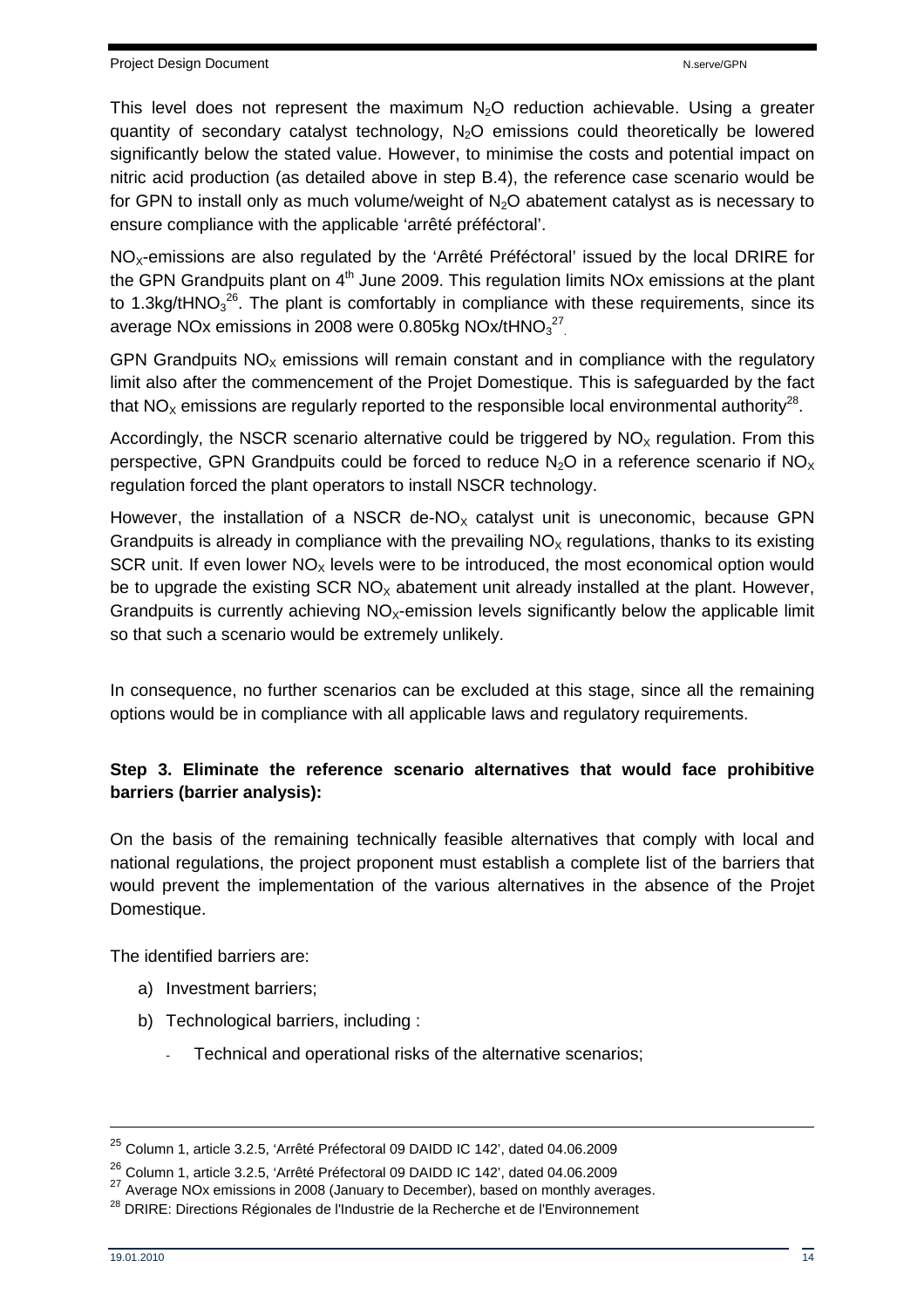- Technical efficiency of the alternatives (i.e. destruction of  $N_2O$ , abatement efficiency);
- Lack of qualified personnel;
- Lack of infrastructure for implementing the technology;
- c) Common practice barriers, including :
	- Technology with which project developers are not familiar;
	- There is no other similar project in operation in the relevant geographical area;

#### **Investment barriers**

The investment barrier analysis asks which of the remaining scenario alternatives is likely to be prevented by the costs associated with it becoming reality. The assumption is that these scenarios would be unlikely to be the Business as Usual scenario.

None of the  $N_2O$  destruction technology options (including NSCR) are expected to generate any significant financial or economic benefits other than JI related income. The  $N_2O$ destruction technology options do not create any marketable products or by-products. However, any operator willing to install and thereafter operate such technology generally faces significant investment and additional operating costs.

Therefore, plant operators would face significant investment requirements if they decided to install  $N_2O$  abatement (including NSCR) technology. See section B.4 step 2 for additional information on investment barriers facing NSCR technology. Since catalyst material and basket modifications are expensive and potential operational problems may occur with increased catalyst loads, abating emissions to a level beyond that required for compliance with any legal  $N_2O$  limits is only made economically viable by means of Projet Domestique revenues.

However, while any reference scenario alternatives that include the implementation of  $N_2O$ abatement catalysts would entail considerable investment barriers, the application of a mandatory 'arrêté préféctoral' by the local DRIRE from December 2009 onwards means that the "**Status quo**" should not be interpreted to face such barriers. This is because the requirement to invest in some form of N2O abatement technology from December 2009 onwards is not connected to the proposed JI project activity.

For the purpose of this PDD, the "Status Quo" scenario is considered not to face any significant investment barriers.

#### **Technological barriers**

All of the available  $N<sub>2</sub>O$  abatement technologies have to be integrated in the nitric acid plant. Secondary abatement technologies are installed inside the ammonia oxidation reactor where they may, if not correctly designed and installed, interfere with the nitric acid production process by causing a deterioration of product quality or a loss of production output. Tertiary measures require the installation of a complete reactor between the absorption column and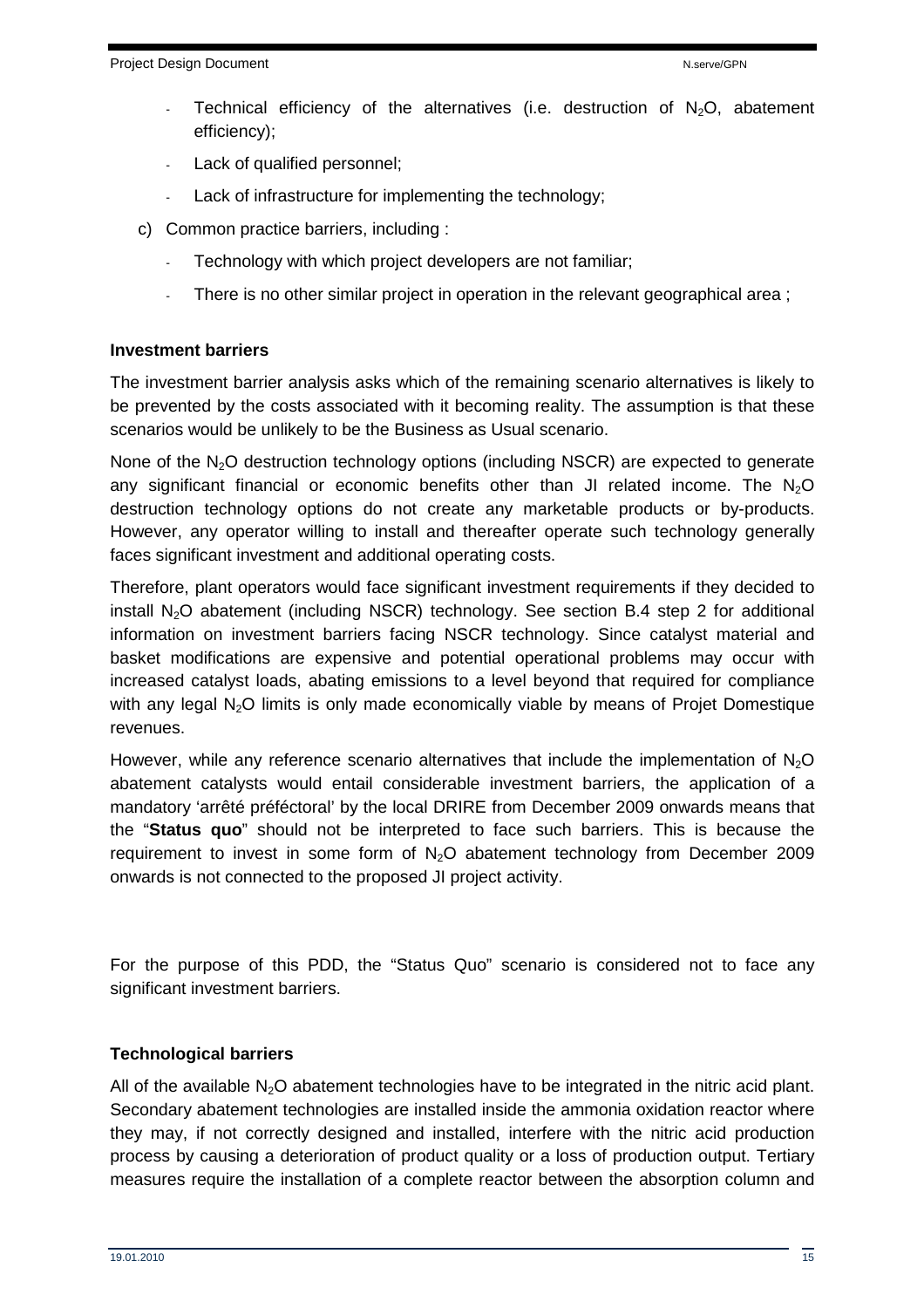the stack, as well as a re-heating system, which may cause significant downtime of the plant during construction and commissioning<sup>29</sup>.

The greater the bed depth of catalyst installed inside the burner, the more likely it will be that the plant encounters problems associated with pressure drop. This may affect the gas flow through the burner, potentially lowering nitric acid production yields. Additionally, the heavier the load of catalyst, the stronger must be its supporting containment structure and the more technical burner modifications will be needed to accommodate the increased load.

It is therefore unlikely that any plant operator would install such technologies on a voluntary basis without the incentive of any regulatory requirements (emissions caps) or financial benefits (such as revenues from the sale of ERUs).

However, due to the application of a mandatory 'arrêté préféctoral' by the local DRIRE from December 2009 onwards, the option of *not* installing some form of  $N<sub>2</sub>O$  abatement device cannot be considered if production is to be continued at Grandpuits. Consequently, the scenario alternative "Status quo" should be regarded as not facing any technological barriers.

## **Common practice barriers**

This test reconfirms the previous assessments: If the steps taken so far have led to the conclusion that one or more reference scenario alternatives meet investment related or technological barriers, these scenarios should be excluded. Of course, similar plants that gain ERU revenues by participating in the JI, and can thus overcome the identified barriers by the additional financial means available, are not to be taken into account.

So far, secondary catalyst technology has only been operated in some European countries on an industrial trial basis. Researching this technology made sense due to the prospective revenues obtainable under the Kyoto Protocol's Clean Development Mechanism (CDM) by employing it in nitric acid plants located in developing nations on a voluntary basis. Also, it is expected that  $N<sub>2</sub>O$  emissions from nitric acid production may be included in the European Union Emissions Trading Scheme ("EU ETS")<sup>30</sup> or regulated otherwise. Both aspects theoretically could provide some incentive for developing  $N_2O$  abatement technology.

However, since secondary catalyst technology is now being employed successfully in many CDM and JI projects worldwide, the industrial research and development trials have now all been completed and plant operators are no longer willing to incur the costs associated with the continued operation of such technology. In the case where plants are subject to  $N_2O$ regulations and the installation of some catalyst is therefore unavoidable, these plant operators would only be willing to incur costs associated with the operation of such technology in order to comply with these regulations – they would not be willing to incur the

j  $29$  Also see footnote 24 for further information and reference on NSCR technology.

 $30$  On 23<sup>rd</sup> January 2008, the EU Commission published a communication on its post-2013 climate change strategy (see http://eur-lex.europa.eu/LexUriServ/LexUriServ.do?uri=COM:2005:0035:FIN:EN:PDF), which announces the determination to expand the EU ETS beyond its present scope, especially mentioning the inclusion of non-CO2 gasses into the system. This development is no news to the industry, because responding to Article 30 of the EU ETS Directive 2003/87/EC, the Commission had submitted a report to the European Parliament and the Council considering the inclusion of non-CO<sub>2</sub> GHGs into the EU ETS already in November 2006.

See the EU homepage under http://ec.europa.eu/environment/climat/emission/pdf/com2006\_676final\_en.pdf for this report which expressly considers extending the EU ETS into  $N_2O$  emissions (see page 6 therein).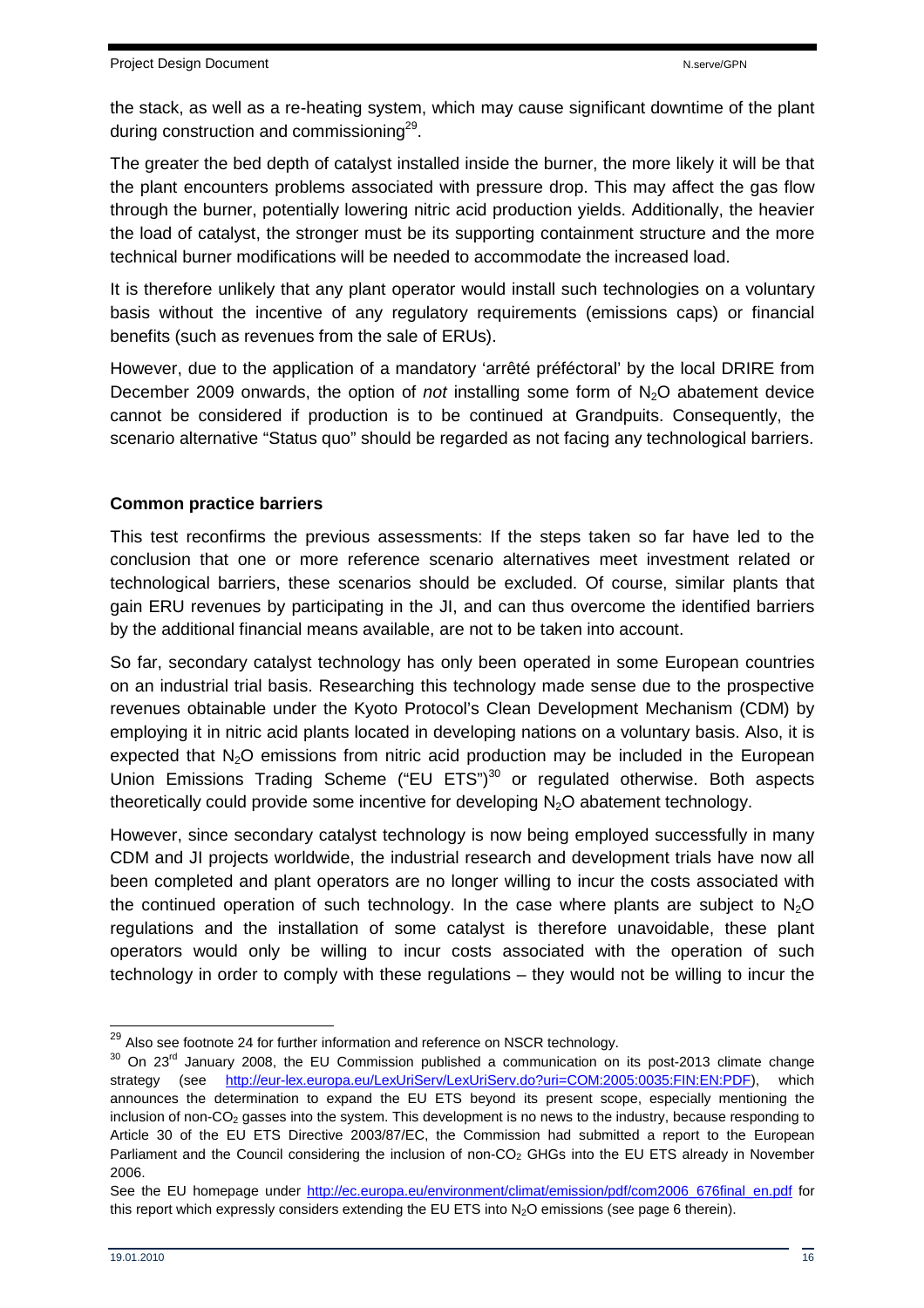additional costs required to increase catalyst quantities and achieve the maximum abatement efficiency.

Even for the French nitric acid producers for whom mandatory local  $N_2O$  limits are applicable, the only incentive remaining to achieve emissions reductions beyond those required by law is to take advantage of the incentives available under the Kyoto Protocol's Joint Implementation ("JI") mechanism. While this option has in principle been available since the beginning of 2008, EU member states took some time to develop a coherent policy approach on whether or not to allow JI participation in their respective territories, and if so, under which conditions.

The second argument raised above regarding the inclusion of nitric acid N<sub>2</sub>O emissions in the EU ETS is not likely to become relevant for France until January 2013. On 23<sup>rd</sup> January 2008 the EU Commission issued a proposal $31$  upon reviewing the EU ETS that suggests that nitric acid  $N<sub>2</sub>O$  should be covered in the scheme's third trading period, commencing in 2013. While some EU member states have chosen to 'opt-in' their nitric acid sector into the EU  $ETS<sub>1</sub><sup>32</sup>$  as already mentioned above, such a decision is extremely unlikely for France after the government has decided to allow JI participation (Projet Domestique). In reaction to this decision, nitric acid producers in France are starting to employ  $N<sub>2</sub>O$  abatement technology in order to participate in the JI.

Such JI projects are currently being developed across the EU in Poland, Lithuania, Hungary, Bulgaria, France, Finland and Germany.

## **Conclusion**

The only reference scenario alternative that has not been eliminated by this stage, is not prevented by any one of the barriers and is in full compliance with the prevailing laws and regulations in France is the continuation of the current situation "Status Quo", where just enough secondary  $N<sub>2</sub>O$  reduction catalyst will be installed in order to ensure compliance with the plant-specific N<sub>2</sub>O regulatory limit of 4kg N<sub>2</sub>O/tHNO<sub>3</sub>. Therefore, this is identified as the applicable reference scenario for the proposed project activity.

All other alternatives are eliminated.

In case of a change in environmental legislation (i.e. the introduction of more stringent  $NO<sub>x</sub>$ or  $N_2O$ -regulations) that could lead to a change in the results of this assessment, the above procedures shall be repeated.

## **B.5. Description of how the emissions reductions achieved as a result of the project activity are greater than those that would be achieved in the absence of the Projet Domestique (evaluation and demonstration of additionality)**

>>

In order to demonstrate that the project is additional to business as usual, (i.e that the results of the project in terms of  $N<sub>2</sub>O$  emissions are different to those of the baseline scenario), the project proponent must show a step-by-step assessment, in accordance with Annex 3 of the

 $31$  See footnote 30

<sup>&</sup>lt;sup>32</sup> Norway, the Netherlands, Austria and Italy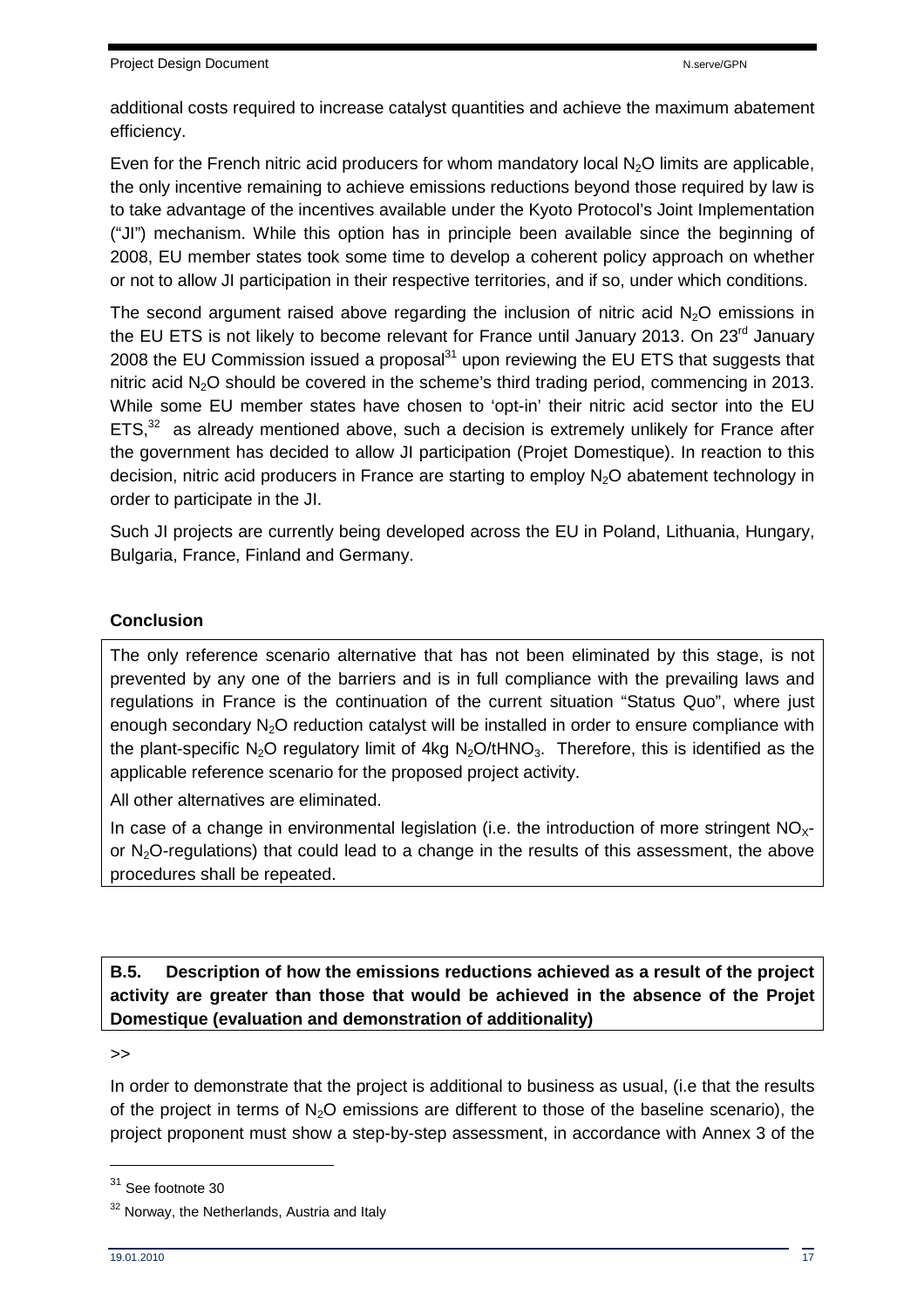"Arrêté du 2 Mars 2007" and described in the methodology "Catalytic reduction of  $N_2O$  at nitric acid plants"

### **Identification of realistic alternative scenarios**

The first step consists of identifying the realistic alternatives to the proposed project. The project proponent must summarise the different options that remain available to him after completion of the baseline scenario selection analysis in Section B.4 above:

• Implementation of the project activity

The installation of the maximum quantity of secondary  $N<sub>2</sub>O$  abatement catalyst. The burners will be modified and the containment systems filled to their maximum capacity to try and achieve the greatest possible reduction of  $N<sub>2</sub>O$  emissions.

• The implementation of alternative investments that result in a comparable production of goods or a comparable provision of services (if still applicable following completion of the baseline scenario selection analysis in Section B.4 above)

This section is not applicable, since all other alternative investments have been eliminated in section B.4 above.

• Continuation of the situation prior to the implementation of the proposed project activity

Operation of the plant with  $N_2O$  abatement catalyst only partially installed to just achieve compliance with the plant-specific  $N_2O$  regulatory limit of 4kg  $N_2O/tHNO_3$ .

The proponent must then establish that the project activity could not be undertaken:

- Either because the economic incentives at the time of submission of the project dossier are insufficient to guarantee a return on investment as high as that resulting from the alternative investments (Step 2 of section 3.2 of the methodology "Catalytic reduction of  $N_2O$  at nitric acid plants");
- Or because only the receipt of Emission Reduction Units (ERUs) would allow the proponent to overcome the barriers that prevent the necessary investments being undertaken (step 3 of 3.2 of the methodology "Catalytic reduction of  $N_2O$  at nitric acid plants").

## **The project proponent may chose to complete either Step 2 or Step 3**.

The project participants have chosen to complete step 3 of section 3.2 of the methodology "Catalytic reduction of  $N_2O$  at nitric acid plants" in order to demonstrate the project's additionality, since only the revenues from the sale of ERUs would encourage the implementation of the project activity. Step 2 of section 3.2 of the methodology "Catalytic reduction of  $N_2O$  at nitric acid plants" is therefore not applicable.

## **Barrier analysis: Step 3 of Section 3.2 of the methodology "Catalytic reduction of N2O at nitric acid plants")**

The barrier analysis in this section of the addtionality discussions is limited to a comparison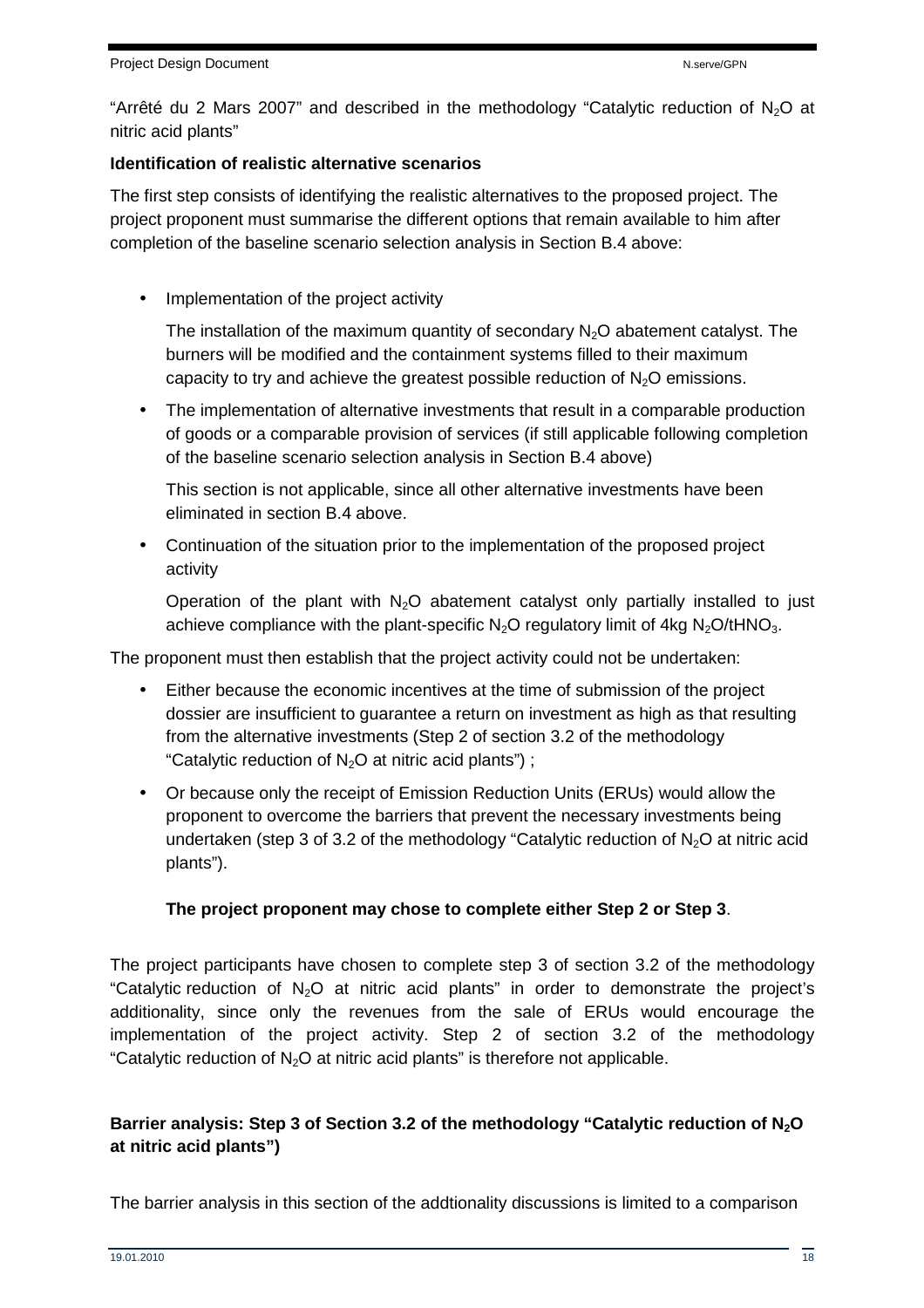of the identified Business as Usual scenario with the intended project activity. In the case where the proponents choose not to undertake Step 2 of section 3.2 of the methodology "Catalytic reduction of  $N_2O$  at nitric acid plants", they must complete a full and documented analysis of all types of barriers, demonstrating that they limit or prevent to a large extent the implementation of the project activity, notably ;

## - Investment barriers :

The proposed project activity aims to install and operate a full batch of secondary catalyst technology at the plant throughout the crediting period. In order to assess the project emissions, an Automated Monitoring System (AMS) has to be installed and operated. In addition to the increased investment for secondary catalyst to achieve maximum abatement efficiency and the investment for additional necessary burner modifications, GPN Grandpuits employees and management will have a significant additional work load to cope with in order to initiate the project activity and maintain it for the project's lifetime. Required training for AMS operation has to be undertaken by the responsible staff, and AMS calibration and other Projet Domestique-related audits have to be arranged, facilitated and paid for.

A JI project of this type entails significant investment requirements. See table 1 in Annex 4 for full details of these investment requirements.

As previously assessed, GPN has no need to make any further investment to decrease its  $N<sub>2</sub>O$  emissions beyond the 4kg  $N<sub>2</sub>O/tHNO<sub>3</sub>$  limit specified by the plant-specific 'arrêté préféctoral'. Surplus emission reductions beyond this regulatory limit through installation of an increased catalyst load would be avoided in order to avoid extra costs.

None of the  $N<sub>2</sub>O$  destruction technology options (including NSCR) are expected to generate any significant financial or economic benefits other than JI related income. Stage 2 in section 4 of the methodology "Catalytic reduction of  $N_2O$  in nitric acid plants" states "in the particular case of nitric acid plants, the  $N_2O$  tax<sup>33</sup> does not provide any incentive for the project participants to install  $N_2O$  reduction technology and does therefore not need to be considered in the financial assessment".

Only the revenues from ERU sales would therefore be sufficient to pay back the investment costs of the project activity. The registration of the project activity as a Projet Domestique is therefore the decisive factor for the realisation of the proposed project activity.

## - Technological barriers:

The greater the bed depth of catalyst installed inside the ammonia burners, the more likely it will be that the plant will encounter problems associated with pressure drop. This may affect the gas flow through the burner, potentially lowering nitric acid production yields. Additionally, the heavier the load of catalyst, the stronger must be its supporting containment structure and the more technical burner modifications will be needed to accommodate the increased load.

Revenues from the sale of ERUs provide the only incentive for the plant managers to confront this possible technical risk and operate the additional  $N<sub>2</sub>O$  abatement catalyst.

  $33$  Payable in accordance with article 45 of the 'Loi de Finances 1999' and article 266 nonies of the 'Code des Douanes'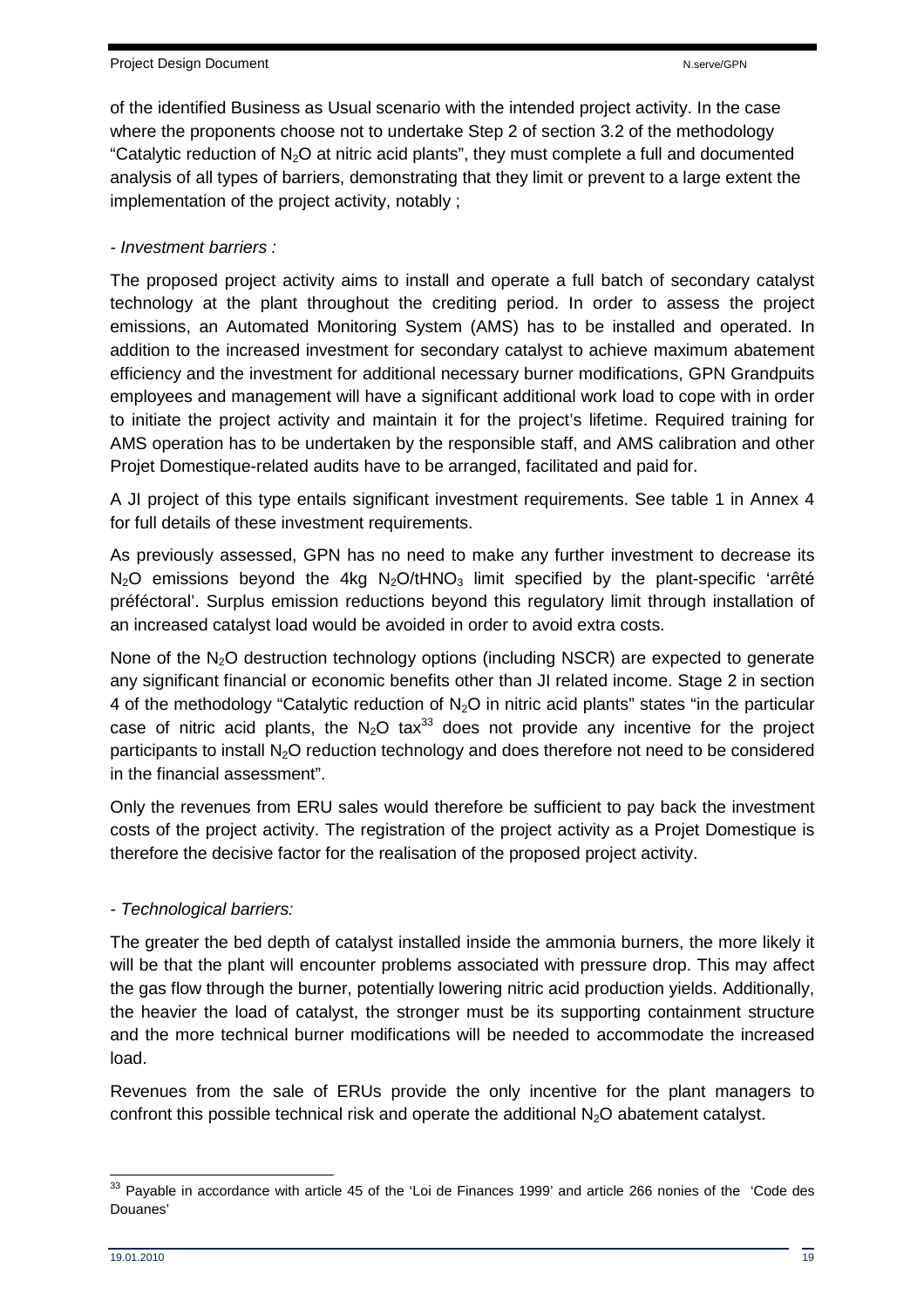- Common practice barriers :

Market studies (e.g. by EFMA, EU IPPC, US EPA, IPCC) show that  $N<sub>2</sub>O$  abatement technologies have not been widely applied in the nitric acid industry even in Annex 1 countries, apart from in occasional industrial testing programmes. The main reason for this is a lack of regulation / incentive to reduce  $N_2O$  emissions.

The research and development work done so far has been driven by a general expectation that industrialised countries – especially the EU, USA, Japan and Canada – may eventually introduce  $N_2O$  emission caps. EU legislation initiating such a limit is under way already and will probably be introduced in the near future $^{34}$ .

Since secondary catalyst technology is now being employed successfully in many CDM and JI projects worldwide, the industrial research and development trials have now all been completed.

The proposed project activity is not common practice. With the exception of other French nitric acid plants that are also beginning to implement  $N<sub>2</sub>O$  abatement technologies as project activities under the Projet Domestique, the common practice in the country is to operate such facilities without any  $N_2O$  abatement technology. Therefore, the analysis of the common industrial practice indicates that the proposed project activity is additional to the reference scenario.

## **Conclusion:**

GPN currently has no need to make any further investment to decrease its  $N_2O$  emissions beyond the 4kg N<sub>2</sub>O/tHNO<sub>3</sub> limit specified by the applicable plant-specific 'arrêté préféctoral'. Without the sale of the ERUs generated by the project activity there would be no incentive to justify the additional cost and technical risks associated with the implementation of the project activity. The project activity would not take place without the revenues from the sale of ERUs and therefore Projet Domestique registration is the decisive factor for the realisation of the proposed project activity.

The proposed Projet Domestique activity is additional, since it passes all the steps of the Additionality assessment.

## **B.6. Emission Reductions**

B.6.1. Explanation of methodological choices

>>

## **Estimation of Verification Period specific project emissions**

The project emission factor is assessed based on measurements of  $N<sub>2</sub>O$  concentration in the stack gas (NCSG<sub>n</sub>) and gas volume flow in the stack (VSG<sub>n</sub>) conducted throughout any period of time for which the project proponents decide to undertake a Verification (the

 $\overline{a}$ <sup>34</sup> See footnote 30 for detailed information.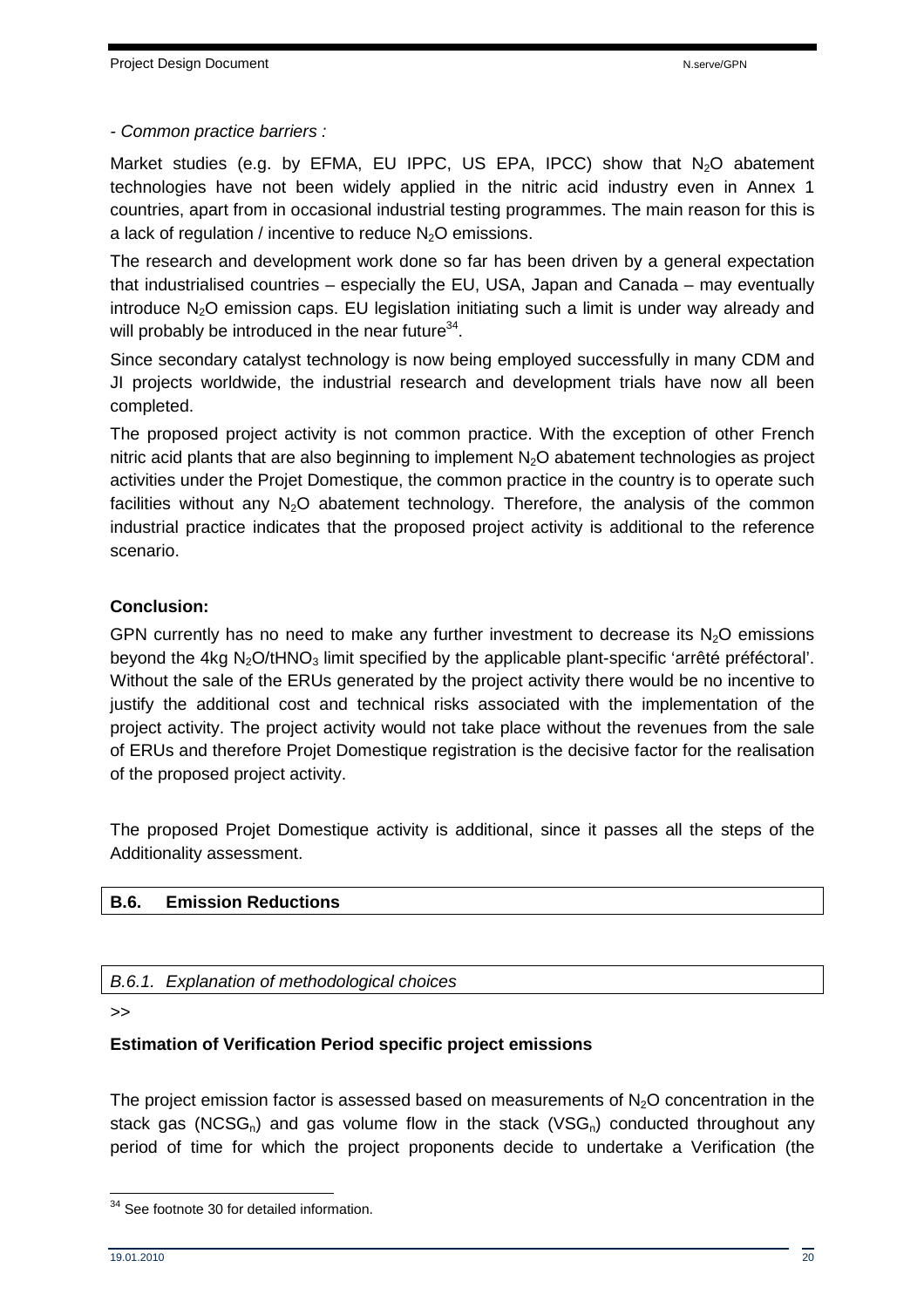"Verification Period"). Project proponents are free to decide what period of time they would like to define as a Verification Period as long as the following pre-requisites are met:

- The first Verification Period commences with the crediting period starting date.
- Any Verification Period after the first will start at the termination date of the previous Verification Period.
- No Verification Period may exceed the crediting period ending date.

Over the duration of the project activity,  $N<sub>2</sub>O$  concentration and gas volume flow in the stack of the nitric acid plant, as well as the quantity of nitric acid produced by the plant, will be measured continuously and a **Project Emission Factor (EF<sub>n</sub>)** – given as  $kgN<sub>2</sub>O/tHNO<sub>3</sub>$  – can be established at any given time for any period of time.

Higher  $N<sub>2</sub>O$  emissions during the project's lifetime will lead to a reduced amount of ERUs issued. For this reason the methodology "Catalytic reduction of N2O at nitric acid plants", contrary to the CDM methodology AM0034, has not provided measures against any abusive practices. Project operators will be sufficiently incentivised to run their plants at emission levels as low as possible in order not to lose ERU-revenues. In case a plant is emitting more N<sub>2</sub>O than the Benchmark Emissions Factor, no additional environmental consequences are to be feared, as the only effect from this would be that the project activity will not generate any ERUs during such times<sup>35</sup> that will become available to carbon markets.

For these reasons, it is not relevant for which period ERUs are claimed.

## Measuring of  $N<sub>2</sub>O$  data sets for the calculation of project emissions

Throughout the project's crediting period,  $N_2O$  concentration (NCSG<sub>n</sub>) and volume flow in the stack gas ( $VSG<sub>n</sub>$ ) are to be monitored. The monitoring system provides separate hourly average values for NCSG<sub>n</sub> and VSG<sub>n</sub> based on continuous readings. These N<sub>2</sub>O data sets (consisting of NCSG<sub>n</sub> and VSG<sub>n</sub> average values for each operating hour) can be identified by means of a unique time / date key indicating when exactly the values were observed.

During the crediting period, the following additional data has to be monitored:

• The operating hours (OH<sub>n</sub>) and the nitric acid production output (NAP<sub>n</sub>) are required for calculating the project emissions factor.

Because the reference Benchmark Value (unlike the Emissions Factor Baseline  $EF_{B}$  in AM0034) is not determined based on certain plant operating parameters, there is no need to monitor those plant operating parameters and establish the comparability of the two data sets by adjusting the EF<sub>BM</sub> for each Verification Period.

Measurement of NAP

 $35$  For the avoidance of doubt, ERU reductions for production periods with emission levels above the applicable Benchmark Emissions Factor DO NOT apply!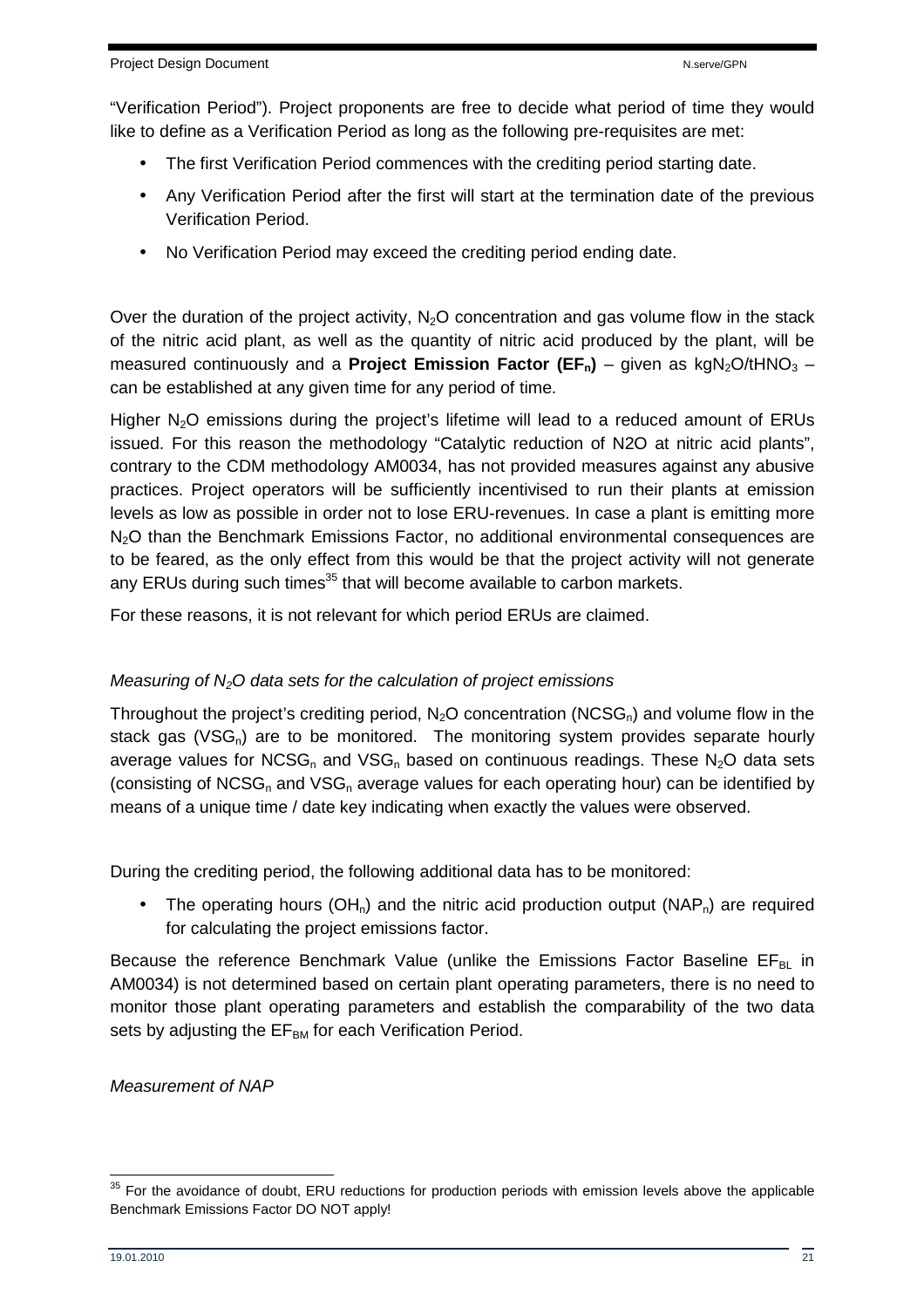The NAP value (tonnes of  $HNO<sub>3</sub>$  produced at 100% concentration) to be used in the calculation of the project emissions factor is determined using the following procedure:

- 1) An electromagnetic flow meter measures the gas volume flow in  $m_3/nr$
- 2) A densimeter measures the density and temperature and automatically calculates the concentration of the acid
- 3) The volume flow is converted automatically into mass flow (t/hr) by multiplication with the measured density
- 4) The HNO<sub>3</sub> produced at 100% concentration is calculated automatically in the DCS by multiplying the mass flow by the concentration

The acid concentration shown by the densimeter is checked twice per shift by an operator, using the recorded density and temperature readings. A second cross-check is carried out once per week by a laboratory sample analysis.

## Missing data

During downtime of the AMS or other interruption of measurement during part of one hour, the hourly average will be calculated based on the remaining values for the rest of the hour in question. If these remaining values account for less than 50% of the hourly data for one or more parameters, then this hour must be eliminated from the calculation. Each time it is impossible to calculate an hour of valid data, substitute values will be defined in accordance with the following rules:

### i. Concentrations

In the case where it is impossible to obtain an hour of valid data for a parameter whose concentration is directly measured (GHG,  $O_2$  etc), a substitute value (C\*subst) must be calculated for the hour in question, as follows:

 $C^*$ subst =  $C + \sigma C$ 

where:

C: arithmetic mean of the concentration of the relevant parameter

σC\_: Best estimate of the standard deviation of the concentration of the relevant parameter

The arithmetic mean and the standard deviation are calculated at the end of the relevant verification period on the basis of all emissions data measured during that period.

The calculation of the arithmetic mean and the standard deviation must be presented to the verifier.

#### ii. Other parameters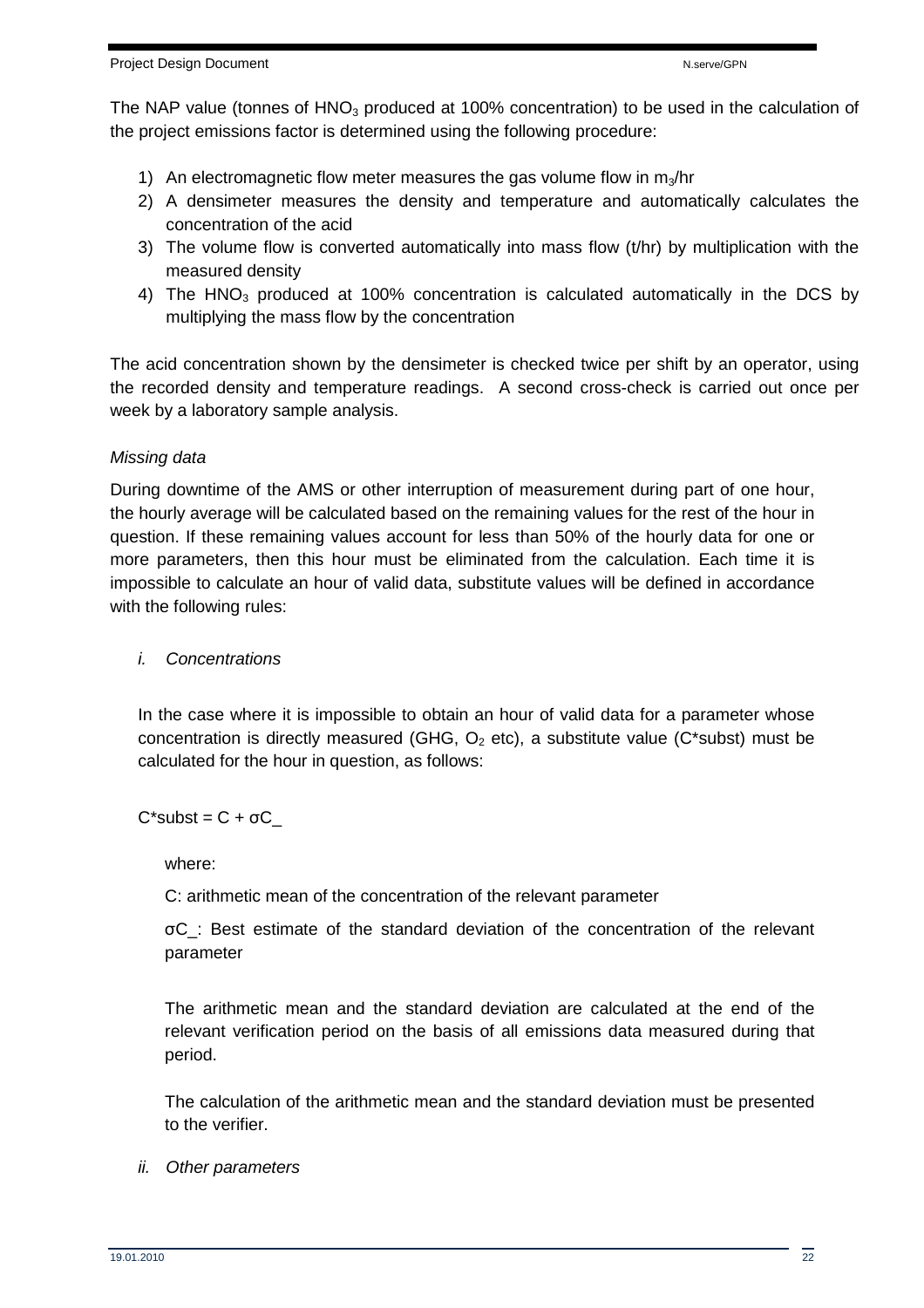In the case where it is impossible to obtain an hour of valid data for a parameter whose concentration is not directly measured, substitute values must be calculated using a mass balance or energy balance calculation. Other measured parameters that are used in the calculation of the emissions will be used to validate the results. The mass balance or energy balance calculation, and the theories on which they are based, must be clearly explained and presented to the verifier at the same time as the calculated results.

## Data processing in case of malfunction of the abatement system

Section 4.5.2 of the methodology states: "in order to take into account problems that may occur with the catalyst, all gas volume flow and  $N<sub>2</sub>O$  concentration values recorded during periods where the  $N<sub>2</sub>O$  concentration exceeds a value (expressed in mg/Nm3) equivalent to 2,5 kgN $2$ O/tHNO<sub>3</sub> (to be determined by the project proponent and identified during the verification) will be excluded from the calculation of the project emissions factor and no ERUs shall be claimed for the corresponding quantities of nitric acid produced during those operating hours".

Furthermore, if any missing data corresponds to a period of failure of the abatement technology, one should adopt the principle that the emissions have not been treated by the abatement technology during the whole of the hour in question and that substitute values have been calculated as a result.

## Measurement during standard plant operation

Only those data sets collected during normal operation of the plant shall be used as a basis for determining the Verification Period specific project emissions. Most plants have one or more trip point values, normally defined by the manufacturer and specified in the plant's operating manuals. At GPN, the plant's operational status can be determined by whether or not the measurements of oxidation temperature and ammonia to air flow ratio are within the defined range of trip point values. If one of these parameters is outside the range specified by the trip point values, the plant should automatically shut down. Since the plant at Grandpuits has four AORs, the trip point parameters will be continuously monitored for all burners. If one burner registers values that lie outside the trip point parameters, all four burners will automatically shut down.

Consequently, all NCSG and VSG data sets recorded at times when the plant was considered to be out of operation must automatically be excluded from the calculation of project  $N_2O$  emissions. This data-elimination process is applied to the hourly average values supplied to N.serve by the plant. The number of operating hours  $(OH_n)$  will be reduced accordingly. However, the number of tonnes of nitric acid produced  $(NAP_n)$  will not be adjusted. This is because the HNO3 flow measured in the period immediately following a plant trip represents the flow of the nitric acid that was remaining in the absorption column after the trip and was actually produced before the plant shutdown. This quantity of  $HNO<sub>3</sub>$  is therefore associated with a period when the plant was functioning within its normal operating parameters and must therefore be included in the calculation of NAP<sub>n</sub>.

For the avoidance of doubt, data sets containing values beyond the range of the specified trip point values are not to be regarded as AMS downtime readings (as defined above).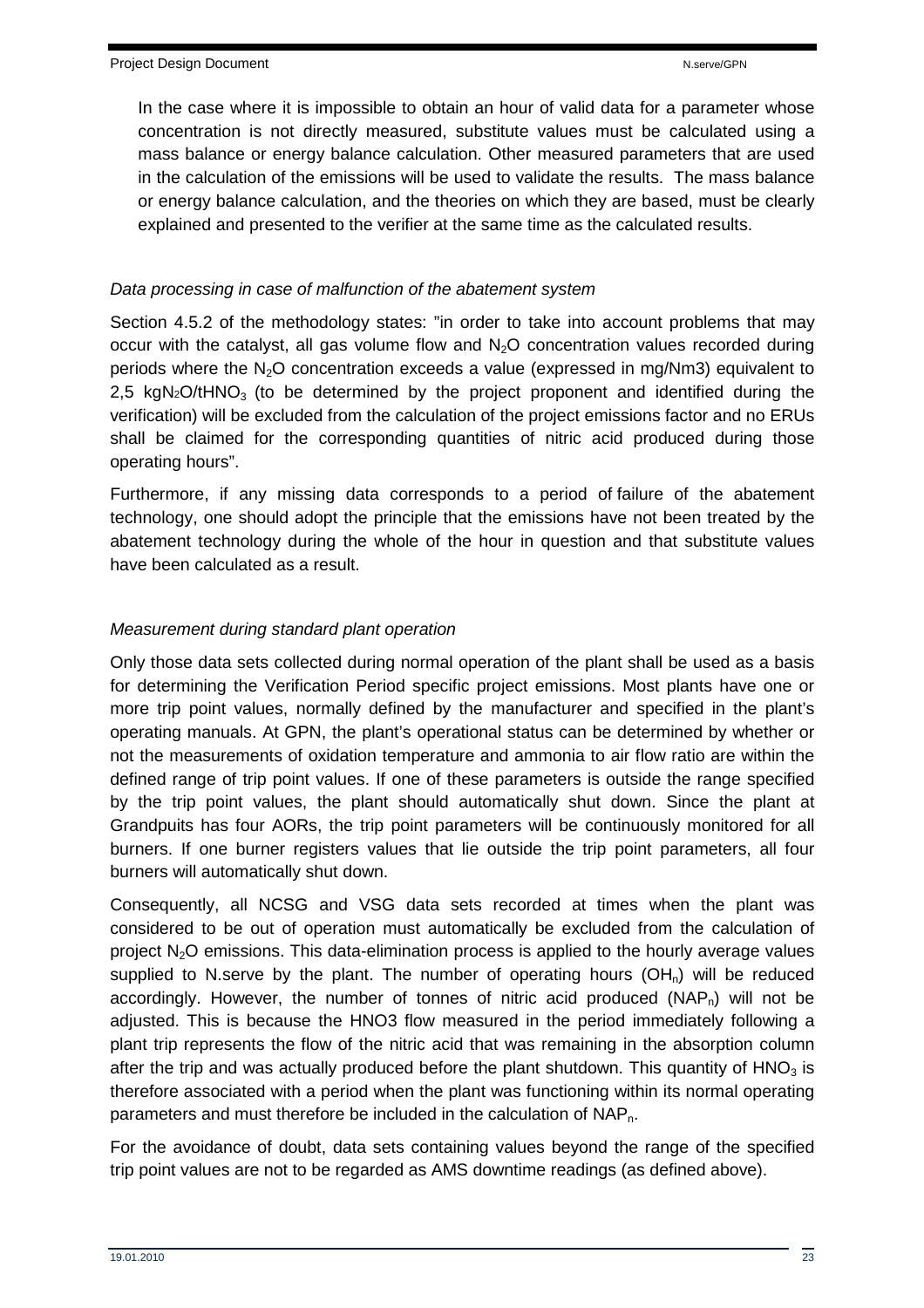#### Application of instrument correction factors / elimination of implausible values

The correction factors derived from the calibration curve of the QAL2 audit for all components of the AMS, as determined during the QAL2-test in accordance with EN14181, must be applied onto both VSG and NCSG, unless these were already automatically applied to the raw data recorded by the data storage system at the plant.

For all  $N_2O$  data sets a plausibility check is conducted in accordance with current best practice monitoring standards. All data sets containing values that are implausible are eliminated.

Any implausible data (for example during plant shut-down or AMS downtime) and any extreme values are to be automatically eliminated using the following statistical procedure:

- (a) Calculate the sample mean (x);
- (b) Calculate the sample standard deviation(s);
- (c)Calculate the 95% confidence interval (equal to 1.96 times the standard deviation);
- (d) Eliminate all data that lie outside the 95% confidence interval;
- (e) Calculate the new sample mean from the remaining values

### Permitted overall uncertainty

For each emission source, the permitted overall uncertainty of the average hourly annual emissions must be less than 7.5%. The next level, and the maximum allowed, is 10%, which can only be applied if it can be proven to the satisfaction of the competent authority that the application of the 7.5% level is technically impossible to achieve or that it would entail excessive costs.

If the total established uncertainty is higher than the permitted overall uncertainty, the project-specific emissions are to be increased by the difference between the established uncertainty value and the permitted overall uncertainty value.

## **Calculation of the EFn-value**

The total mass of N<sub>2</sub>O emissions in a Verification Period (PE<sub>n</sub>) is the product of the remaining valid NCSG<sub>n</sub> and VSG<sub>n</sub>-values multiplied by  $OH<sub>n</sub>$ .

The following equation is used:

$$
PEn = VSGn * NCSGn * OHn * 106 (kgN2O)
$$

The plant-specific project emissions factor representing the average  $N_2O$  emissions per tonne of nitric acid over the respective Verification Period is derived by dividing the total mass of  $N<sub>2</sub>O$  emissions by the total output of 100% concentrated nitric acid for that period.

The average  $N<sub>2</sub>O$  emissions per metric ton of 100% concentrated nitric acid for the Verification Period ( $PE_n$ ) shall then be calculated as follows: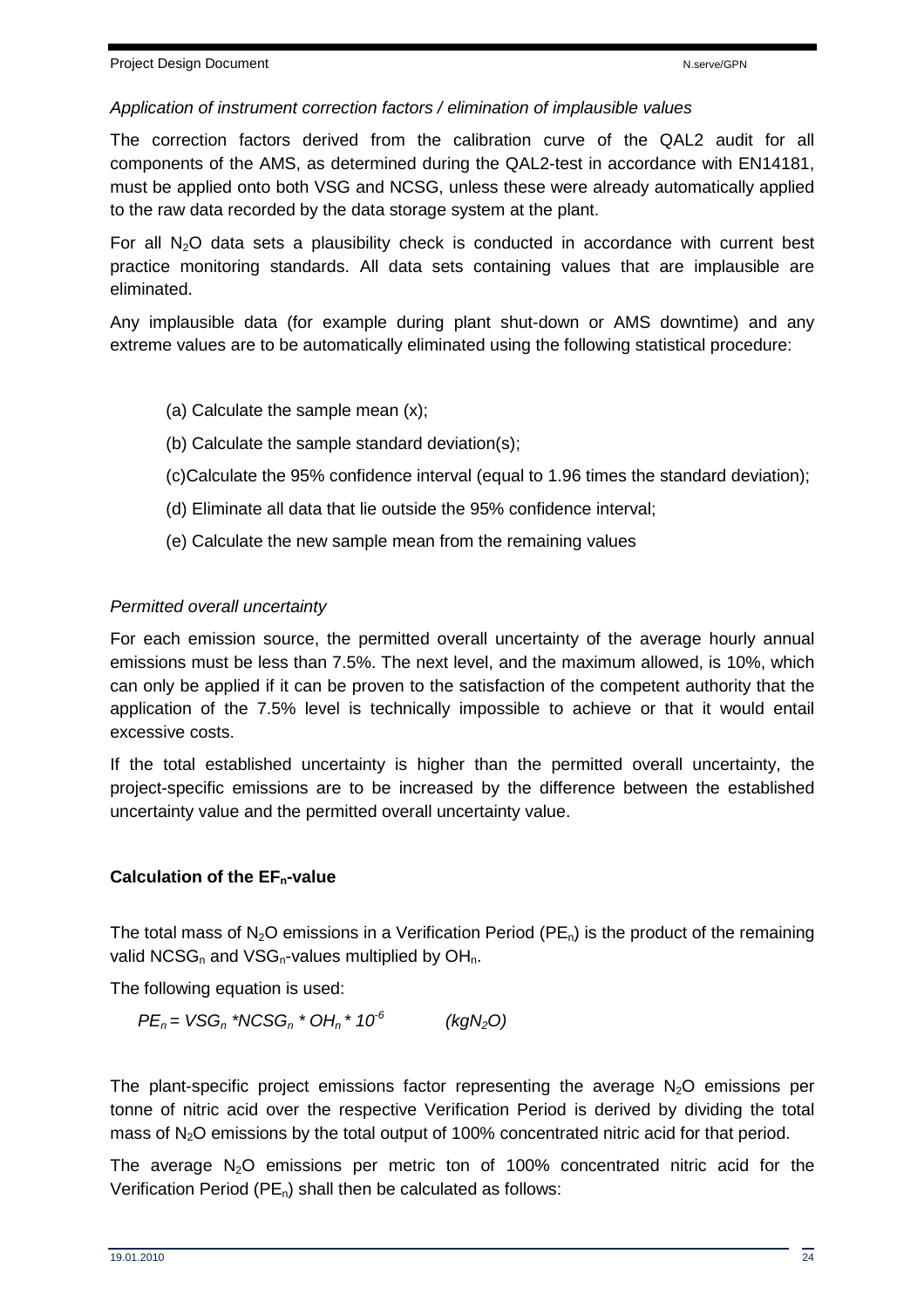Project Design Document National According to the New York National According National According National According National According National According National According National According National According National Ac

|                 | $EF_n = (PE_n / NAP_n)$ |                                                                             | (kgN <sub>2</sub> O/tHNO <sub>3</sub> )                                           |
|-----------------|-------------------------|-----------------------------------------------------------------------------|-----------------------------------------------------------------------------------|
|                 | where:                  |                                                                             |                                                                                   |
|                 | Variable                | <b>Definition</b>                                                           |                                                                                   |
| $PE_n$          |                         | total specific $N_2O$ emissions during the Verification Period ( $kgN_2O$ ) |                                                                                   |
| $EF_n$          |                         | Period n $(kgN_2O/tHNO_3)$                                                  | Emissions factor used to calculate the emissions from the defined Verification    |
|                 | $NCSG_n$                | (mqN <sub>2</sub> O/m <sup>3</sup> )                                        | Mean concentration of $N2O$ in the tail gas stream during the Verification Period |
| OH <sub>n</sub> |                         | Operating hours of the plant during the Verification Period (h)             |                                                                                   |
| $VSG_n$         |                         | Mean tail gas volume flow rate during the Verification Period $(m^3/h)$     |                                                                                   |
|                 | $NAP_n$                 | Nitric acid production during the Verification Period (tHNO <sub>3</sub> )  |                                                                                   |

### Allocation of ERUs

The **emission reductions based on which ERUs will be issued** for the project activity are determined by deducting the project-specific emission factor from the Benchmark Value and multiplying the result by the production output of 100% concentrated nitric acid over the period for which ERUs are to be claimed and the GWP of  $N_2O$ , as shown in the calculation below. In addition, the Arrêté of 2 March 2007 states: "the total amount of issued Emission Reduction Units equates to 90% of the GHG emissions effectively avoided due to the implementation of the project activity".

$$
ERU = ((EFBM36 - EFn)/1000 \times NAPn \times GWPN20) * 0.9
$$
 (tCO<sub>2</sub>e)

Where:

| Variable    | <b>Definition</b>                                                                                                                                                                                                                                                                                                                   |
|-------------|-------------------------------------------------------------------------------------------------------------------------------------------------------------------------------------------------------------------------------------------------------------------------------------------------------------------------------------|
| $ERU =$     | Emission reductions awardable to the project for the Verification Period<br>(tCO <sub>2</sub> e)                                                                                                                                                                                                                                    |
| $NAP_n =$   | Nitric acid production for the Verification Period n (tHNO <sub>3</sub> ).                                                                                                                                                                                                                                                          |
| $EF_{BM} =$ | Emissions Factor Benchmark according to host country<br>approval<br>$(kgN2O/tHNO3)$ ; see section A.4.3 (last paragraph) of the PDD for further<br>information.                                                                                                                                                                     |
| $EF_n =$    | Emissions factor used to calculate the emissions from the defined Verification<br>Period n ( $kgN2O/tHNO3$ ).                                                                                                                                                                                                                       |
| $GWPN2O =$  | Global Warming Potential: $310 tCO2e/tN2O$                                                                                                                                                                                                                                                                                          |
|             | In accordance with the methodology, at any point during the project crediting period for which<br>$\mathbb{P}$ . The state of the state of the state of the state of the state of the state of the state of the state of the state of the state of the state of the state of the state of the state of the state of the state of th |

an applicable regulatory limit on  $N_2O$  emissions is lower than that of the benchmark

 $36$  Or EF<sub>reg</sub>, as applicable in accordance with section A.4.3 above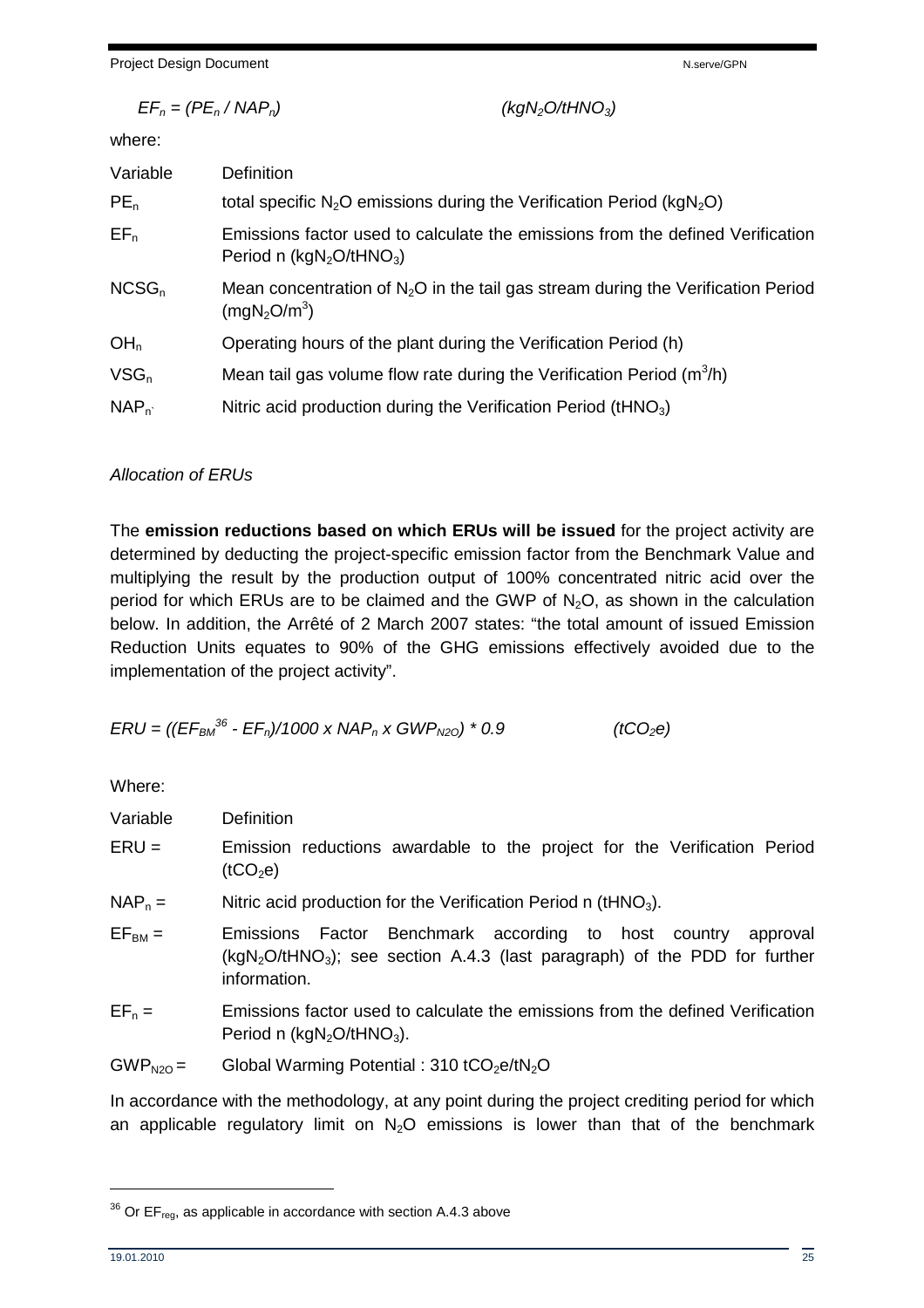emissions factor, the regulatory level will replace the benchmark emissions factor in the calculation of the ERUs to be awarded to the project.

For the avoidance of doubt, ERU reductions for production periods with emission levels above the applicable Benchmark Emissions Factor DO NOT apply!

In accordance with the methodology, no leakage calculation is required, because the technology used is a secondary catalyst, not a tertiary. As such, neither ammonia nor hydrocarbons are used as reducing agents or for co-firing in the operation of the catalyst technology installed.

#### B.6.2. Data and parameters determined prior to validation

>>

### Table 4. Default factors

| <b>Data / Parameter</b> | Global Warming Potential of N2O                                                     |
|-------------------------|-------------------------------------------------------------------------------------|
| Symbol                  | GWP <sub>N2O</sub>                                                                  |
| Unit                    | tCO <sub>2</sub> e/tN <sub>2</sub> O                                                |
| Source                  | Climate Change 1995, The Science of Climate Change:                                 |
|                         | Summary for Policymakers and Technical Summary of the Working                       |
|                         | Group I Report, page 22.                                                            |
| Applicable value        | 310                                                                                 |
| Justification of choice | To comply with the requirements of the Kyoto Protocol                               |
| of value                |                                                                                     |
| Comments                | 310 until 31 <sup>st</sup> December 2012 and 298 from 1 <sup>st</sup> January 2013. |
|                         | Subject to revisions in accordance with Art. 5 Kyoto Protocol.                      |

| <b>Data / Parameter</b>             | Specific reference value (benchmark emissions factor) that will be applied to<br>calculate the emissions reductions from a specific Verification Period                                                                                                                                              |
|-------------------------------------|------------------------------------------------------------------------------------------------------------------------------------------------------------------------------------------------------------------------------------------------------------------------------------------------------|
| Symbol                              | $EF_{BM}$                                                                                                                                                                                                                                                                                            |
| <b>Unit</b>                         | kgN <sub>2</sub> O/HNO <sub>3</sub>                                                                                                                                                                                                                                                                  |
| Source                              | Determined according to French government decision (MEEDDM)                                                                                                                                                                                                                                          |
| Applicable value                    | 2.5kg $N_2O/tHNO_3$ until end 2011 and 1.85kg thereafter until end 2012                                                                                                                                                                                                                              |
| Justification of choice<br>of value | Decision taken by the MEEDDM in April 2009                                                                                                                                                                                                                                                           |
| Comments                            | To be determined for each verification period in accordance with the host<br>country decision. See section A.4.3 of the PDD for additional information.<br>Project proponents reserve the right to change the applicable values in the case<br>where they may be subsequently revised by the MEEDDM. |

| Data / Parameter        | Emissions cap for $N_2O$ from nitric acid production set by government/local  |
|-------------------------|-------------------------------------------------------------------------------|
|                         | regulation                                                                    |
| Symbol                  | $EF_{req}$                                                                    |
| Unit                    | $kgN2O/tHNO3$ (converted, if necessary)                                       |
| Source                  | GPN Grandpuits plant-specific 'arrêté préféctoral' issued by the DRIRE on 4th |
|                         | June 2009                                                                     |
| Applicable value        | 4 (applicable from next gauze change onwards - December 2009)                 |
| Justification of choice | Mandatory applicable limit                                                    |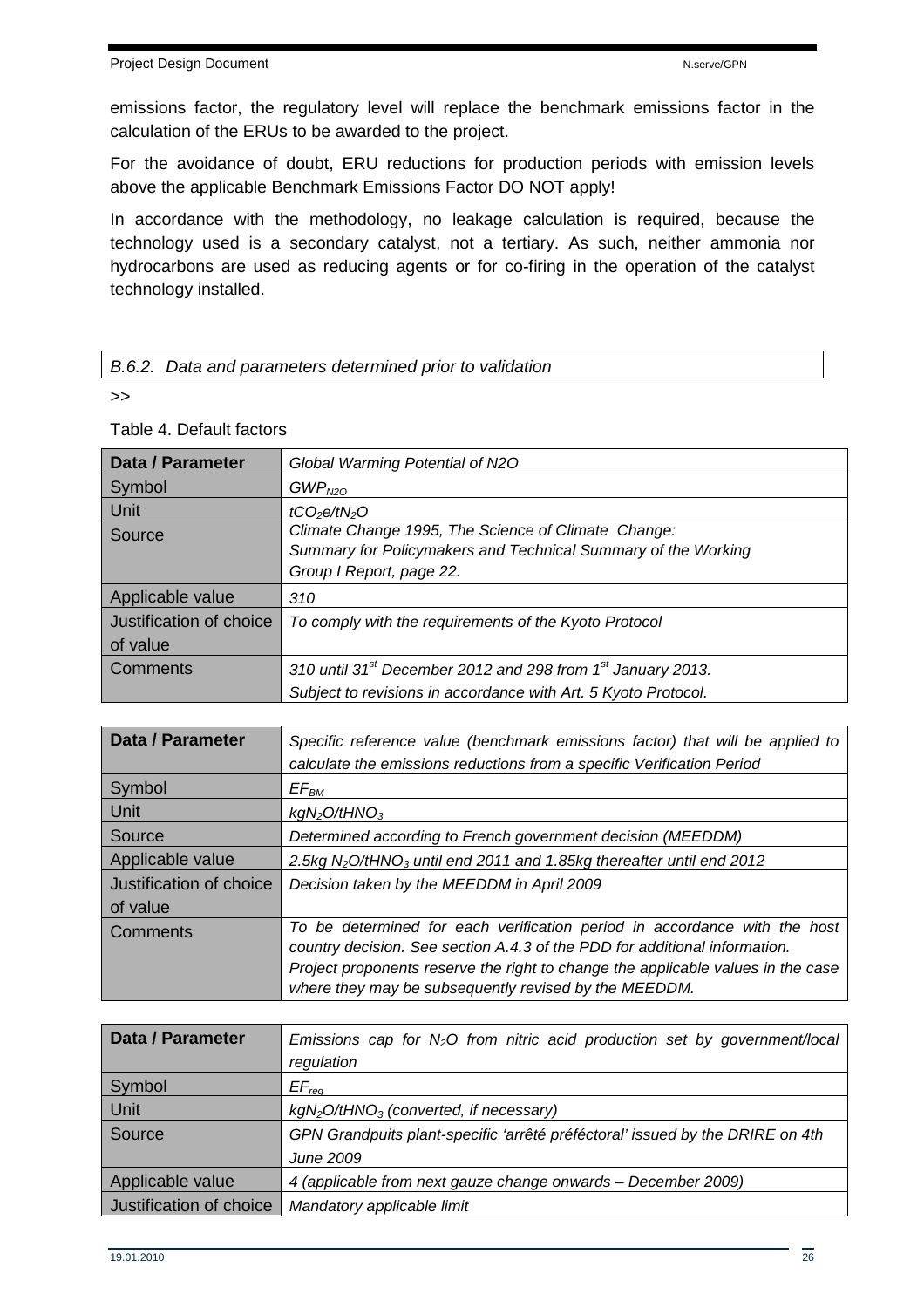| of value |                                                      |
|----------|------------------------------------------------------|
| Comments | Continuous surveillance throughout crediting period. |

Table 5. Data and parameters determined prior to validation

| Data / Parameter  | Ammonia Oxidation Temperature Trip Point Range |
|-------------------|------------------------------------------------|
| Symbol            | $OT_{range}$                                   |
|                   |                                                |
| Unit              | °C                                             |
| Source            | <b>Plant operating manuals</b>                 |
| Applied value     | $800 - 930$                                    |
| Description of    | Value taken from plant operating manuals       |
| methods used to   |                                                |
| obtain this value |                                                |
| (measurements,    |                                                |
| calculations,     |                                                |
| procedures etc)   |                                                |
| Comments          |                                                |

| Data / Parameter     | Maximum Ammonia to Air Ratio – trip point value |  |
|----------------------|-------------------------------------------------|--|
| Symbol               | AIFR <sub>max</sub>                             |  |
|                      |                                                 |  |
| Unit                 | %                                               |  |
| Source               | <b>Plant operating manuals</b>                  |  |
| <b>Applied value</b> | 12.5%                                           |  |
| Description of       | Value taken from plant operating manuals        |  |
| methods used to      |                                                 |  |
| obtain this value    |                                                 |  |
| (measurements,       |                                                 |  |
| calculations,        |                                                 |  |
| procedures etc)      |                                                 |  |
| Comments             |                                                 |  |

#### B.6.3. Ex ante calculation of emission reductions

>>

Emission reductions achievable by the proposed project activity will be dependent on the amounts of nitric acid produced. In accordance with the methodology "Catalytic reduction of N<sub>2</sub>O at nitric acid plants", emission reductions are determined pro unit of product measured in metric tonnes of 100% concentrated nitric acid produced. Although the maximum production capacity is theoretically  $425,000$  tHNO<sub>3</sub>, this is not considered a realistically achievable figure for the coming years.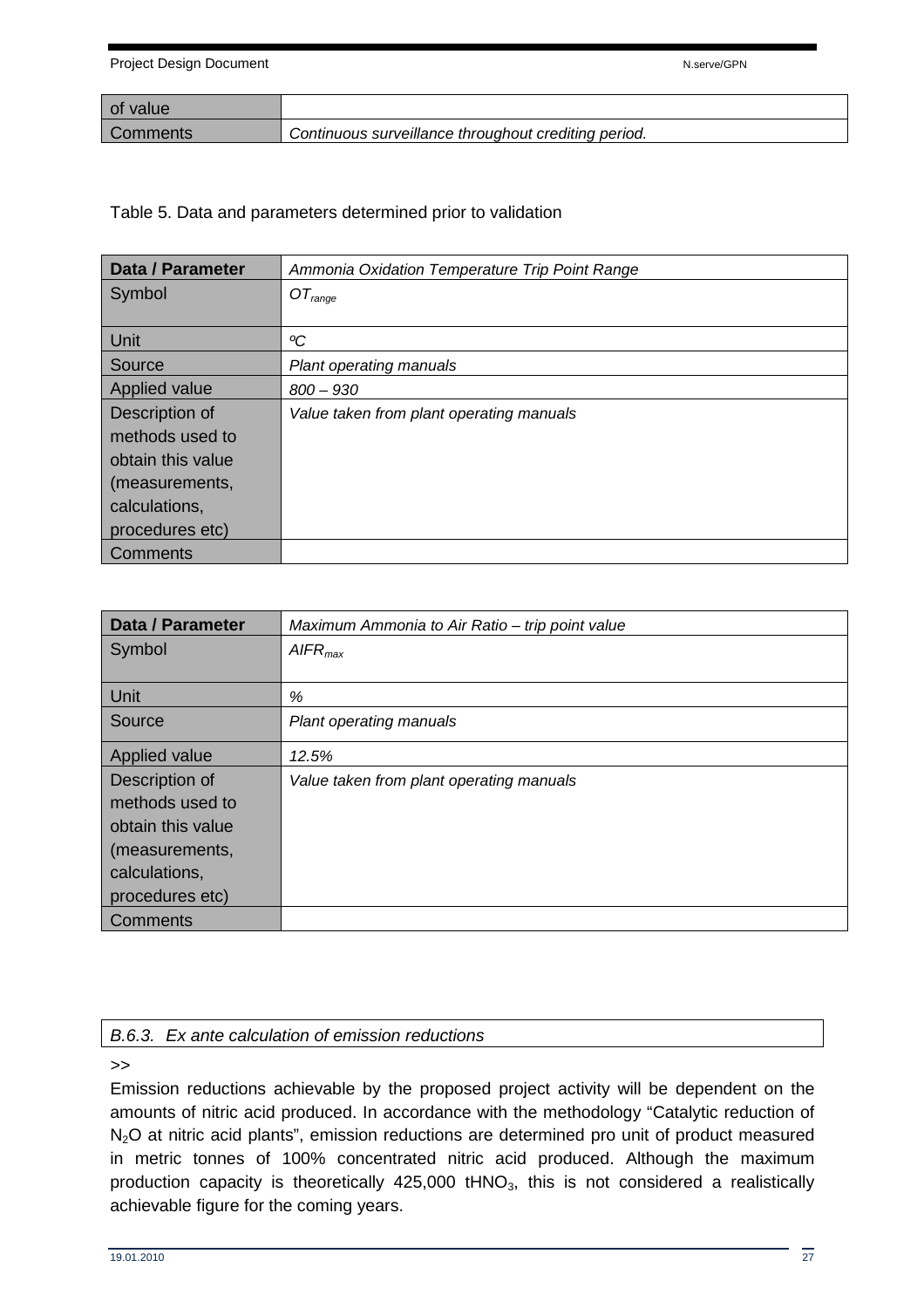| Year                    | <b>Expected production (tHNO<sub>3</sub>)</b> |  |
|-------------------------|-----------------------------------------------|--|
| 2010 (April - Dec only) | 294,750                                       |  |
| 2011                    | 393,000                                       |  |
| 2012                    | 393,000                                       |  |
| <b>Following years</b>  | 393,000                                       |  |

GPN Grandpuits has therefore predicted the following production amounts:

Table 6: Budgeted nitric acid production

Based on these production figures, one can make assumptions on how much  $N<sub>2</sub>O$  would be emitted into the atmosphere during the project activity. As described in section A.4.3 above, a benchmark value will be applied for calculating the ERUs to be awarded for the project. The project proponents will only receive ERUs for the difference between the applicable benchmark value and the emission levels of the project activity.

#### Estimated project emissions (compared to operation without  $N<sub>2</sub>O$  catalyst)

Accordingly, the **following assumptions** apply to the establishment of the emissions reductions:

- The project activity will become eligible to receive ERUs on receipt of the official government LoA (expected end March 2010) or at the latest two months after submission of the Project Dossier applying for a LoA.
- GPN Grandpuits produces the amounts of nitric acid according to the production budget provided above, each year's production being equally distributed throughout the period;
- To be able to calculate the estimated project emissions factor, a factor for the average emissions prior to catalyst installation has been established. Factual emissions from the plant without any abatement catalyst would be 3.99 kgN<sub>2</sub>O/tHNO<sub>3</sub><sup>37</sup>; This will be defined as the 'pre-project emissions factor'.
- The secondary catalyst employed performs with an average abatement efficiency of 65.4% throughout the project's lifetime (resulting in project emissions of 1.38kg  $N_2$ O/tHNO $_3$ )<sup>38</sup>;

The following equations are used for estimating the emissions reductions to be achieved by the project and form the basis for the figures displayed in the tables below:

 $PE<sub>y</sub>= EF<sub>PP</sub> x (100% - AE) x NAP<sub>y</sub>/1000 x GWP<sub>N2O</sub> (tCO<sub>2</sub>e)$ 

 $\overline{a}$ <sup>37</sup> See footnote 23 for more detailed information

<sup>&</sup>lt;sup>38</sup> Since the SCR de-NOx catalyst unit at the end of the production process at GPN tends to generate some additional N2O (around 30ppm), this must be taken into account when assessing the expected project emissions that will be measured in the tail gas stack. Although the guaranteed abatement efficiency of the catalyst is actually 70%, the additional N<sub>2</sub>O generated by the de-NO<sub>x</sub> unit would result in a net reduction of 65.4%, rather than 70%, of N2O emissions. Explanation of calculation: Pre-cat emissions = 3.99kg/t (638ppm), minus catalyst abatement efficiency at 70% = 191ppm. However, since the SCR unit adds approx 30ppm, the actual reading would in reality be 221ppm (1.38kg/t). The actual reduction is therefore 2.61kg/t (3.99kg – 1.38kg), which equates to 65.4% of the pre-cat emissions factor.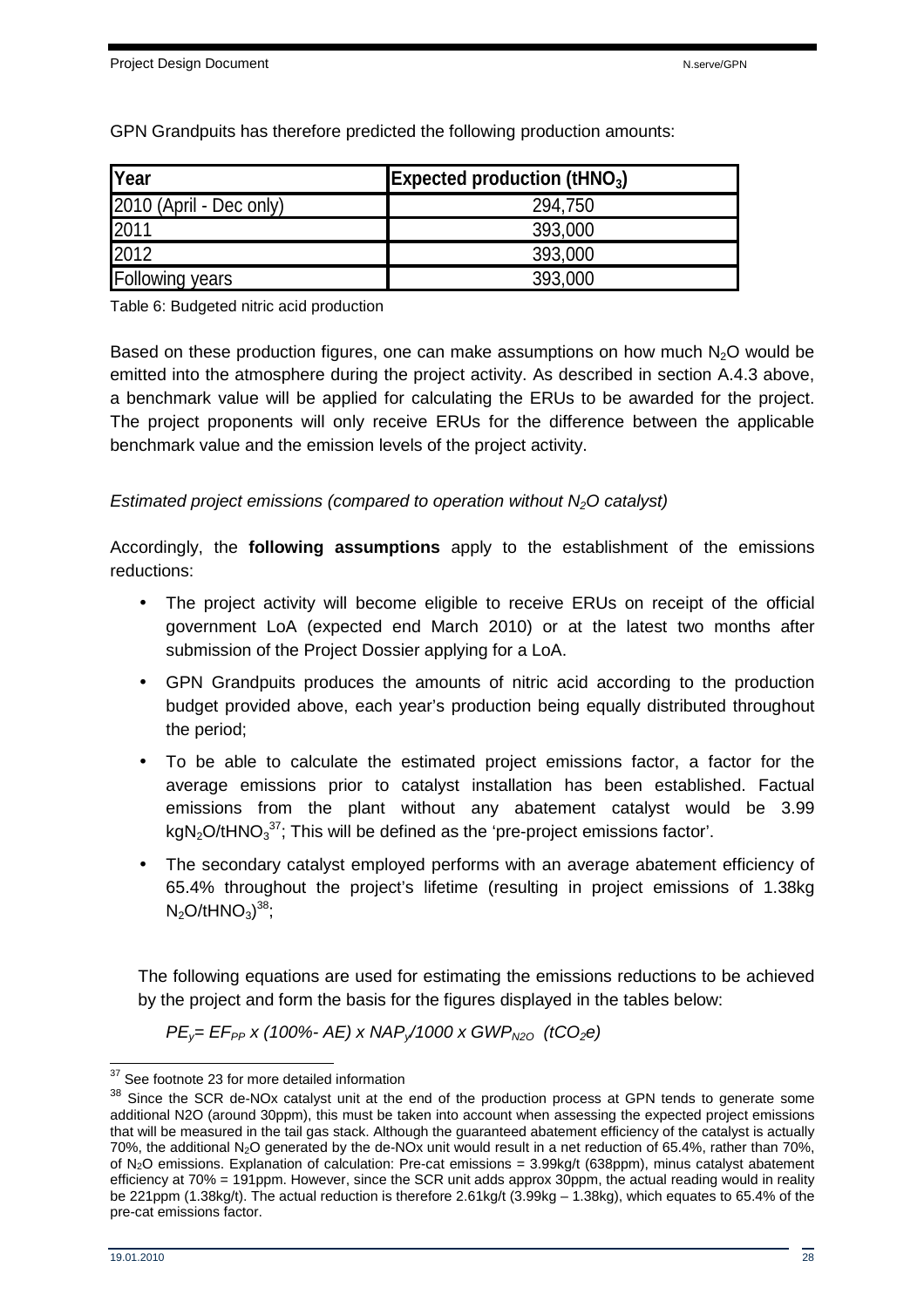| Where:      |                                                                                                                |
|-------------|----------------------------------------------------------------------------------------------------------------|
| Variable    | Definition                                                                                                     |
| $PE_v =$    | Estimated Project Emissions during one year ( $tCO2e$ )                                                        |
| $EF_{PP} =$ | Pre-Project Emissions Factor, calculated in accordance with the                                                |
|             | third bullet point above $(kgN_2O/tHNO_3)$                                                                     |
| $AE =$      | Estimated Abatement Efficiency of secondary catalyst (%)                                                       |
| $NAP_v =$   | Estimated nitric acid production during one year (tHNO <sub>3</sub> ).                                         |
| $GWPN2O =$  | 310 tCO <sub>2</sub> e/tN <sub>2</sub> O until end 2012 and 298 tCO <sub>2</sub> e/tN <sub>2</sub> O from 2013 |
| onwards     |                                                                                                                |

 $BE_y = EF_{BM} \times NAP_y/1000 \times GWP_{N20}$  (tCO<sub>2</sub>e)

| Where:                                                                  |                                                                                                                    |  |  |
|-------------------------------------------------------------------------|--------------------------------------------------------------------------------------------------------------------|--|--|
| Variable                                                                | <b>Definition</b>                                                                                                  |  |  |
| $BE_v =$                                                                | Estimated Benchmark Emissions during one year (tCO <sub>2</sub> e)                                                 |  |  |
| $EFBM =$                                                                | Benchmark Emissions factor according to host country approval                                                      |  |  |
| $(kgN2O/tHNO3)$ ; see section A.4.3 of the PDD for further information. |                                                                                                                    |  |  |
| $NAP_v =$                                                               | Estimated nitric acid production during one year (tHNO <sub>3</sub> ).                                             |  |  |
| $GWPN2O =$                                                              | 310 tCO <sub>2</sub> e/tN <sub>2</sub> O until 2012 and 298 tCO <sub>2</sub> e/tN <sub>2</sub> O from 2013 onwards |  |  |
|                                                                         |                                                                                                                    |  |  |

| $ERU_{PIS} = BE_{y} - PE_{y}$ | (tCO <sub>2</sub> e) |
|-------------------------------|----------------------|
|-------------------------------|----------------------|

| Where:        |                                                                           |
|---------------|---------------------------------------------------------------------------|
| Variable      | Definition                                                                |
| $ERU_{PIS}$ = | Estimated number of ERUs to be issued to the project (tCO <sub>2</sub> e) |
| $BE_v =$      | Estimated Benchmark Emissions during one year (tCO <sub>2</sub> e)        |
| $PE_v =$      | Estimated Project Emissions during one year ( $tCO2e$ )                   |
|               |                                                                           |

Using the above assumptions and equations, the following emissions are estimated for the Project Activity:

| <b>Crediting Period Year</b> | <b>Project Emissions (tCO<sub>2</sub>e)</b> |
|------------------------------|---------------------------------------------|
| 2010                         | 126,094                                     |
| 2011                         | 168,125                                     |
| 2012                         | 168,125                                     |
| <b>TOTAL (until 2012)</b>    | 462.345                                     |

Table 7 (part A): Project emissions until 2012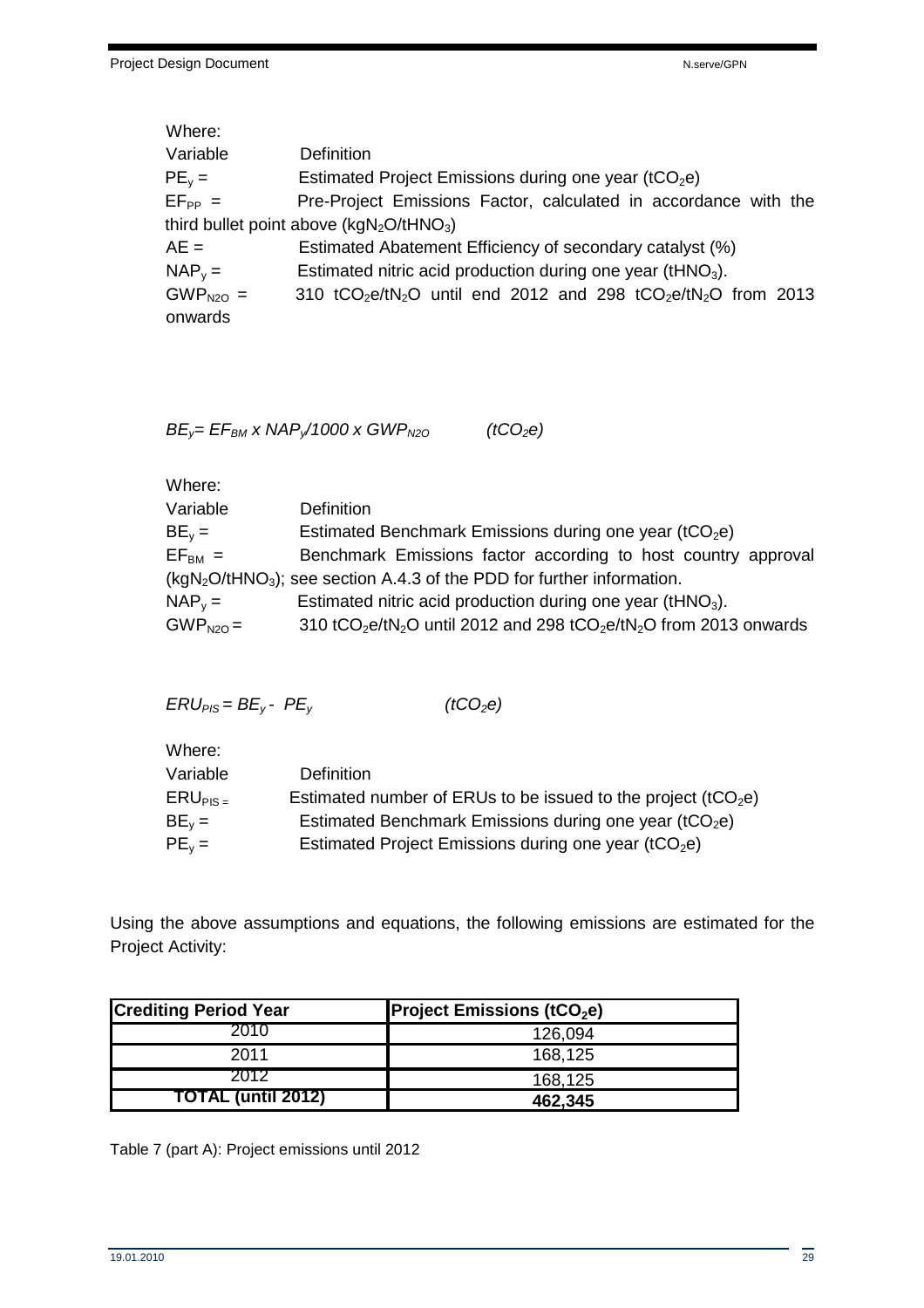| <b>Crediting Period Year</b>                    | Project Emissions (tCO <sub>2</sub> e) |
|-------------------------------------------------|----------------------------------------|
| 2013                                            | 161,617                                |
| 2014                                            | 161,617                                |
| 2015                                            | 161,617                                |
| 2016                                            | 161,617                                |
| 2017                                            | 161,617                                |
| 2018                                            | 161,617                                |
| 2019                                            | 161,617                                |
| 2020 (Jan - Mar only)                           | 40,404                                 |
| <b>TOTAL (over 10 year crediting</b><br>period) | 1,634,070                              |
| Average (over 10 year crediting<br>period)      | 163,407                                |

Table 7 (part B): Project emissions from 2013 onwards.

\* Due to the likely inclusion of  $N_2O$  emissions from nitric acid production into the EU ETS from 1<sup>st</sup> January 2013 onwards, the project may not be eligible to earn ERUs after that time, or continuing the project under the JI may not be economically viable. Also, from 2013 onwards a GWP of 298 for N2O as defined by the IPCC Third Assessment Report will be applied. This is why this PDD differentiates between prospective emission reductions achieved until 31<sup>st</sup> December 2012 and emissions reductions generated from 1<sup>st</sup> January 2013 onwards.

#### Reference Scenario (benchmark/Business as Usual) emissions

Since a Benchmark Value must be applied to the project<sup>39</sup>, calculated reference emissions are represented through the value 2.5 kgN<sub>2</sub>O/tHNO<sub>3</sub> until the end of 2011, while the benchmark value of 1.85kg kgN<sub>2</sub>O/tHNO<sub>3</sub> will be applicable from the 1<sup>st</sup> January - 31<sup>st</sup> December 2012.

The benchmark value that would be applicable from  $1<sup>st</sup>$  January 2013, in the case where a project would still be feasible, is unknown. In order to ensure a conservative estimate of the number of emissions reductions achievable during the crediting period, we will assume a tentative benchmark level of 1.5kg. This future level is purely speculative. It is more appropriate than any other figure, simply for the reason that 1.5kg was mentioned by the MEEDDM during discussions in April 2009 as an example of a possible limit for  $N_2O$ emissions from 2013 onwards.

| <b>Crediting Period Year</b> | <b>Benchmark Scenario Emissions (tCO<sub>2</sub>e)</b> |
|------------------------------|--------------------------------------------------------|
| 2010                         | 228,431                                                |
|                              | 304,575                                                |
| 2012                         | 225,386                                                |
| <b>TOTAL (until 2012)</b>    | 758,392                                                |

Table 8 (part A): Reference scenario (benchmark) emissions until 2012

<sup>&</sup>lt;sup>39</sup> See section A.4.3 (last paragraph) of the PDD for additional information.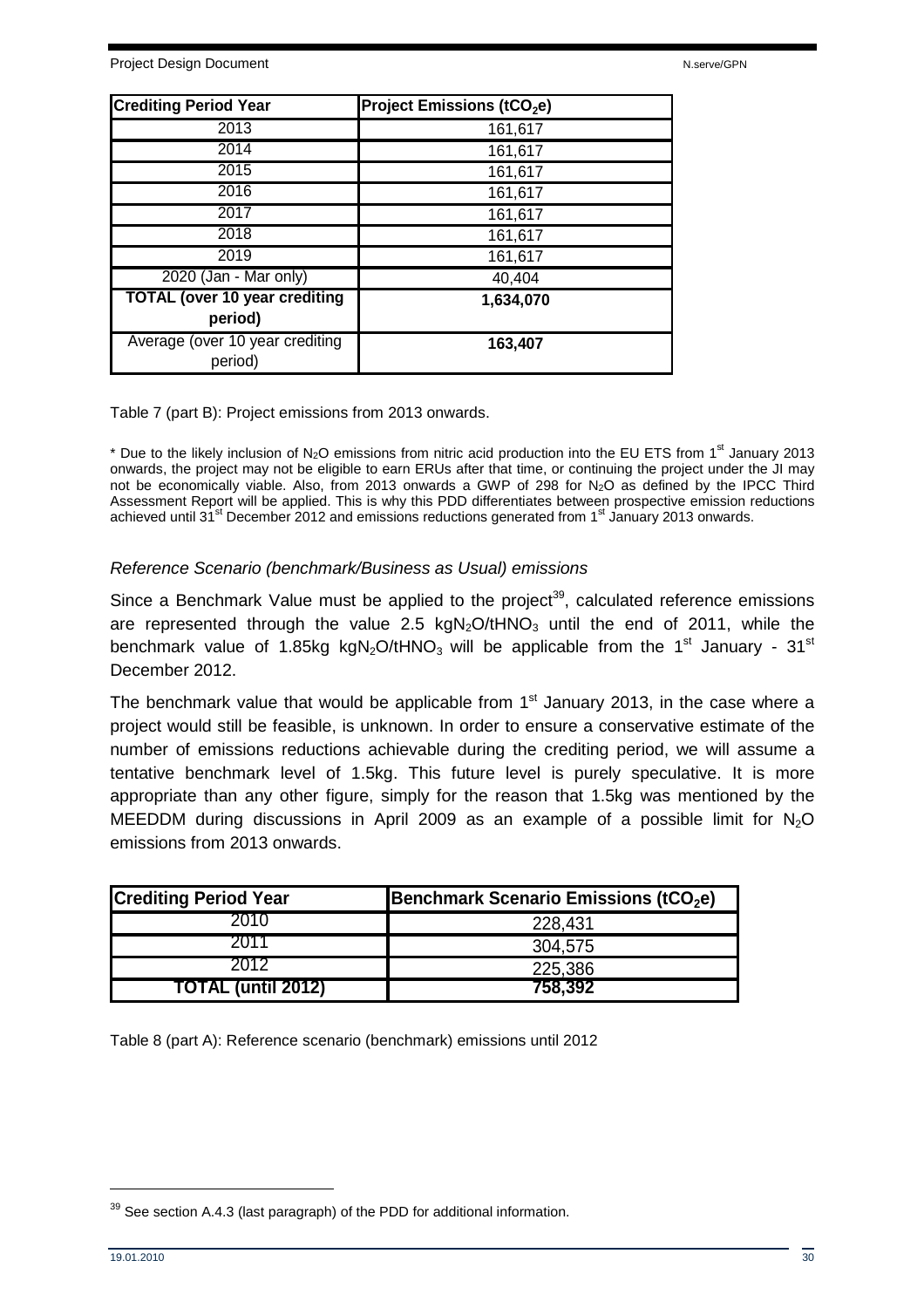| <b>Crediting Period Year</b>                    | <b>Benchmark Scenario Emissions (tCO<sub>2</sub>e)</b> |
|-------------------------------------------------|--------------------------------------------------------|
| 2013                                            | 175,671                                                |
| 2014                                            | 175,671                                                |
| 2015                                            | 175,671                                                |
| 2016                                            | 175,671                                                |
| 2017                                            | 175,671                                                |
| 2018                                            | 175,671                                                |
| 2019                                            | 175,671                                                |
| 2020 (Jan - Mar)                                | 43,918                                                 |
| <b>TOTAL (over 10 year crediting</b><br>period) | 2,032,007                                              |
| Average (over 10 year crediting<br>period)      | 203,201                                                |

Table 8 (part B): Hypothetic reference scenario (benchmark) emissions from 2013 onwards.

\* Due to the likely inclusion of N<sub>2</sub>O emissions from nitric acid production into the EU ETS from 1<sup>st</sup> January 2013 onwards, the project may not be eligible to earn ERUs after that time, or continuing the project under the JI may not be economically viable. Also, from 2013 onwards a GWP of 298 for N2O as defined by the IPCC Third Assessment Report will be applied. This is why this PDD differentiates between prospective emission reductions achieved until 31<sup>st</sup> December 2012 and emissions reductions generated from 1<sup>st</sup> January 2013 onwards.

B.6.4. Summary of ex ante estimate of emission reductions

>>

| Year                                | <b>Estimate of</b>              | <b>Estimate of Benchmark</b> | Leakage                         | 10%                             | <b>Estimate of final</b> |
|-------------------------------------|---------------------------------|------------------------------|---------------------------------|---------------------------------|--------------------------|
|                                     | project<br>activity             | scenario emissions           | estimate                        | deduction                       | emission<br>reductions   |
|                                     | emissions                       |                              |                                 |                                 |                          |
|                                     | (tonnes of<br>CO <sub>2</sub> e | (tonnes of $CO2e$ )          | (tonnes de<br>CO <sub>2</sub> e | (tonnes de<br>CO <sub>2</sub> e | (tonnes of $CO2e$ )      |
| 2010                                | 126,094                         | 228,431                      | N/A                             | 10,234                          | 92,103                   |
| 2011                                | 168,125                         | 304,575                      | N/A                             | 13,645                          | 122,805                  |
| 2012                                | 168,125                         | 225,386                      | N/A                             | 5,726                           | 51,534                   |
| <b>Total</b><br>(tonnes of $CO2e$ ) | 462,345                         | 758,392                      |                                 | 29,605                          | 266,442                  |

Table 9. Summary of estimation of emission reductions

## **B.7. Application of the monitoring methodology and description of monitoring plan**

#### B.7.1. Measured data and parameters

>>

Table 10. Data and parameters measured during the project activity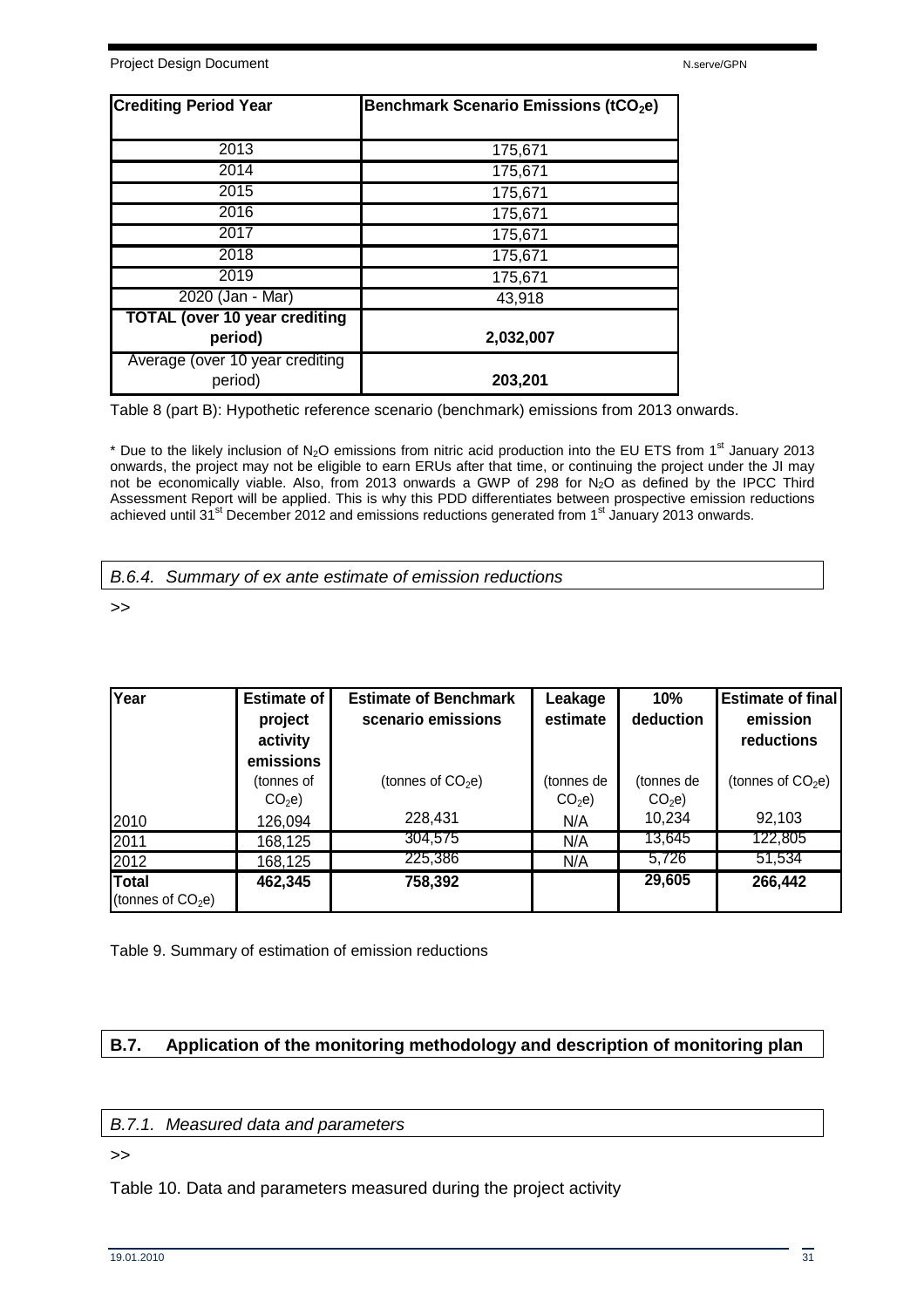| <b>Data / Parameter</b><br><b>P.1</b>                                        | Average $N_2O$ concentration in the tail gas during project Verification Period<br>n.                                      |
|------------------------------------------------------------------------------|----------------------------------------------------------------------------------------------------------------------------|
| Symbol                                                                       | $NCSG_n$                                                                                                                   |
| Unit                                                                         | mgN <sub>2</sub> O/Nm <sup>3</sup>                                                                                         |
| Source                                                                       | Finetech Orbital FTIR Continuous Emissions $N_2O$ Analyser (part of AMS)                                                   |
| Measurement<br>Frequency                                                     | Hourly average value based on measurements recorded every 10 seconds                                                       |
| Value applied for<br>emissions reductions<br>calculations in<br>section B.6. | Not applicable. All ex ante emission reduction calculations in this PDD are<br>based on estimated figures.                 |
| Applied<br>measurement<br>procedures                                         | Measurements with Finetech Orbital FTIR analyser automatically recorded<br>every 10 seconds.                               |
| Applied quality<br>assurance and<br>control procedures                       | AMS is subject to regular checking and calibrations that will take place<br>according to vendor specifications and EN14181 |
| Comments                                                                     |                                                                                                                            |

| Data / Parameter<br>P.2                                                      | Average Volume flow rate of the tail gas during project Verification Period n.                                                                                                                                                                       |
|------------------------------------------------------------------------------|------------------------------------------------------------------------------------------------------------------------------------------------------------------------------------------------------------------------------------------------------|
| Symbol                                                                       | $VSG_n$                                                                                                                                                                                                                                              |
| Unit                                                                         | $Nm^3/h$                                                                                                                                                                                                                                             |
| Source                                                                       | gas volume flow meter (part of AMS)                                                                                                                                                                                                                  |
| Measurement<br>Frequency                                                     | Hourly average value based on measurements recorded every 10 seconds                                                                                                                                                                                 |
| Value applied for<br>emissions reductions<br>calculations in<br>section B.6. | Not applicable. All ex ante emission reduction calculations in this PDD are<br>based on estimated figures.                                                                                                                                           |
| Applied<br>measurement<br>procedures                                         | Measurements recorded every 10 seconds with Sick Maihak 'Flowsick 100'<br>ultrasonic flow meter                                                                                                                                                      |
| Applied quality<br>assurance and<br>control procedures                       | AMS is subject to regular checking and calibrations that will take place<br>according to vendor specifications and EN14181                                                                                                                           |
| Comments                                                                     | The data output from the tail gas flow meter will be processed using the<br>plant's OSI Plant Information data collection and storage system.<br>Corrected for standard conditions (273,15 K, 1013, 25 hPa) using TSG<br>(P.10) and PSG (P.11) data. |

| Data / Parameter<br>P.3 | N <sub>2</sub> O emissions during project Verification Period n.     |
|-------------------------|----------------------------------------------------------------------|
| Symbol                  | $PE_n$                                                               |
| Unit                    | kgN <sub>2</sub> O                                                   |
| Source                  | Calculation from measured data                                       |
| Measurement             | Calculated after Verification Period has been defined by the project |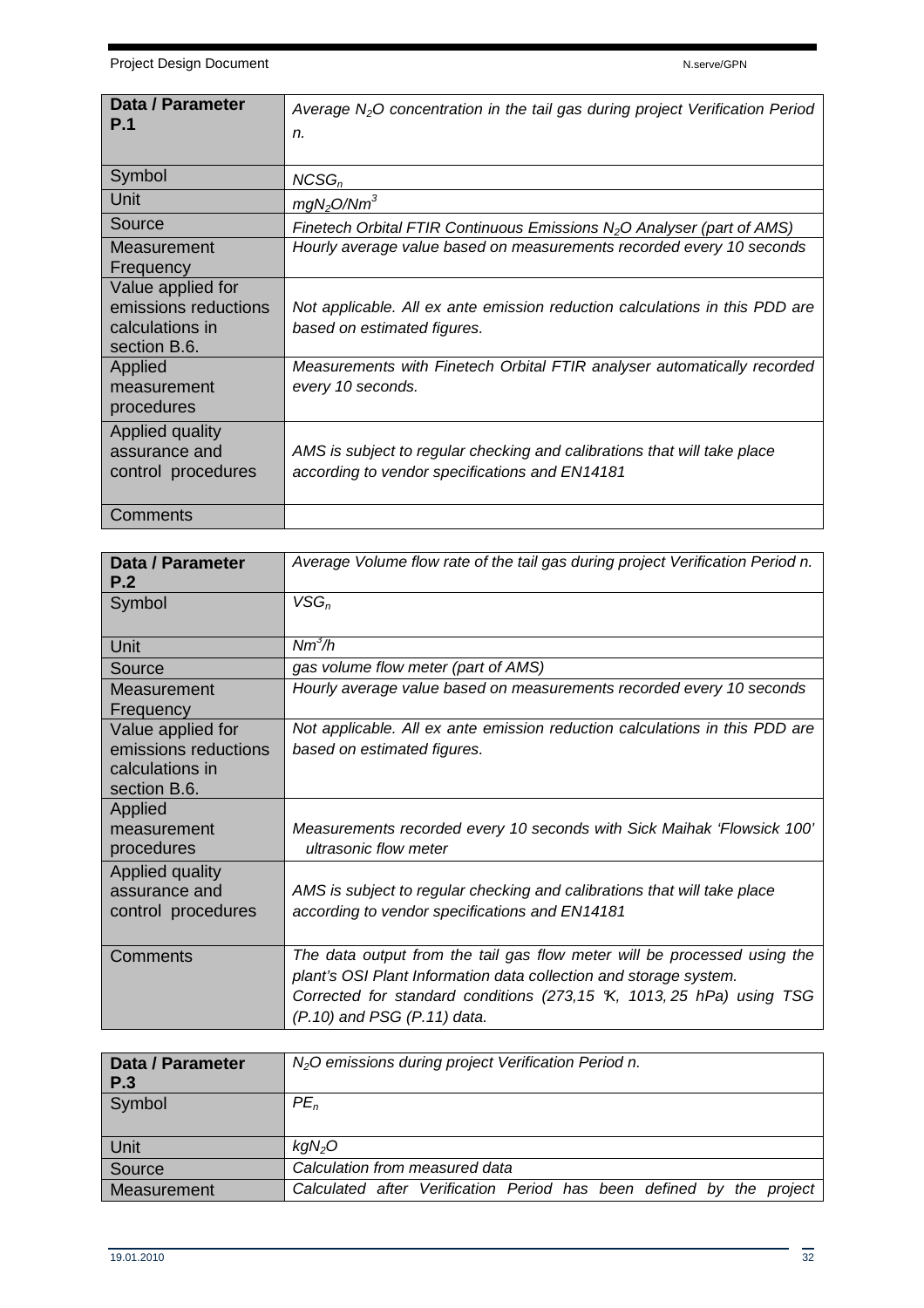| Frequency                                                                    | proponents                                                                                                 |
|------------------------------------------------------------------------------|------------------------------------------------------------------------------------------------------------|
| Value applied for<br>emissions reductions<br>calculations in<br>section B.6. | Not applicable. All ex ante emission reduction calculations in this PDD are<br>based on estimated figures. |
| Applied<br>measurement<br>procedures                                         | Not applicable, calculated value as per the following formula:<br>$PEn = VSG * NCSG * OH* 106$             |
| Applied quality<br>assurance and<br>control procedures                       | Not applicable                                                                                             |
| <b>Comments</b>                                                              |                                                                                                            |

| <b>Data / Parameter</b> | Total operating hours of Verification Period                                   |
|-------------------------|--------------------------------------------------------------------------------|
| P.4                     |                                                                                |
| Symbol                  | OH <sub>n</sub>                                                                |
|                         |                                                                                |
| Unit                    | Hours                                                                          |
| Source                  | Production Log – taking into account the relevant trip point parameters        |
| Measurement             | Based on measurements of OT and AIFR taken every 30 seconds to                 |
| Frequency               | determine whether or not the plant is in operation.                            |
| Value applied for       | Not applicable. All ex ante emission reduction calculations in this PDD are    |
| emissions reductions    | based on estimated figures.                                                    |
| calculations in         |                                                                                |
| section B.6.            |                                                                                |
| Applied                 |                                                                                |
| measurement             | Plant manager records the hours of full operation of the plant on a continuous |
| procedures              | Basis.                                                                         |
| Applied quality         |                                                                                |
| assurance and           | Not applicable                                                                 |
| control procedures      |                                                                                |
| Comments                | May be amended according to trip point values (see section B.6.1 above).       |

| <b>Data / Parameter</b><br>P.5                                               | Metric tonnes of 100% concentrated nitric acid during any Verification<br>Period                           |
|------------------------------------------------------------------------------|------------------------------------------------------------------------------------------------------------|
| Symbol                                                                       | NAP <sub>n</sub>                                                                                           |
| Unit                                                                         | tHNO <sub>3</sub>                                                                                          |
| Source                                                                       | Nitric acid flow meter                                                                                     |
| Measurement                                                                  | Measurements recorded every 30 seconds throughout the Verification                                         |
| Frequency                                                                    | Period                                                                                                     |
| Value applied for<br>emissions reductions<br>calculations in<br>section B.6. | Not applicable. All ex ante emission reduction calculations in this PDD are<br>based on estimated figures. |
| Applied                                                                      |                                                                                                            |
| measurement                                                                  | Hourly average value derived from flow, density and temperature                                            |
| procedures                                                                   | measurements taken every 30 seconds and calculated at 100%<br>concentration.                               |
| Applied quality                                                              |                                                                                                            |
| assurance and                                                                | Checked during regular plant maintenance in accordance with the relevant                                   |
| control procedures                                                           | quality assurance requirements.                                                                            |
| Comments                                                                     |                                                                                                            |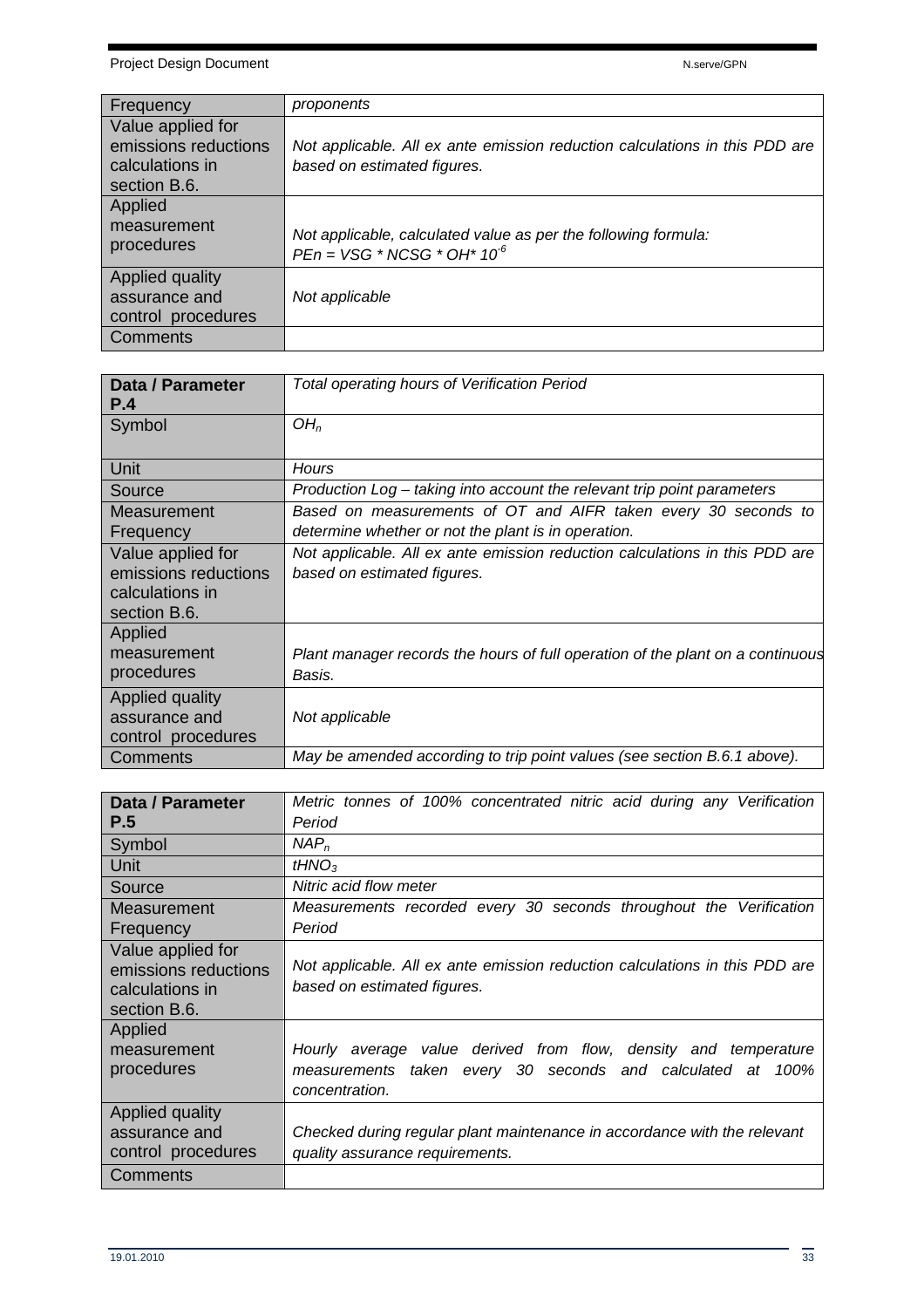Project Design Document National According to the National According National According National According National According National According National According National According National According National According N

| Data / Parameter<br><b>P.6</b>                                               | Oxidation temperature in the ammonia oxidation reactor (AOR).                                              |
|------------------------------------------------------------------------------|------------------------------------------------------------------------------------------------------------|
| Symbol                                                                       | ОT                                                                                                         |
| Unit                                                                         | $\mathbf c$                                                                                                |
| Source                                                                       | Thermocouples inside the AOR                                                                               |
| Measurement<br>Frequency                                                     | Hourly average value based on measurements recorded every 30 seconds                                       |
| Value applied for<br>emissions reductions<br>calculations in<br>section B.6. | Not applicable. All ex ante emission reduction calculations in this PDD are<br>based on estimated figures. |
| Applied<br>measurement<br>procedures                                         | Measured                                                                                                   |
| Applied quality<br>assurance and<br>control procedures                       | Checked during regular plant maintenance.                                                                  |
| Comments                                                                     |                                                                                                            |

| Data / Parameter<br><b>P.7</b>                                               | Ammonia Flow rate to the ammonia oxidation reactor (AOR)                                                   |
|------------------------------------------------------------------------------|------------------------------------------------------------------------------------------------------------|
| Symbol                                                                       | AFR                                                                                                        |
| Unit                                                                         | kgNH <sub>3</sub> /h                                                                                       |
| Source                                                                       | Ammonia flow meter                                                                                         |
| Measurement<br>Frequency                                                     | Hourly average value based on measurements taken every 30 seconds                                          |
| Value applied for<br>emissions reductions<br>calculations in<br>section B.6. | Not applicable. All ex ante emission reduction calculations in this PDD are<br>based on estimated figures. |
| Applied<br>measurement<br>procedures                                         | Measured.                                                                                                  |
| Applied quality<br>assurance and<br>control procedures                       | Checked during regular plant maintenance.                                                                  |
| Comments                                                                     |                                                                                                            |

| Data / Parameter<br><b>P.8</b>                                               | Ammonia to air ratio going into the ammonia oxidation reactor (AOR)                                        |
|------------------------------------------------------------------------------|------------------------------------------------------------------------------------------------------------|
| Symbol                                                                       | AIFR                                                                                                       |
| Unit                                                                         | %                                                                                                          |
| Source                                                                       | Ammonia & Air flow meters                                                                                  |
| Measurement                                                                  | Hourly average value based on measurements taken every 30 seconds                                          |
| Frequency                                                                    |                                                                                                            |
| Value applied for<br>emissions reductions<br>calculations in<br>section B.6. | Not applicable. All ex ante emission reduction calculations in this PDD are<br>based on estimated figures. |
| Applied                                                                      |                                                                                                            |
| measurement                                                                  | Monitored & calculated                                                                                     |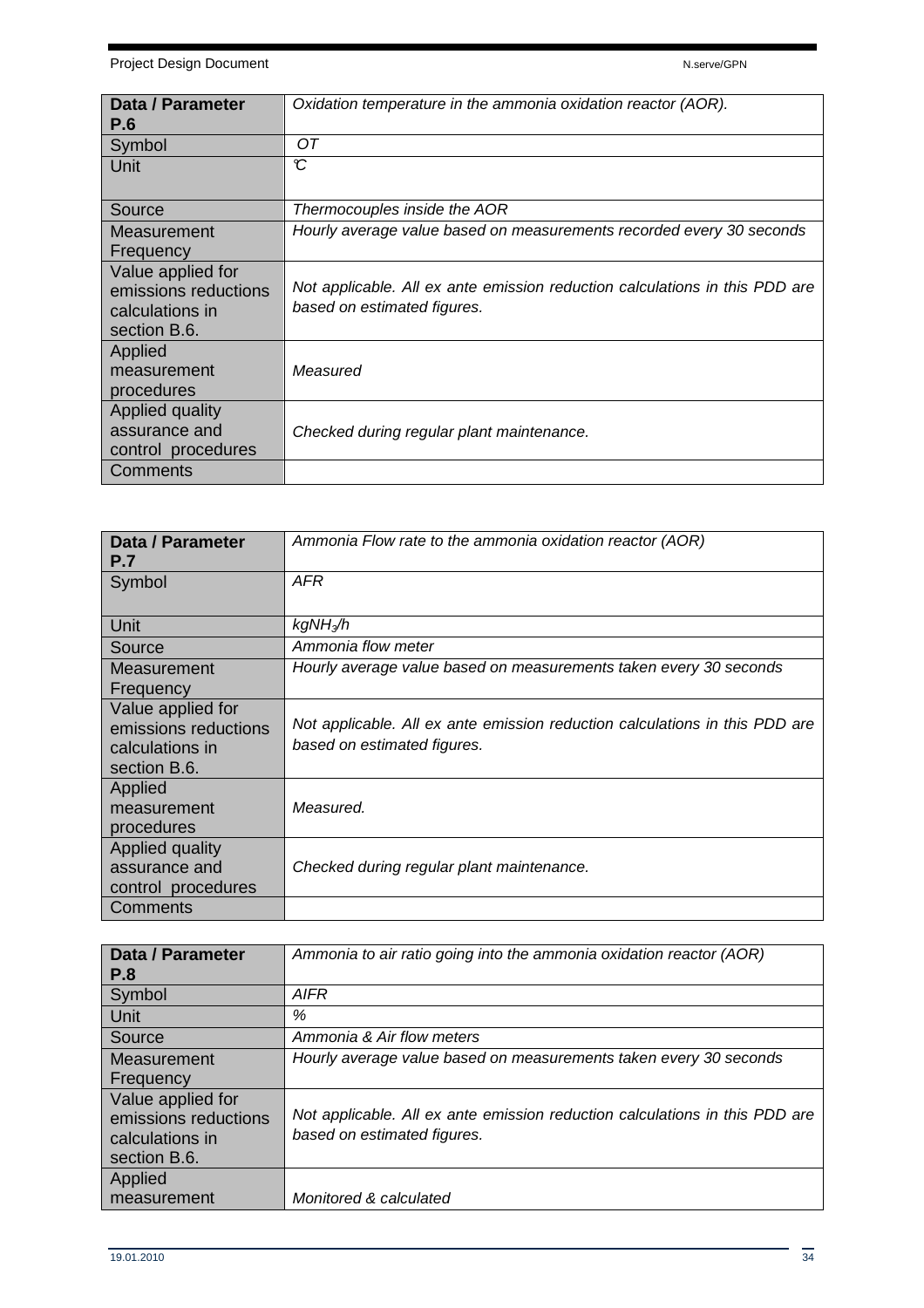| procedures         |                                           |
|--------------------|-------------------------------------------|
| Applied quality    |                                           |
| assurance and      | Checked during regular plant maintenance. |
| control procedures |                                           |
| Comments           |                                           |

| Data / Parameter<br>P.9                                                      | Temperature of tail gas                                                                                                                                                                         |
|------------------------------------------------------------------------------|-------------------------------------------------------------------------------------------------------------------------------------------------------------------------------------------------|
| Symbol                                                                       | TSG                                                                                                                                                                                             |
| Unit                                                                         | C                                                                                                                                                                                               |
| Source                                                                       | Probe (part of the gas volume flow meter).                                                                                                                                                      |
| Measurement<br>Frequency                                                     | Hourly average value based on measurements taken every 10 seconds                                                                                                                               |
| Value applied for<br>emissions reductions<br>calculations in<br>section B.6. | Not applicable. All ex ante emission reduction calculations in this PDD are<br>based on estimated figures.                                                                                      |
| Applied<br>measurement<br>procedures                                         | Monitored.                                                                                                                                                                                      |
| Applied quality<br>assurance and<br>control procedures<br>Comments           | AMS is subject to regular checking and calibrations that will take place<br>according to vendor specifications and EN14181<br>May not be recorded, if AMS / data storage system adjusts<br>flow |
|                                                                              | measurements to standard conditions automatically                                                                                                                                               |

| Data / Parameter<br><b>P.10</b>                                              | Pressure of tail gas                                                                                                                                                                                                                                 |
|------------------------------------------------------------------------------|------------------------------------------------------------------------------------------------------------------------------------------------------------------------------------------------------------------------------------------------------|
| Symbol                                                                       | <b>PSG</b>                                                                                                                                                                                                                                           |
| Unit                                                                         | Pa                                                                                                                                                                                                                                                   |
| Source                                                                       | Probe (part of the gas volume flow meter).                                                                                                                                                                                                           |
| Measurement<br>Frequency                                                     | Hourly average value based on measurements taken every 10 seconds                                                                                                                                                                                    |
| Value applied for<br>emissions reductions<br>calculations in<br>section B.6. | Not applicable. All ex ante emission reduction calculations in this PDD are<br>based on estimated figures.                                                                                                                                           |
| Applied<br>measurement<br>procedures                                         | Monitored. Alternatively, a default value will be applied in case of stack<br>pressure conditions with little variation. The default value will be determined<br>by the auditor during the QAL2 audit in accordance with EN14181.                    |
| Applied quality<br>assurance and<br>control procedures<br>Comments           | AMS is subject to regular checking and calibrations that will take place<br>according to vendor specifications and EN14181<br>May not be recorded, if AMS / data storage system adjusts<br>flow<br>measurements to standard conditions automatically |

| Data / Parameter<br><b>P.11</b> | Emissions factor calculated for project Verification Period n |
|---------------------------------|---------------------------------------------------------------|
| Symbol                          | $EF_n$                                                        |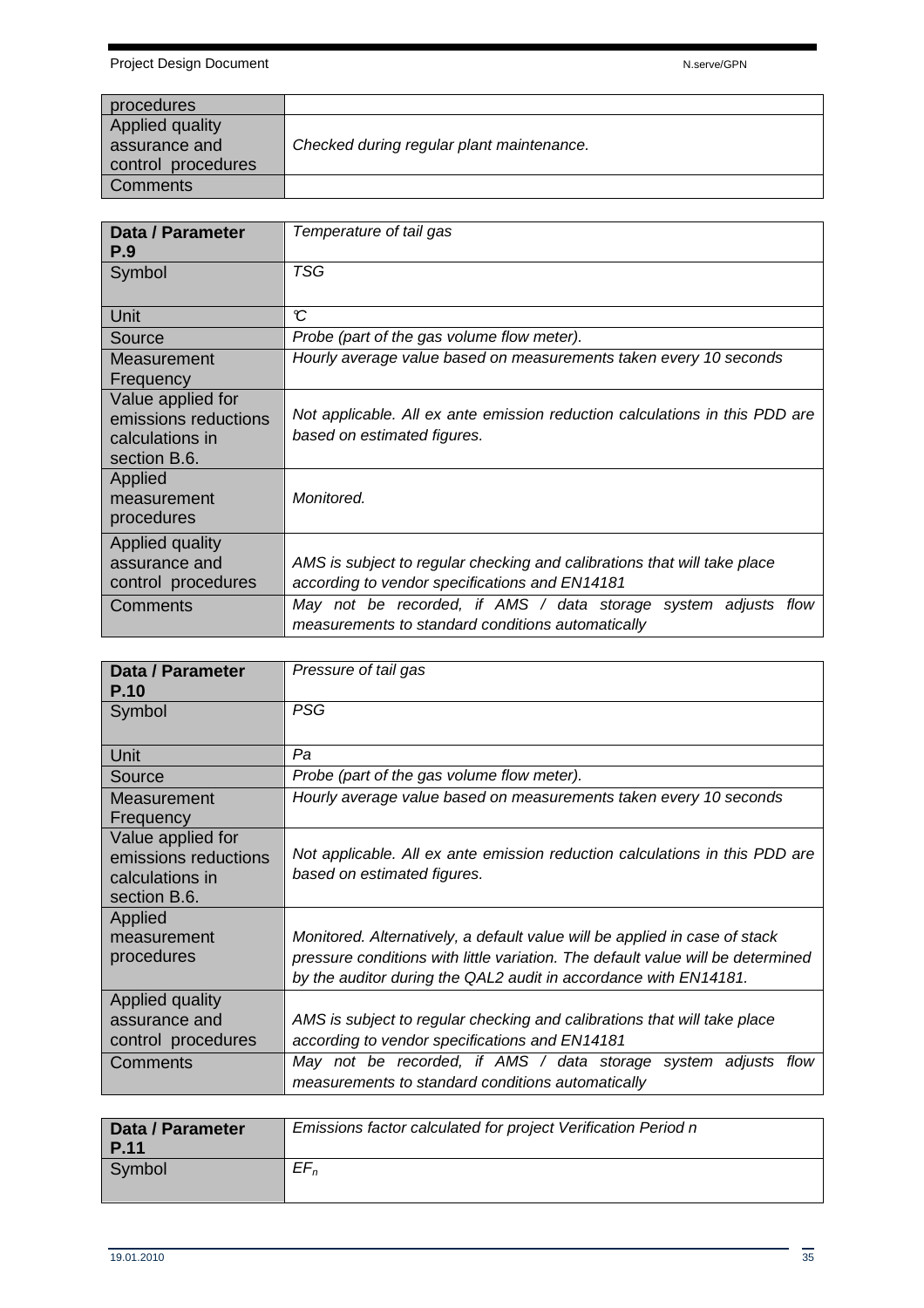Project Design Document National According to the N.serve/GPN National According to the N.serve/GPN

| Unit                 | $kgN2O$ / tHNO <sub>3</sub>                                                      |
|----------------------|----------------------------------------------------------------------------------|
| Source               | Calculated from measured data following procedures detailed in B.6.1             |
| Measurement          | After each Verification Period                                                   |
| Frequency            |                                                                                  |
| Value applied for    |                                                                                  |
| emissions reductions | Estimated Project Emission factor is: 1.38 $kgN_2O/HNO_3$ (based                 |
| calculations in      | on 65.4% abatement efficiency from a level of 3.99kg prior to the                |
| section B.6.         | installation of the secondary catalyst) <sup>40</sup>                            |
| Applied              | The Verification Period specific emissions factor for each Verification          |
| measurement          | Period during the project's crediting period is calculated by dividing the total |
| procedures           | mass of $N2O$ emissions during that Verification Period by the total             |
|                      | production of 100% concentrated nitric acid during that same Verification        |
|                      | Period. For Verification Period n the emission factor would be:                  |
|                      | $EFn = (PEn / NAPn)$<br>(kgN <sub>2</sub> O/tHNO <sub>3</sub> )                  |
| Applied quality      |                                                                                  |
| assurance and        |                                                                                  |
| control procedures   |                                                                                  |
| Comments             |                                                                                  |

| Data / Parameter<br>P.12                                                     | Emissions cap for $N_2O$ from nitric acid production set by government/local<br>regulation |
|------------------------------------------------------------------------------|--------------------------------------------------------------------------------------------|
| Symbol                                                                       | $EF_{req}$                                                                                 |
| Unit                                                                         | $kgN2O / tHNO3$ (converted if necessary)                                                   |
| Source                                                                       | National or local $N_2O$ emissions legislation                                             |
| Measurement<br>Frequency                                                     | After each Verification Period                                                             |
| Value applied for<br>emissions reductions<br>calculations in<br>section B.6. | 4kg from next gauze change onwards (December 2009).                                        |
| Applied                                                                      | If this regulatory limit is LOWER than the applicable benchmark emissions                  |
| measurement<br>procedures                                                    | factor, then $EF_{req}$ shall replace $EF_{bm}$ in the calculation of ERUs:                |
|                                                                              | $ERU = (EF_{reg} - EF_n)/1000 \times NAP_n \times GWP_{N20}$<br>(tCO <sub>2</sub> e)       |
| Applied quality                                                              |                                                                                            |
| assurance and                                                                |                                                                                            |
| control procedures                                                           |                                                                                            |
| Comments                                                                     |                                                                                            |

## B.7.2. Description of the monitoring plan

The emissions reductions achieved by the project activity will be monitored in accordance with sections 4, 5 and 6 of the projet domestique methodology "Catalytic reduction of  $N_2O$  at

<sup>40</sup> See footnote 38 for details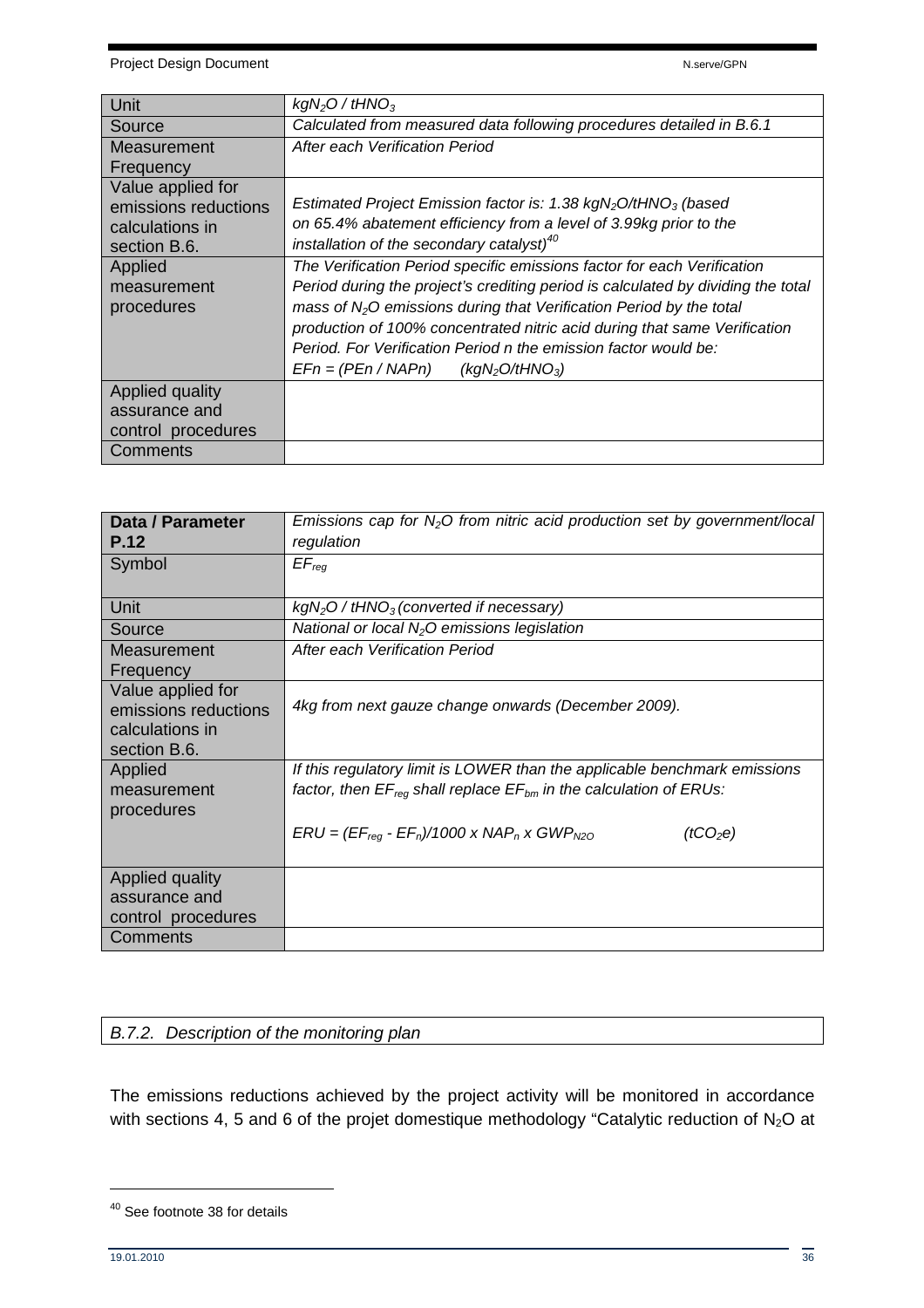nitric acid plants" as prepared by N.serve Environmental Services GmbH, Germany, and Rhodia Energy Services, France.

The above methodology requires the project participants to install and maintain automated monitoring technology in accordance with the latest European or national standards and norms (for example, either the European Norm EN14181, the French AFNOR standard XP X43-305, as applicable, or any other monitoring standard considered acceptable in accordance with the requirements for assessing plant emissions in order to calculate payable  $N_2$ O tax<sup>41</sup>, always in their most up-to-date versions, including any applicable successor standards as valid at the time of project application). N.serve and GPN have chosen to use European Norm EN14181 (2004) "Stationary source emissions - Quality assurance of automated measuring systems<sup> $n/42$ </sup> as a guidance for installing and operating the Automated Monitoring System (AMS) at GPN Grandpuits for the monitoring of N<sub>2</sub>O emissions.

An Automated Measuring System (AMS) consisting of the following shall be used for monitoring:

- An automated gas analyzer system that will continuously measure the concentration of  $N_2O$  in the tail gas of the plant; and
- A gas volume flow meter that uses ultrasonic technology to continuously monitor the gas volume flow, temperature and pressure, in the tail gas of the plant.

Sampling shall be carried out continuously using a sampling tube that is optimised to the specific width and height of the tail gas duct, and the expected gas velocities in the tail gas. Temperature and pressure in the tail gas will also be measured continuously and used to calculate the gas volume flow at standard conditions.

## **Description of the AMS to be installed at GPN Grandpuits nitric acid plant.**

## **1. General Description of the AMS**

Grandpuits is currently equipped with an older Finetech 'Orbital AIT' FTIR analyser, but will be replaced with a new Finetech Orbital FTIR analyser hot extractive for the purposes of measuring  $N_2O$  emissions throughout the project activity. The Finetech Orbital is a state-ofthe-art hot extractive AMS consisting of a Continuous Emissions Analyser, a sample probe, heated filter and a heated sample-line connected directly to the analyser. The plant has an 'OSI Plant Information' data collection and storage system, which will be programmed to log and store raw data for the duration of the project activity.

Since this nitric acid plant has been in operation since 1970, GPN Grandpuits staff in general, and its instrument department in particular, are accustomed to operating technical equipment adhering to high quality standards.

At the time of the Determination, the following staff at the nitric acid plant are designated as being responsible for the ongoing operation of the project and for the quality assurance and

 $41$  Payable in accordance with Article 45 of the Loi de Finances 1999 and Article 266 nonies of the Code des Douanes

<sup>&</sup>lt;sup>42</sup> This standard describes the quality assurance procedures needed to assure that an Automated Measuring System (AMS) installed to measure emissions to air are capable of meeting the uncertainty requirements on measured values given by legislation, e.g. EU Directives, or national legislation, and more generally by competent authorities.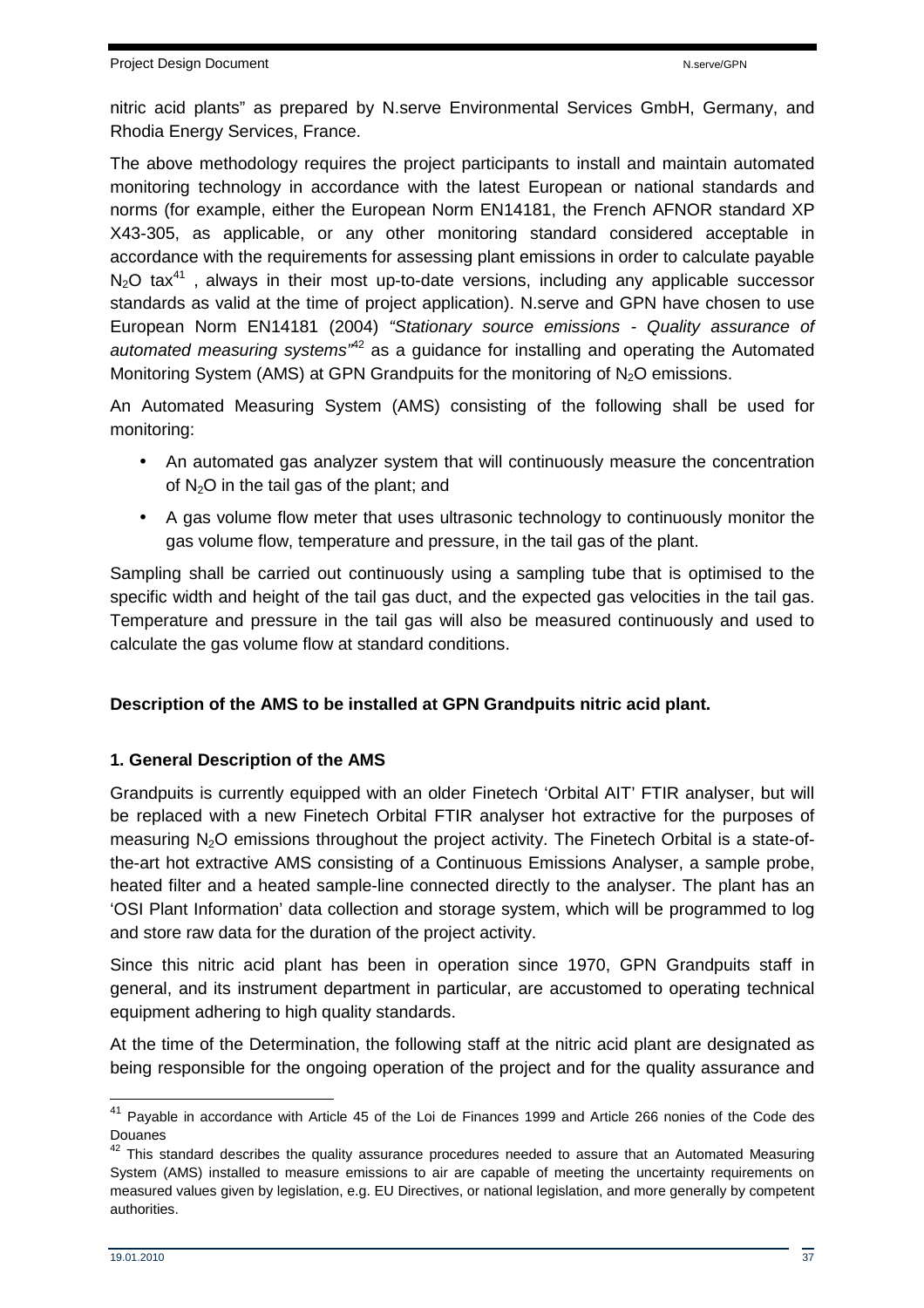maintenance of the  $N_2O$  monitoring system. The responsible people may change throughout the course of the project crediting period:

| M. Eric Delaunay     | <b>Plant Manager</b>                                 |
|----------------------|------------------------------------------------------|
| M. Dominique Bournon | <b>Electrical Instrumentation Department Manager</b> |
| M. Benjamin Lefebvre | Analyser Technician                                  |

Operation, maintenance and calibration intervals will be carried out by staff from the instrument department according to the vendor's specifications and under the guidance of internationally relevant environmental standards, in particular EN 14181 (2004). Service will be performed by the supplier of the AMS.

All monitoring procedures at GPN Grandpuits are also conducted and recorded in accordance with the procedures under ISO 9001 and ISO 14001, which is currently audited once every three years by a certified independent auditing organisation accredited for ISO 9001 and 1400 certification.

## **2. Sample points**

The sample points were chosen in accordance with the AMS requirements, EN 14181 requirements and the plant design specifications to ensure optimum quality of the collected data. The most suitable location at Grandpuits for the sample points for the measurement of  $N<sub>2</sub>O$  [NCSG] and tail gas flow [VSG] is in the horizontal section of the tail gas pipe, downstream of all process equipment and before the stack.

## **3. Analyser**

The Finetech Orbital FTIR Continuous Emissions Analyser is capable of analysing  $N_2O$ concentration in gas mixtures. It is an extractive, continuous measuring system and extracts a partial gas flow from the flue gas, which is led to the analyser through a heated line.

In the case where the chosen analyser cannot be proven to fulfil the requirements of QAL1, compliance with EN14181 will still be maintained by proving the suitability of the analyser for the project during the QAL2 audit, which will be performed by an independent laboratory with EN ISO/IEC 17025 accreditation following commissioning. In any case, complete adherence to the requirements of EN14181 is not required by the methodology (see section 7 of the methodology 'Monitoring Plan' for full details) $43$ .

## **4. Flow Meter**

Currently, the tail gas flow measurement at the plant is calculated using measurements of primary and secondary air flow rates to the ammonia burner and the oxygen concentration in

 $^{43}$  At the CDM EB meeting 48, it was decided that the use of EN14181 is not a mandatory requirement under AM0034 as long as comparable national or international standards are used (see clause 30.b of the report at http://cdm.unfccc.int/EB/048/eb48rep.pdf)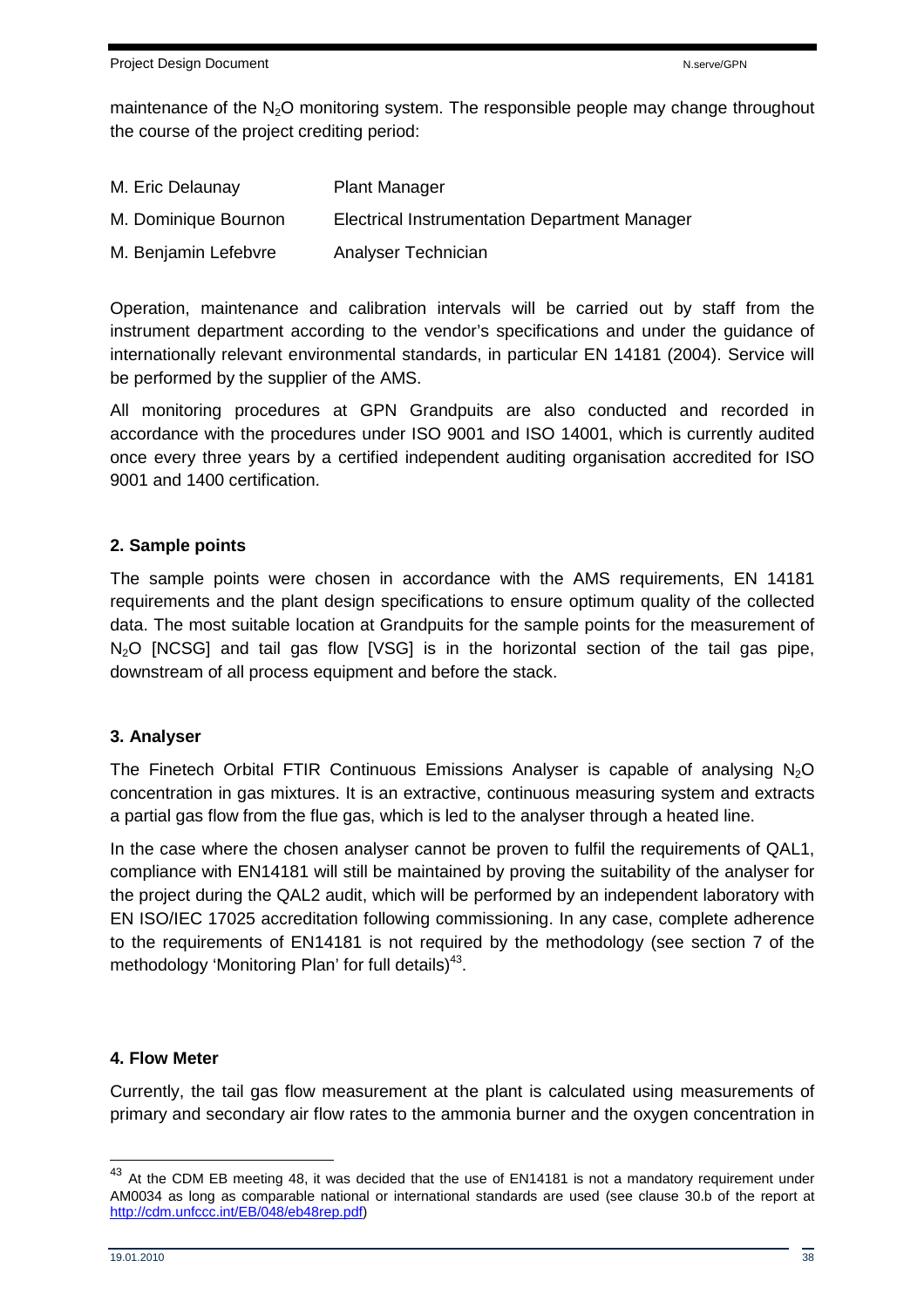the tail gas. For the purposes of complying with EN14181 during the project activity, a Sick Maihak 'Flowsick 100' stack gas flow meter will be installed at the plant for continuous determination of the flow rate of stack gas. The flow measuring device is a highly sensitive system for continuous, in-situ flow measurement.

The flow meter will also conduct the internal measurement of the absolute stack gas pressure (PSG) and the stack gas temperature (TSG).

Linking this device with the OSI PI data acquisition system, the data flows can be converted from operating to standard conditions, taking into account the other flow parameters such as temperature and pressure.

## **5. The data acquisition system**

The GPN Grandpuits nitric acid plant is equipped with an 'OSI Plant Information' data collection and storage system that will collect and store all the values for NCSG, VSG, TSG and PSG, NAP, as well as the relevant trip point parameters from the nitric acid plant that define whether or not the plant is in operation (ammonia oxidation temperature, air flow rate and ammonia flow rate). This data will be stored for the duration of the project activity and for two years thereafter.

## **6. Data evaluation**

The nitric acid plant operator derives hourly averages for all of the monitored parameters from the plant-specific data management system. This data is exported to EXCEL-format and delivered by email or on CD to N.serve by the plant operator. N.serve is responsible for the correct analysis of the delivered data in accordance with the PDD.

At N.serve the received data is stored on the N.serve fileserver in a special section for the storage of monitoring data separately for each project. The files are protected against manipulation by a password. At the time of writing this PDD, Martin Stilkenbäumer at N.serve is responsible for the correct data handling and processing. The responsible person may change throughout the course of the project crediting period.

After a first plausibility check the data is transferred to a special data bank system. All necessary calculations and necessary steps of data analysis of the monitored data are carried out by N.serve using the data bank tool in accordance with the regulations and requirements of the methodology "Catalytic reduction of  $N_2O$  at nitric acid plants", as outlined in this PDD.

The results of the data analysis are transferred to an Excel spreadsheet. The results are used for calculation of project emissions, as well as for the preparation of the Monitoring Reports.

## **7. AMS QA procedures**

The following section describes how the procedures specified in EN14181 for QAL1, 2 and 3 will be adapted and practically applied at the GPN Grandpuits nitric acid plant.

## **QAL 1**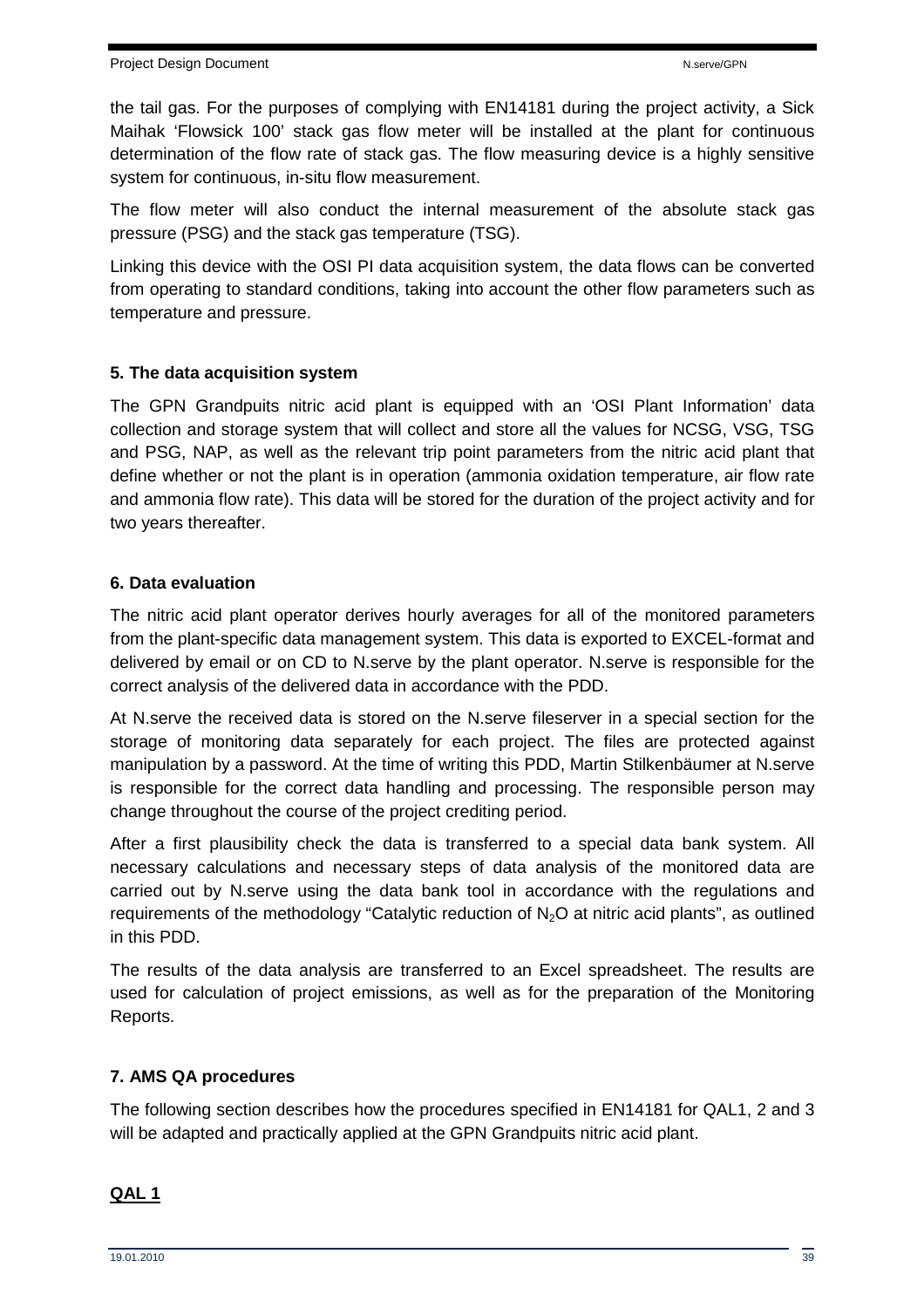The selected AMS shall ideally have been proven suitable for its measuring task (parameter and composition of the flue gas) by use of the QAL1 procedure as specified by EN ISO 14956. This standard's objective is to prove that the total uncertainty of the results obtained from the AMS meets the specification for uncertainty stated in the applicable regulations. Such suitability testing has to be carried out under specific conditions by an independent third party on a specific testing site.

A test institute should perform all relevant tests on the AMS. The AMS should be tested in the laboratory and field.

The chosen gas analyser should ideally be QAL1 tested for the measurement of all standard components that usually are measured in the waste gas of large combustion plants, waste incineration plants or mechanical biological waste treatment plants.

However, in the case where the chosen analyser cannot be proven to fulfil the requirements of QAL1, compliance with EN14181 will still be maintained by proving the suitability of the analyser for the project during the QAL2 audit, which will be performed by an independent laboratory with EN ISO/IEC 17025 accreditation following commissioning. In any case, complete adherence to the requirements of EN14181 is not required by the methodology (see section 7 of the methodology 'Monitoring Plan' for full details) $44$ .

## **QAL2**

QAL2 is a procedure for the determination of the calibration function and its variability, and a test of the variability of the measured values of the AMS compared with the uncertainty given by legislation. The QAL2 tests are performed on suitable AMS that have been correctly installed and commissioned on-site (as opposed to QAL 1, which is conducted off-site). QAL2 tests are to be performed at least every 3 years according to EN 14181. A QAL2 test of the Finetech analyser will be conducted as soon as possible after commissioning, in early 2010.

A calibration function is established from the results of a number of parallel measurements performed with a Standard Reference Method (SRM). According to EN14181, the QAL2 test, including the SRM, needs to be conducted by an independent "testing house" or laboratory, which has to be accredited to EN ISO/IEC 17025.

## **AST**

In addition, Annual Surveillance Tests (AST) should be conducted in accordance with EN 14181; these are a series of measurements that need to be conducted with independent measurement equipment in parallel to the existing AMS. The AST tests are performed annually. In the years in which a full QAL 2 test is performed (at least every 3 years), an additional AST test is not necessary.

## **QAL3**

<sup>44</sup> See footnote 43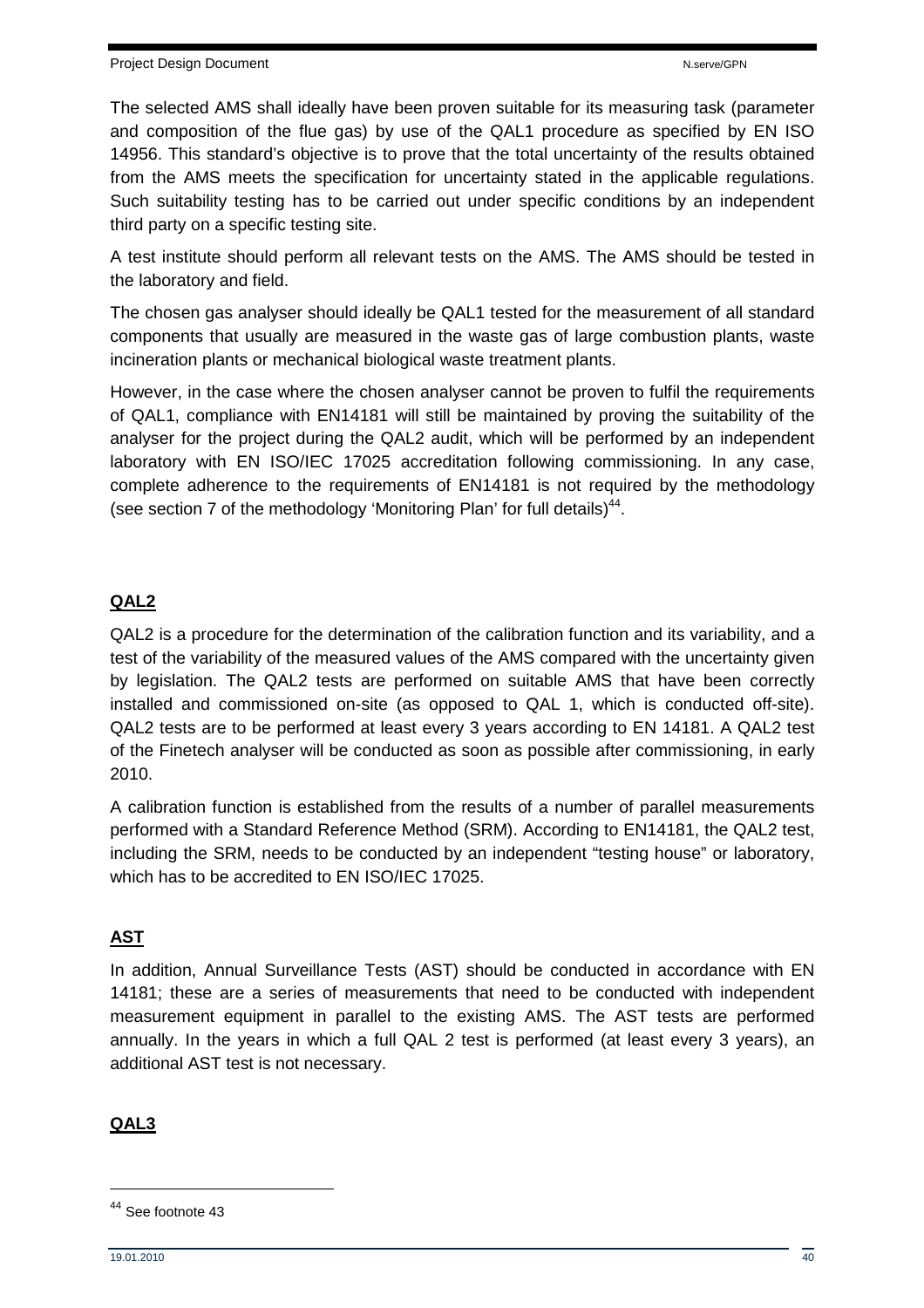QAL3 describes the ongoing quality assurance and maintenance procedures and documentation for the AMS conducted by the plant operator. This documentation should demonstrate that the AMS is in control during its operation so that it continues to function within the required specifications for uncertainty.

This is achieved by conducting periodic zero and span checks on the AMS. Zero and span adjustments or maintenance of the AMS may be necessary depending on the results of the evaluation. In essence, GPN Grandpuits staff performs QAL3 procedures through the established calibration procedures described below.

## **AMS calibration and QA/QC procedures**

The monitoring equipment used to derive the  $N_2O$  emissions data for this project will be made part of the ISO 9001 procedures.

## **N2O-Analyser Zero Calibration**

Conditioned ambient air is used as reference gas for zero calibration. The zero calibration is conducted automatically every 24 hours. Manual calibrations are done once per month (the calibration frequency might be adjusted if necessary).

## **N2O-Analyser Span calibration**

Manual span calibrations are done with certified calibration gas once per month (the calibration frequency might be adjusted if necessary).

The calibration results and subsequent actions are all documented as part of the QAL3 documentation. In addition, the analyser room and equipment is visually inspected once a week and the results are documented in analyser-specific log books.

## **Flow meter calibration procedures**

The flow meter itself does not need to be calibrated since it is a physical device that will not have drift. Therefore, it is sufficient to regularly inspect the physical condition of the device. It is checked regularly for the following: Visual check; electric check; cleaning of probe if necessary. In addition, the measurement results of the flow meter are of course checked during the QAL2 and AST tests by an independent laboratory by comparison with a Standard Reference Method (SRM).

## **B.8. Date of finalisation of application of the reference scenario and monitoring methodology and the name of the person/entity responsable**

#### $\rightarrow$

The  $N<sub>2</sub>O$  concentration in the stack that was measured over a period of 13 months from December 2007 to December 2008 with the Heraeus FTC primary catalyst gauzes (and no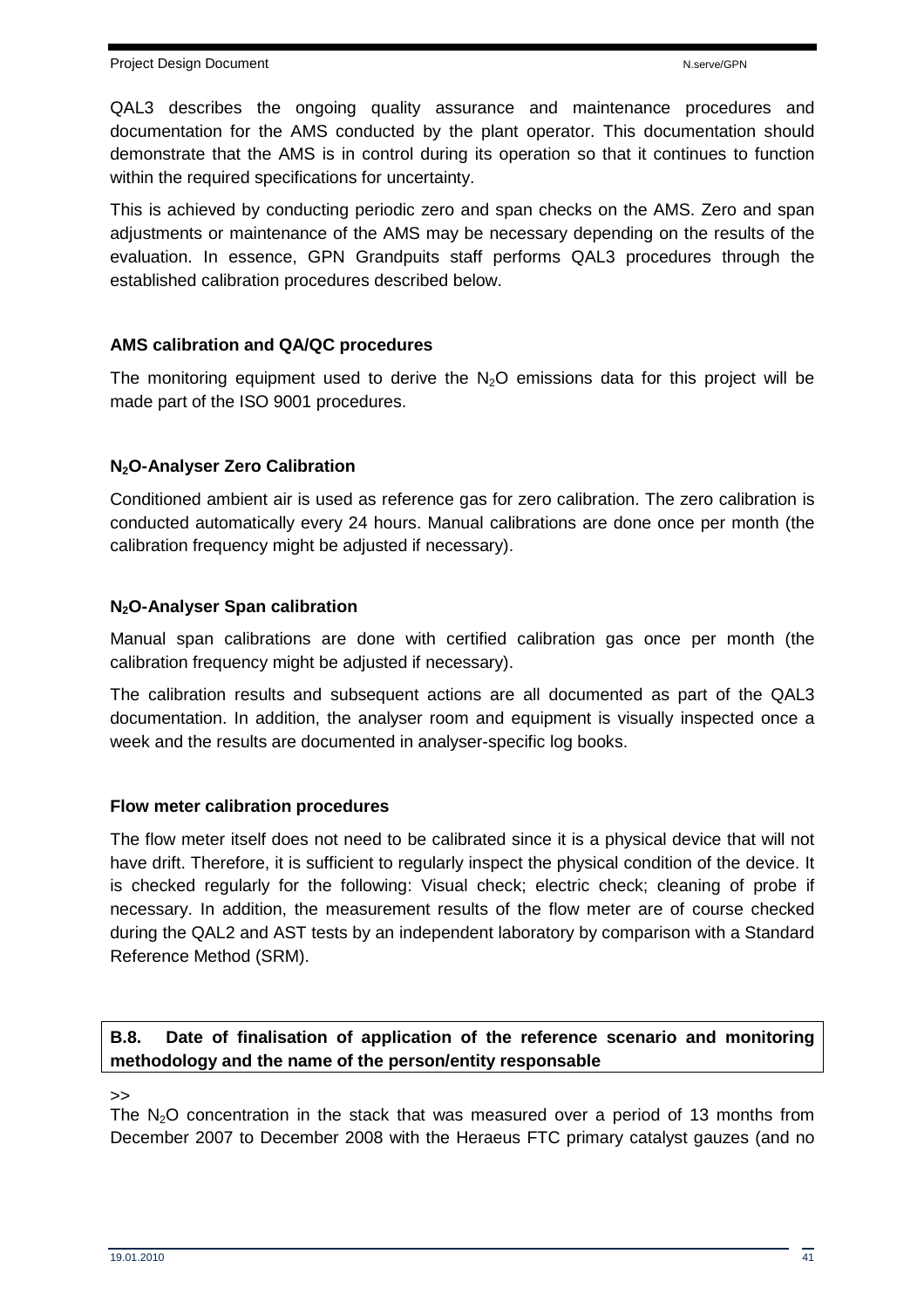secondary N<sub>2</sub>O abatement catalyst), showed an average concentration equal to approximately 3.99 kgN<sub>2</sub>O/tHNO<sub>3</sub><sup>45</sup>.

This value of 3.99 kgN<sub>2</sub>O/tHNO<sub>3</sub> has been used as a basis for calculating the expected project emissions factor that will result from the installation of catalyst for the project activity, assuming an abatement efficiency of 65.4% $46$ .

However, due to the application of a benchmark emissions factor for calculating the emissions reductions achieved by the project, there is no measured baseline to be established. The MEEDDM established fixed benchmark values (as specified in section A.4.3) on the  $10<sup>th</sup>$  April 2009.

## **SECTION C. Duration of the project activity/crediting period**

## **C.1. Duration of the project activity**

>>

C.1.1. Date of commencement of the project activity

>>

The French Projet Domestique rules state that a project shall only be eligible to receive ERUs for emissions reductions achieved following either a) the receipt of the final official Letter of Approval (LoA) from the MEEDDM or b) from the date two months after submission of the full project documentation and request for LoA to the MEEDDM, whichever is the earlier. Since the full project documentation (which includes the draft Determination Report) has not yet been submitted, the exact date of commencement of the crediting period is impossible to specify. However, the final approval (and therefore the official date of project commencement) is expected by the beginning of April 2010.

C.1.2. Anticipated duration of the project's operational life

>>

The anticipated duration of the project's operational life is 2 years and 9 months (until the end of December 2012), since it is expected that  $N<sub>2</sub>O$  emissions from  $HNO<sub>3</sub>$  plants will be covered by the EU ETS from 2013 onwards and that the project will no longer be viable<sup>47</sup>. If this is not the case, and  $N_2O$  is not otherwise regulated in a way that prohibits the continuation of the project, the project's operational life will be 10 years, in accordance with the crediting period specified in C.2.2 below.

## **C.2. Crediting Period**

C.2.1. Date of commencement of the crediting period

<sup>45</sup> See footnote 23 for details

<sup>46</sup> See footnote 38 for details

<sup>&</sup>lt;sup>47</sup> See footnote 30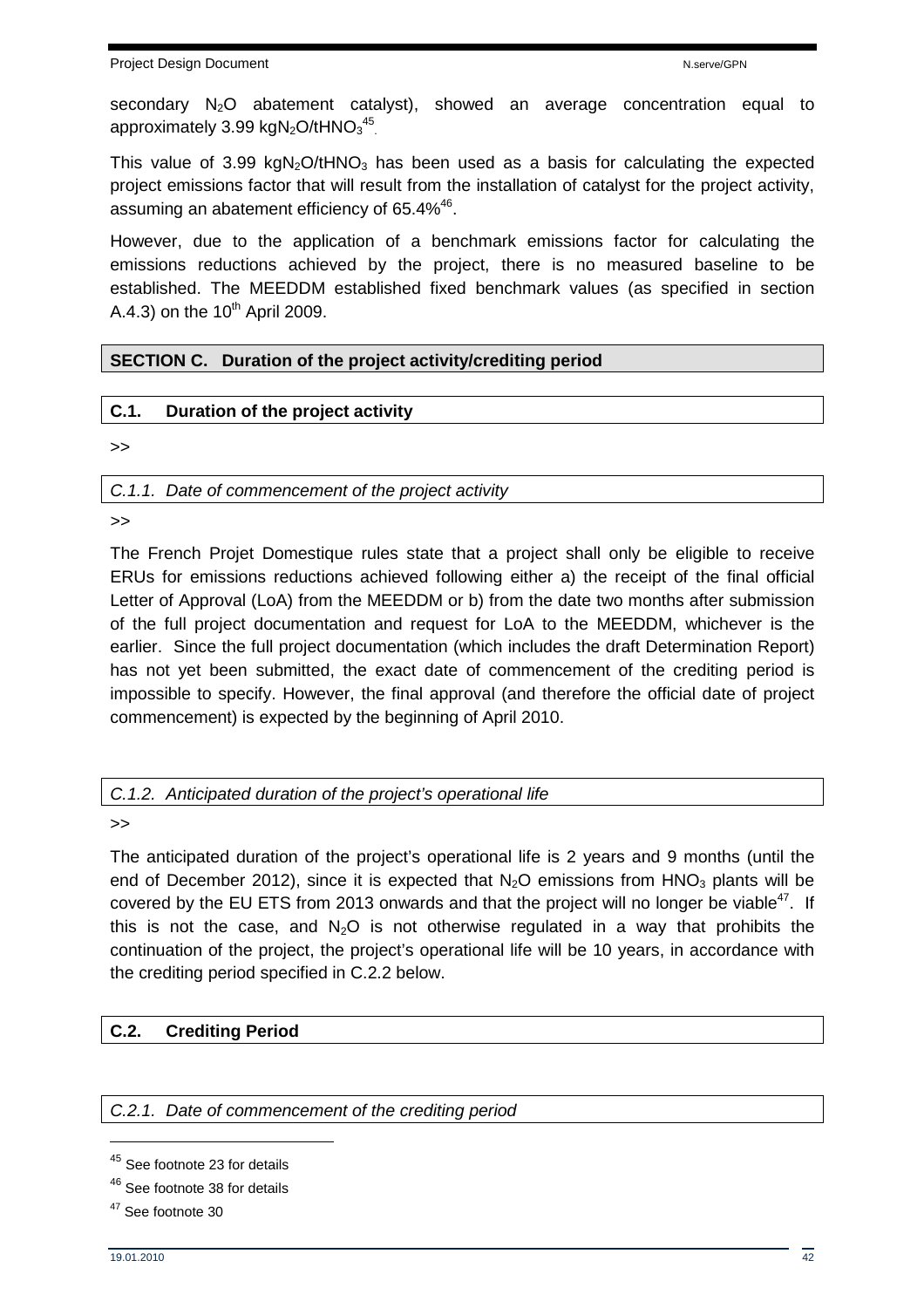#### >>

In accordance with the methodology "Catalytic reduction of  $N_2O$  at nitric acid plants", the project shall be eligible to receive ERUs for all emissions reductions physically achieved following either: a) the receipt of the final official Letter of Approval (LoA) from the MEEDDM or b) from the date two months after submission of the full project documentation and request for LoA to the MEEDDM, whichever is the earlier. Since the full project documentation (which includes the Determination Report) has not yet been submitted, the exact date of commencement of the crediting period is impossible to specify. However, the final approval (and therefore the official date of project commencement) is expected by the beginning of April 2010.

|  | C.2.2. Duration of the crediting period |  |  |  |
|--|-----------------------------------------|--|--|--|
|--|-----------------------------------------|--|--|--|

>>

The Project Participants herewith apply for a crediting period of 10 years. The Projet Domestique will be terminated earlier if there is a legal requirement to do so. All laws relevant for this project<sup>48</sup> will be complied with at all times during the chosen crediting period.

#### **D.1. Documentation concerning Environmental Impact Assessment**

>>

The project will reduce gaseous emissions of nitrous oxide  $(N<sub>2</sub>O)$  from the plant tail gas and will therefore contribute to international efforts to reduce greenhouse gas emissions. The project will have no negative effects on local air quality.

The project will have no impact on water pollution. No additional water is required for the project activity's implementation or operation. Therefore, there is no impact on the sustainable use of water.

Also, the project does not impact on the community's access to other natural resources as it will not require any additional resources. Also, there is no impact on the efficiency of resource utilization.

The  $N_2O$  abatement catalyst will be leased from Heraeus, a German supplier. The catalyst will be returned to the supplier, where the precious metals will be recovered and the ceramic pellets will be disposed of in accordance with EU regulations, thus fulfilling sustainability standards.

There are no other positive or negative impacts on the environment.

The French DFP confirmed by email correspondence that it is not necessary to undertake an environmental impact assessment in the context of a project designed merely to reduce emissions of  $N<sub>2</sub>O$ .

<sup>&</sup>lt;sup>48</sup> See section B.1 above for more detailed information.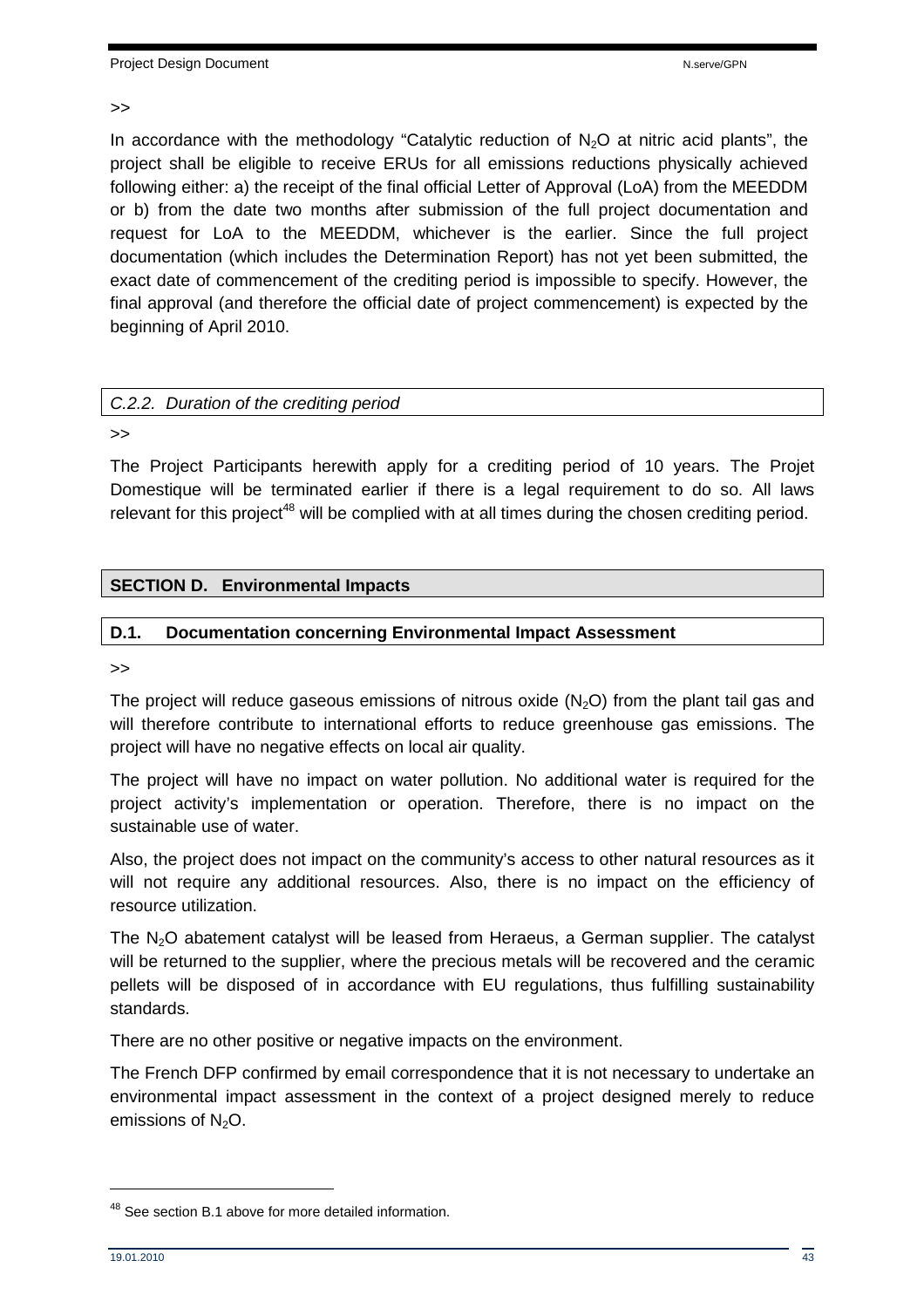**D.2. If the impact on the environment is considered significant by the project participants or by the French administration, please provide conclusions and all reference documentation from the Environmental Impact Assessment in accordance with the procedures required by the French administration** 

>>

**not applicable**

### **SECTION E. Local Stakeholder Consultation**

>>

There is no requirement in the French methodology "Catalytic reduction of  $N_2O$  at nitric acid plants" to conduct a Local Stakeholder Consultation.

As the JI project does not have any relevance for local air, water or soil emissions, a local stakeholder consultation is not considered necessary.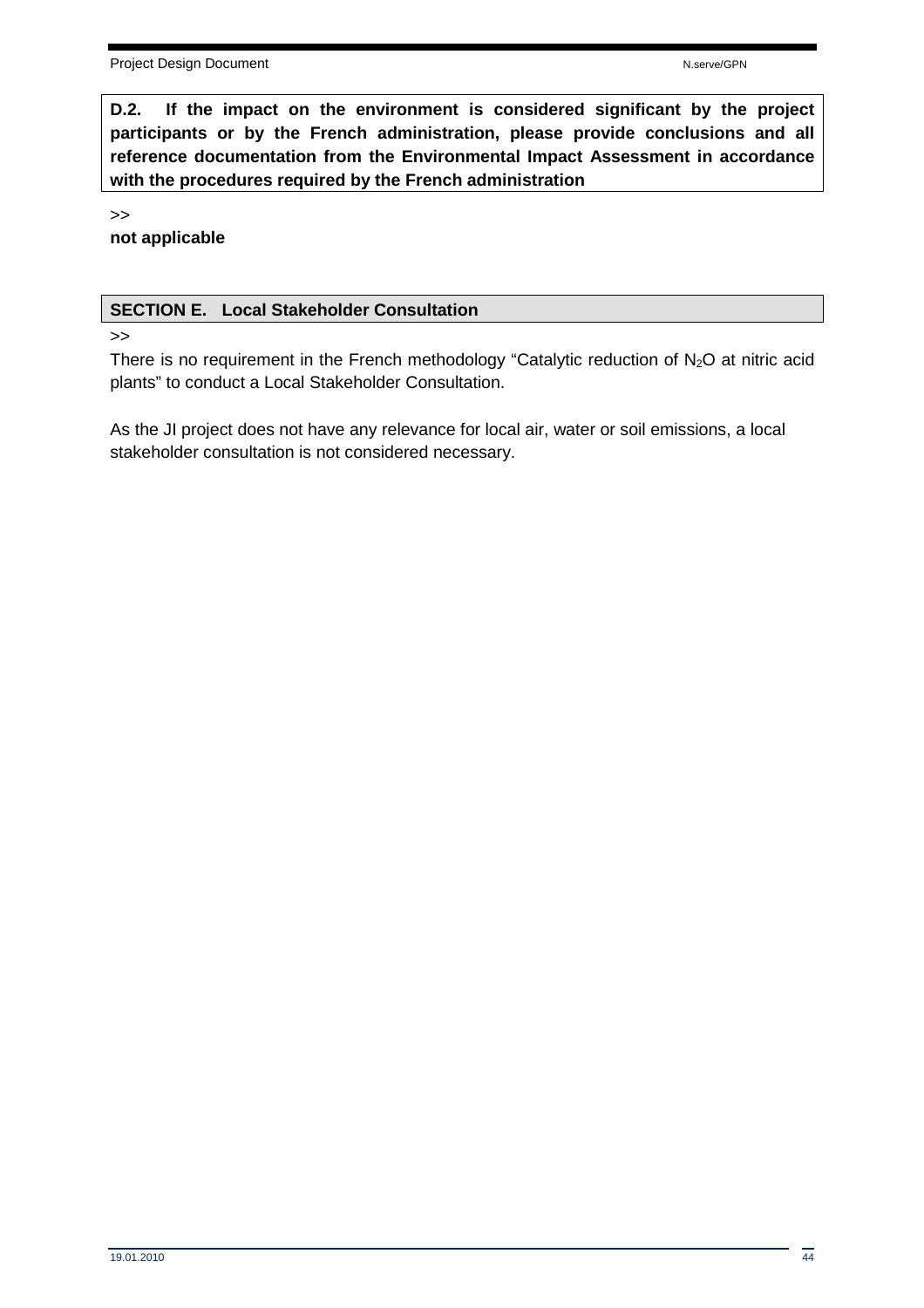## **ANNEXES**

## **Annex 1. Contact details of the project participants**

| Organisation           | GPN S.A.                        |
|------------------------|---------------------------------|
| Street/P.O Box         | 16-40 Rue Henri REGNAULT        |
| <b>Building</b>        |                                 |
| Town                   | <b>COURBEVOIE</b>               |
| Postcode               | 92400                           |
| Country                | France                          |
| Telephone              | +33 14796 9716                  |
| Fax                    |                                 |
| <b>Email address</b>   | bertrand.walle@gpn.fr           |
| <b>URL</b>             | http://www.gpn.fr               |
| Representative         | <b>Bertrand WALLE</b>           |
| <b>Title</b>           | Sustainable Development Manager |
| Mr/Mrs/Ms              | Monsieur                        |
| Surname                | Walle                           |
| Christian name         | <b>Bertrand</b>                 |
| Service                |                                 |
| Mobile phone           |                                 |
| Fax (direct line)      |                                 |
| Phone (direct line)    | +33 14796 9716                  |
| Personal email address | bertrand.walle@gpn.fr           |
|                        |                                 |

| Organisation         | N.serve Environmental Services GmbH (Germany) |
|----------------------|-----------------------------------------------|
| Street/P.O Box       | Große Theaterstr.                             |
| <b>Building</b>      | 14                                            |
| Town                 | Hamburg                                       |
| Postcode             | 20354                                         |
| Country              | Germany                                       |
| Telephone            | +49 40 788937-08                              |
| Fax                  | +49 40 788937-10                              |
| <b>Email address</b> | contact@nserve.net                            |
| <b>URL</b>           | http://www.nserve.net                         |
| Representative       | Albrecht von Ruffer                           |
| Title                | <b>Managing Director</b>                      |
| Mr/Mrs/Ms            | Herr                                          |
| Surname              | von Ruffer                                    |
| Christian name       | Albrecht                                      |
| Service              |                                               |
| Mobile phone         | +49 (0) 177 6515964                           |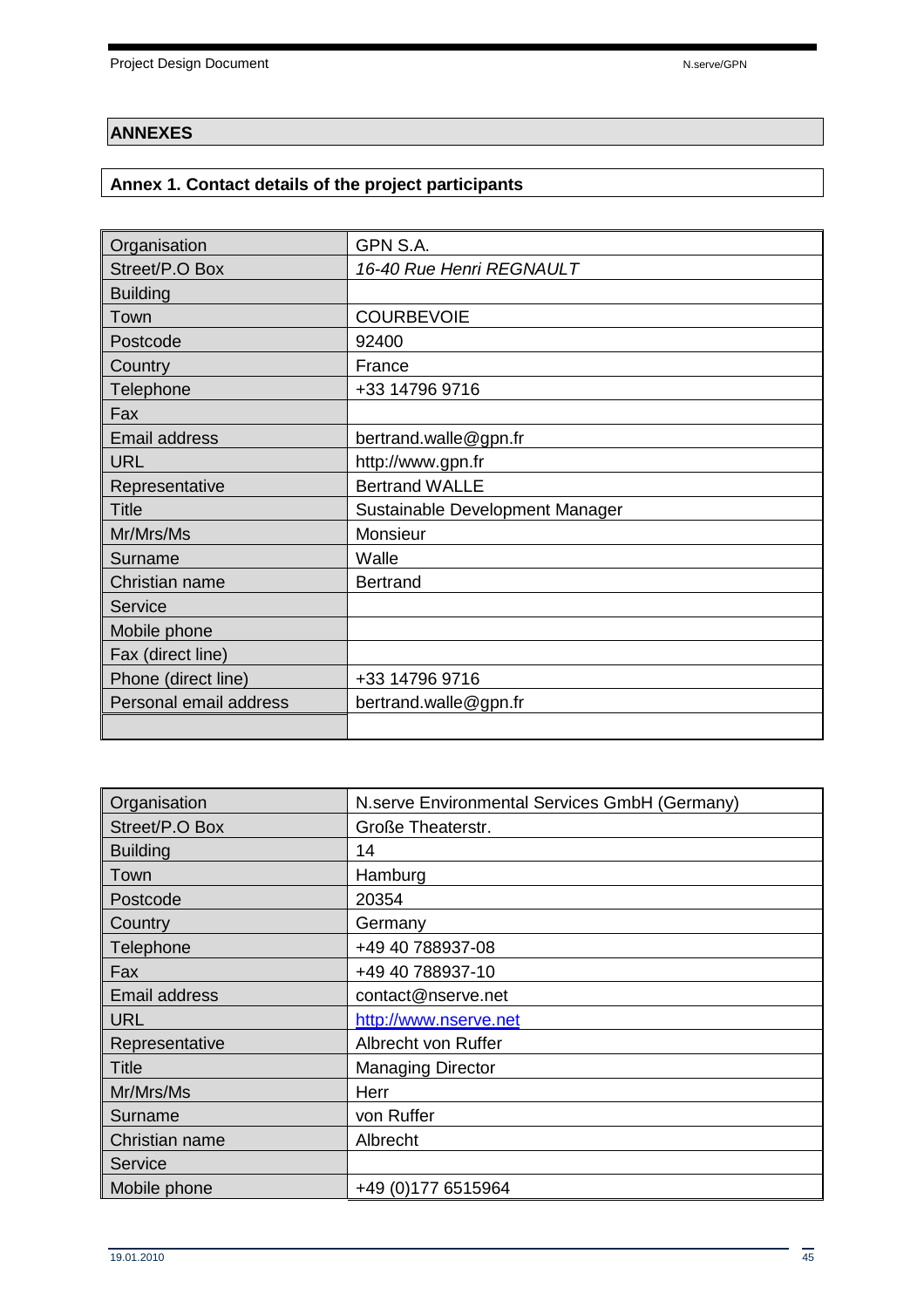Project Design Document National According to the National According National According National According National According National According National According National According National According National According N

| Fax (direct line)      | +49 (0)40 3099786-11 |
|------------------------|----------------------|
| Phone (direct line)    | +49 (0)40 78893710   |
| Personal email address | ruffer@nserve.net    |
|                        |                      |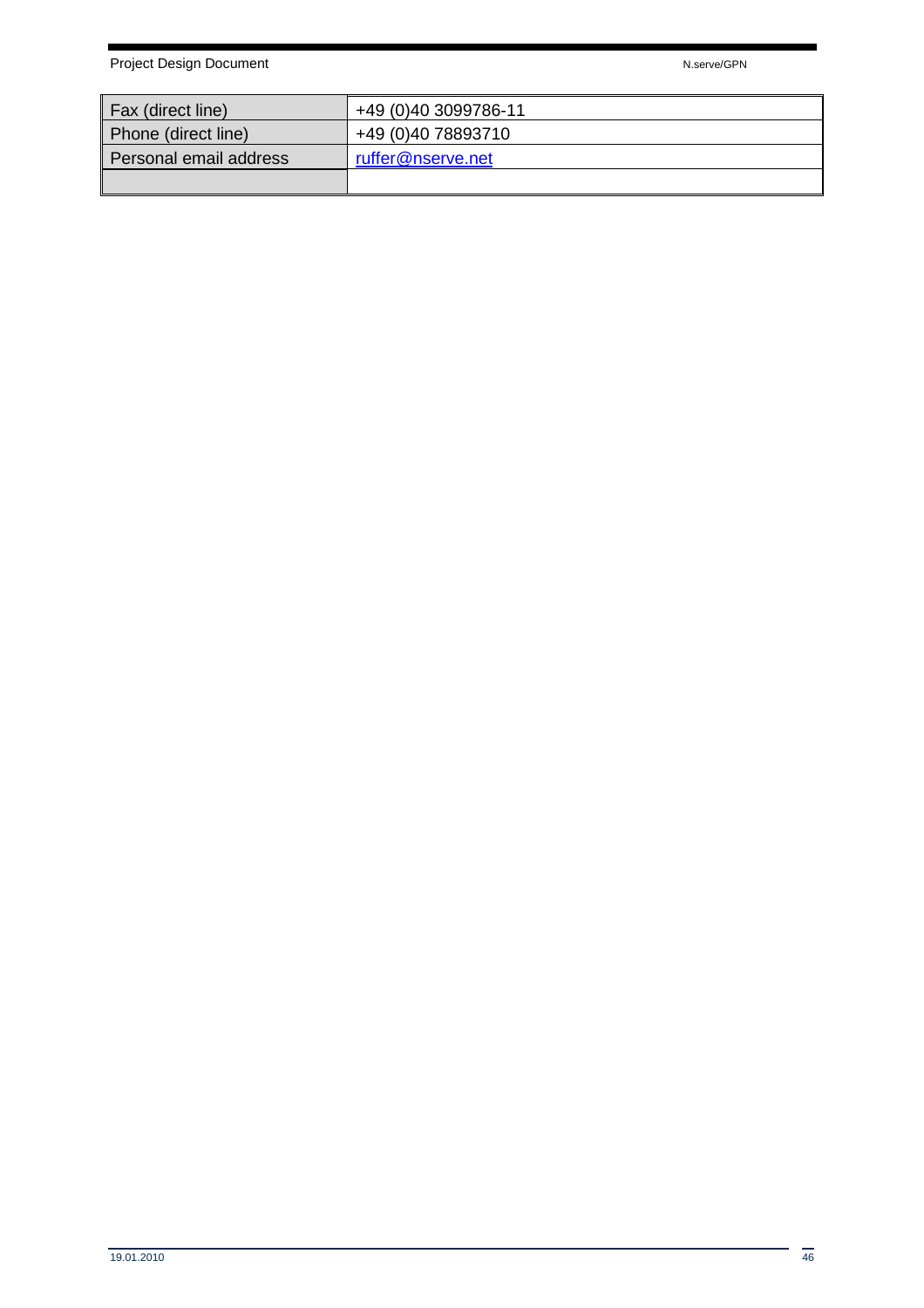**Annex 2. Information concerning the application of the reference scenario methodology** 

**Not applicable in the case of the application of a benchmark reference value for determining the project emissions reductions.**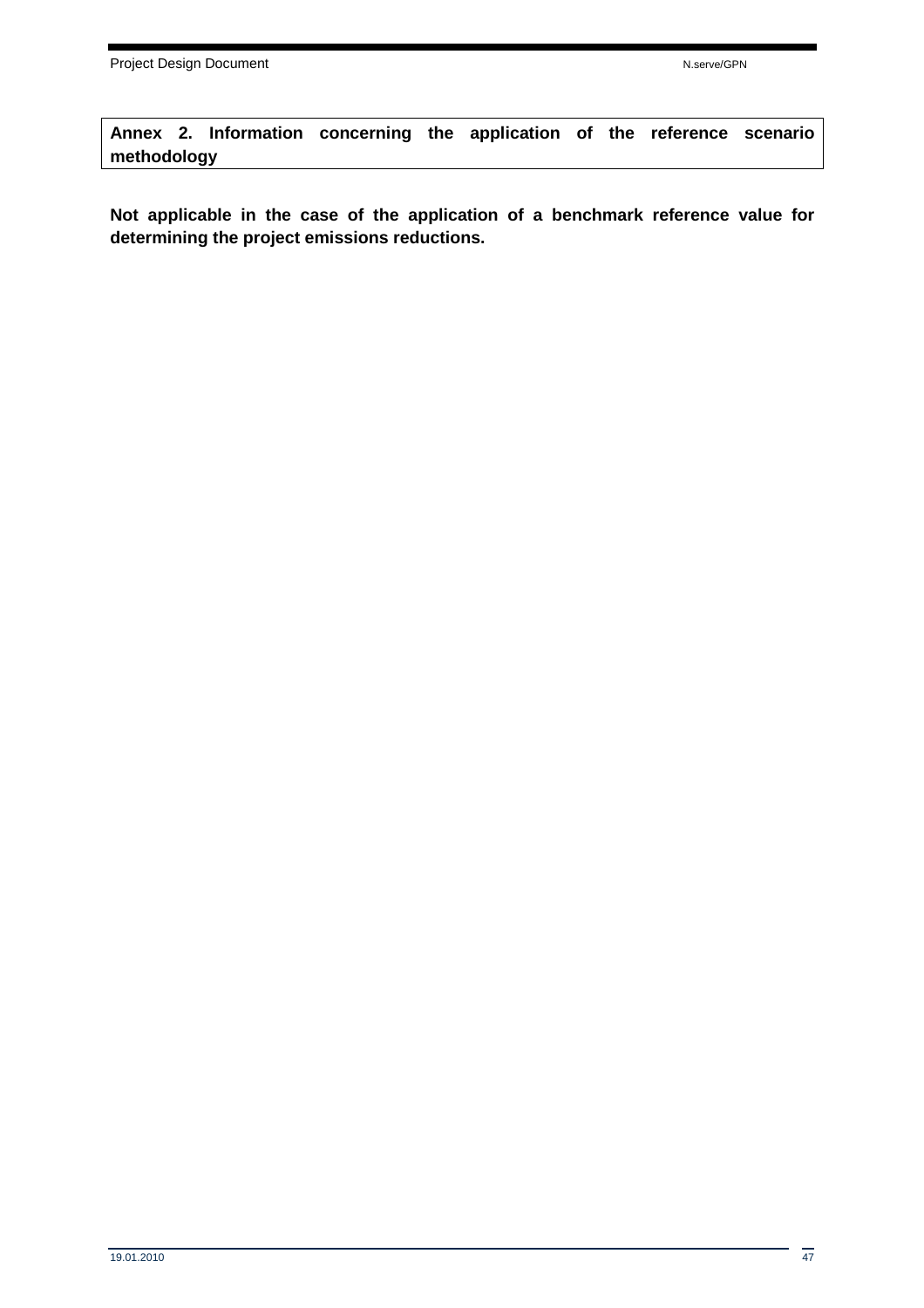### **Annex 3. Information concerning the monitoring plan**

#### **Background on EN14181**

The objective is to achieve the highest level of accuracy practically possible when conducting measurements and transparency in the evaluation process.

While EN14181 provides the most advanced procedures, its practical application is currently limited for the following reasons:

- Specific procedures for  $N_2O$  are not yet defined in EN14181;
- Only very limited experience exists with monitoring systems for  $N_2O$  emissions;
- In the context of conducting some of the calculations and tests of EN14181, no applicable  $N_2O$ -specific regulations exist in the EU (or elsewhere); and

Therefore, it is currently not possible to fully comply with EN14181 to the letter, neither in the EU, nor in a non-Annex 1 country to the Kyoto Protocol.

Despite all this, EN14181 provides very useful guidance in conducting a logical, step-by-step approach to selecting, installing, adjusting and operating the  $N_2O$  AMS for CDM and JI projects.

The monitoring procedures developed for this project aim at providing workable and practiceorientated solutions that take into account the specific situation at each nitric acid plant. Wherever possible, EN14181 is applied as guidance for the development and implementation of the monitoring procedures for this Projet Domestique in order to achieve highest possible measurement accuracy and to implement a quality control system that assures transparency and credibility.

#### **Scope of EN 14181**

This European Standard specifies procedures for establishing quality assurance levels (QAL) for automated measuring systems (AMS) installed at industrial plants for the determination of the flue gas components and other flue gas parameters.

This standard is designed to be used after the AMS has been accepted according to the procedures specified in EN ISO 14956 (QAL1).

EN14181 specifies:

- a procedure (QAL2) to calibrate the AMS and determine the variability of the measured values obtained, so as to demonstrate the suitability of the AMS for its application following its installation;
- a procedure (QAL3) to maintain and demonstrate the required quality of the measurement results during the normal operation of an AMS, by checking that the zero and span characteristics are consistent with those determined during the QAL1;
- a procedure for the annual surveillance tests (AST) of the AMS in order to evaluate (i) that it functions correctly and its performance remains valid and (ii) that its calibration function and variability remain as previously determined.